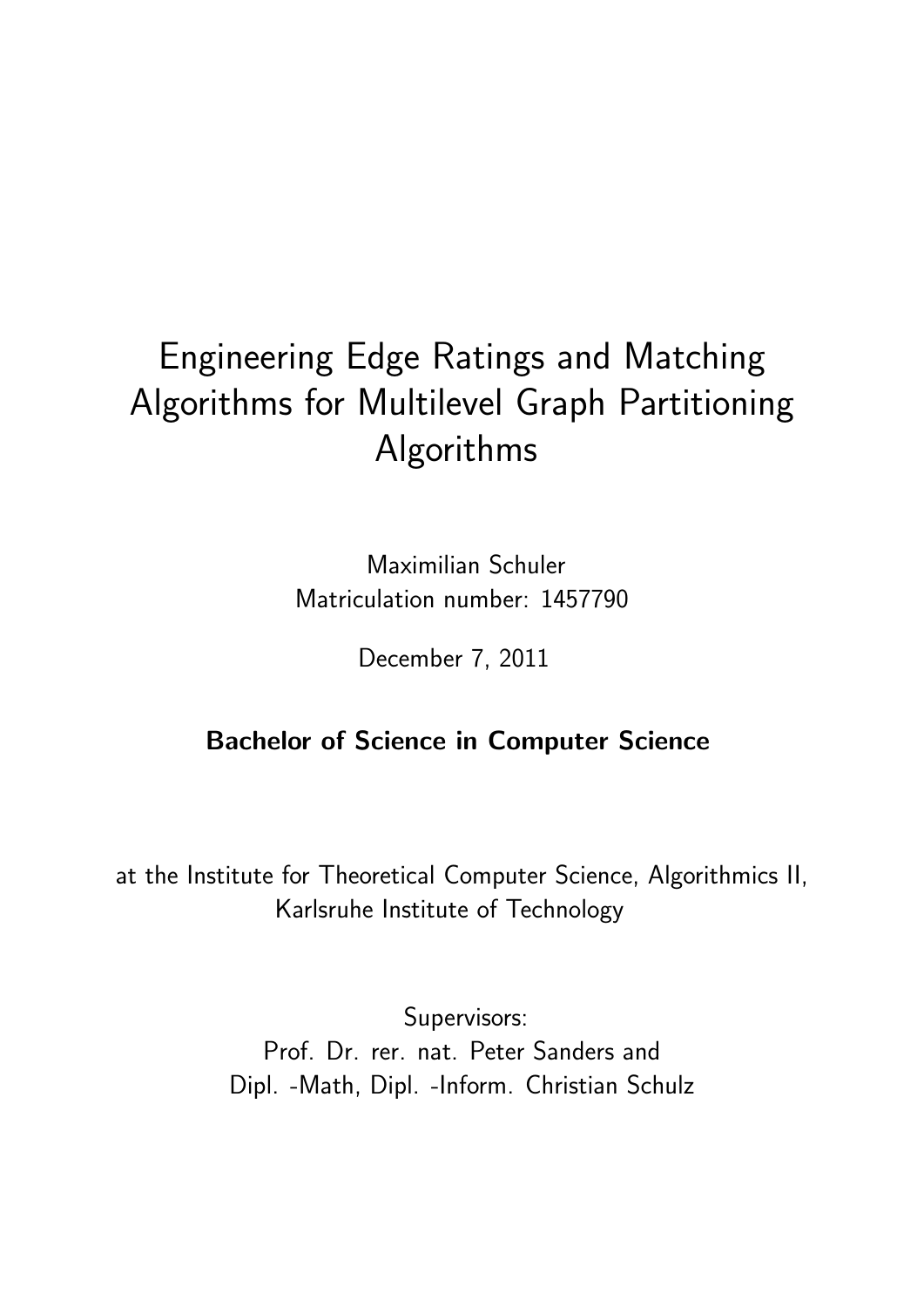### Abstract

The graph partitioning problem is one of the most basic and fundamental problems in theoretical computer science. In fact numerous practical applications exist ranging from the implementation of a VLSI design [\[15\]](#page-58-0) to the identification of the function a specific gene is responsible for [\[3\]](#page-58-1). Though it can be shown that the balanced graph partition problem is NP-complete it can often be satisfactorily approximated in very short amount of time. Many modern graph partitioning algorithms use a multilevel scheme, which consists of three phases. First a hierarchy of subsequently coarser graphs is built, then the coarsest graph is partitioned initially and for each finer graph the partition is further refined. As the coarsening phase is crucial to a good result this work investigates and aims to improve techniques to be applied in the coarsening phase. The emphasis lies on the construction of new edge ratings and the analysis and design of a novel approximate matching algorithm. All findings are evaluated using the multilevel graph partitioner KaFFPa [\[25\]](#page-59-0) that constructs a coarser graph by computing an approximate maximum weight matching and contracting all matched edges, which yields a very fast coarsening scheme. Our edge ratings together with a new approximate matching algorithm yield significant speed-ups over the standard settings for the most computational intense configurations of KaFFPa, and significantly improve the quality of the partitions calculated for social networks.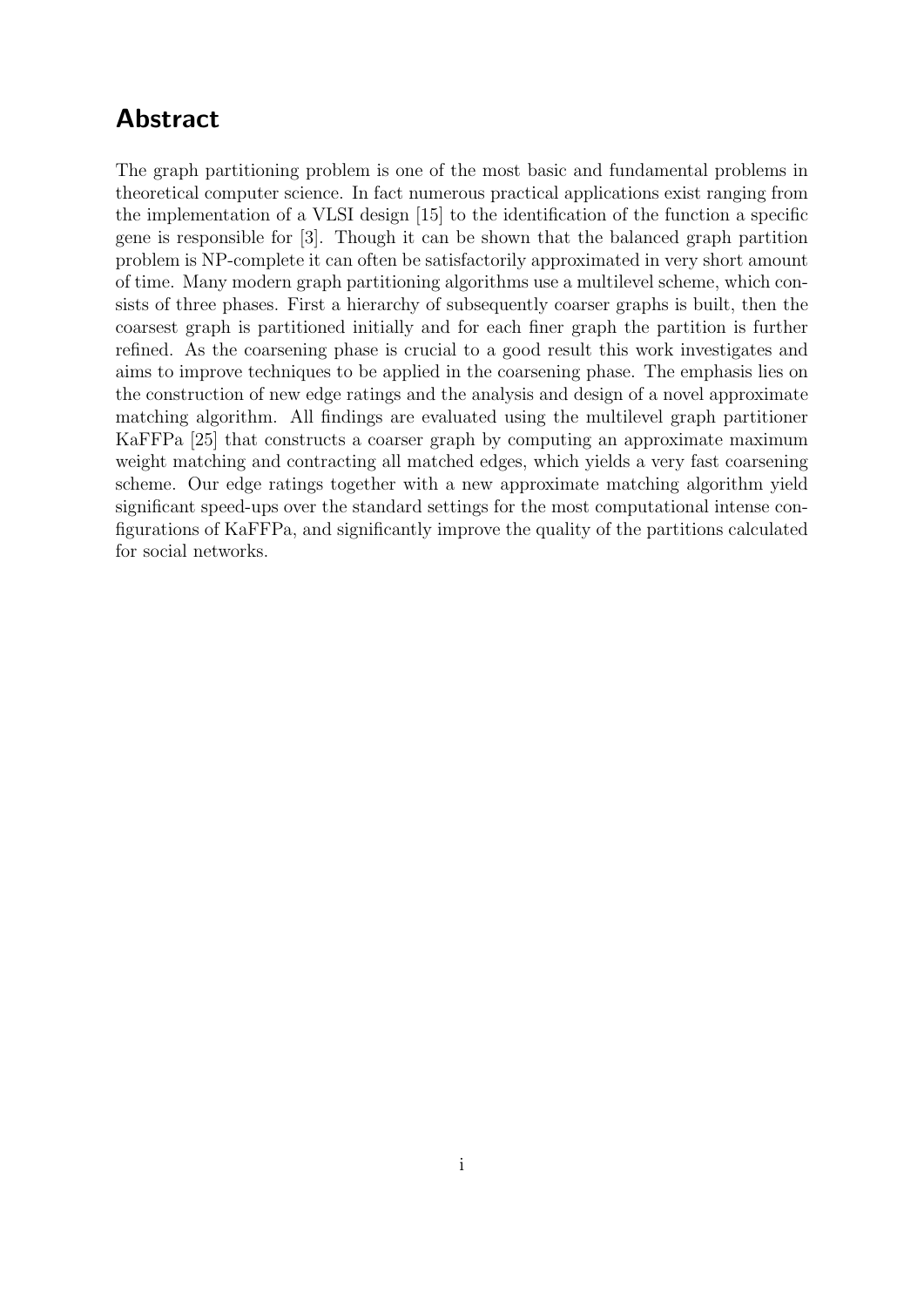### Acknowledgements

I would like to thank Prof. Dr. Peter Sanders for making this thesis possible and my supervisor Christian Schulz for his expertise, kindness, and most of all, for his patience. I am indebted to my friends for their support and encouragement. Among many others, I thank Leo Kogge, Patrick Spengler, Philip Rochel, Daniel Kucher, and Julian Ott. Finally I would like to thank my family for their love and continuous believe in me.

### Einverständnisserklärung

Ich erkläre hiermit, dass ich die vorliegende Arbeit selbständig verfasst und keine anderen als die angegebenen Quellen und Hilfsmittel verwendet habe

Karlsruhe, December 7, 2011

Maximilian Schuler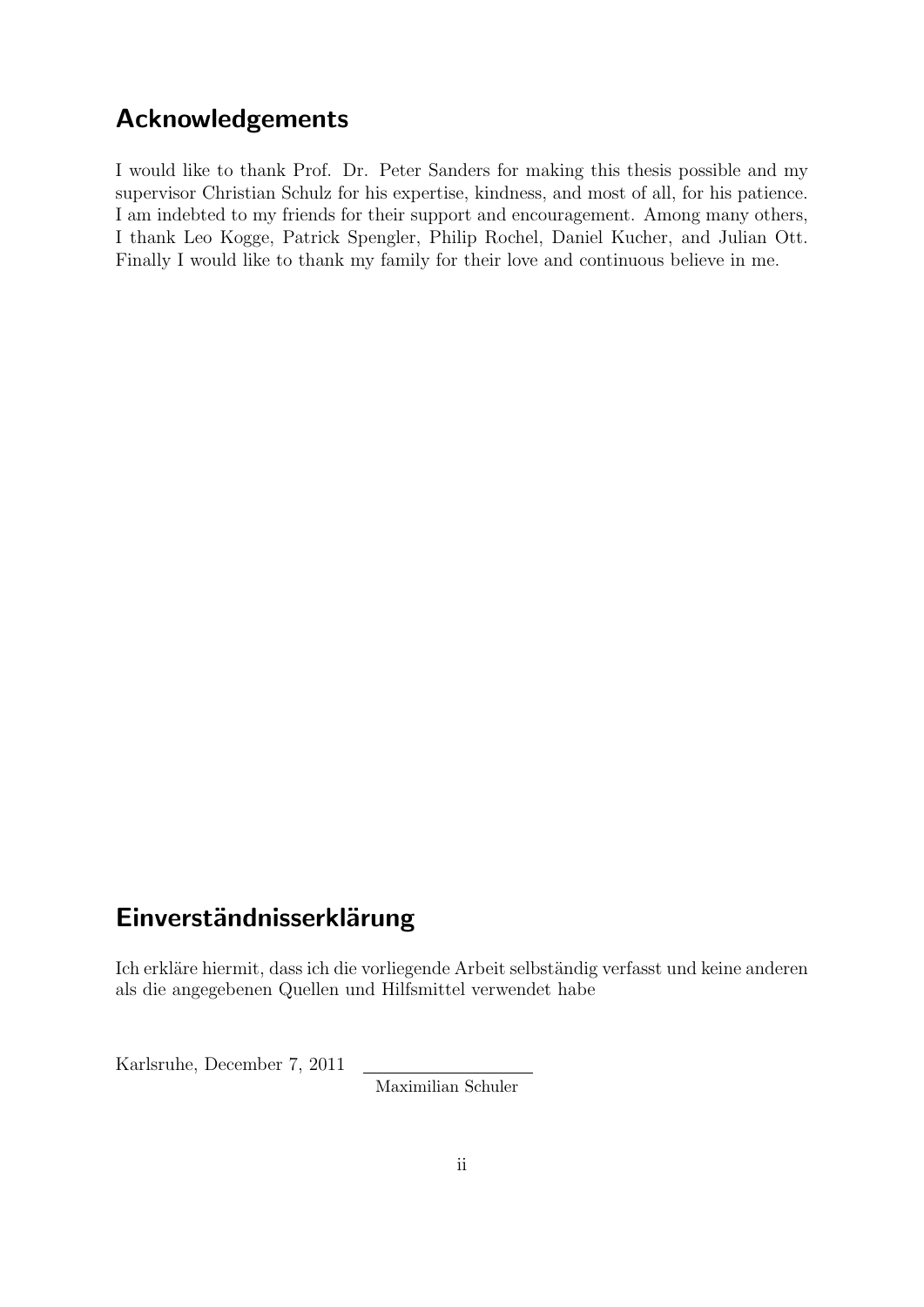## **Contents**

| 1. Introduction                                                                                                           | $\overline{2}$                                            |  |  |  |  |  |  |  |  |  |  |  |  |
|---------------------------------------------------------------------------------------------------------------------------|-----------------------------------------------------------|--|--|--|--|--|--|--|--|--|--|--|--|
| 2. Fundamentals<br>2.1.1.<br>Graphs<br>2.1.2.<br>2.1.3.<br>2.1.4.<br>2.1.5.                                               |                                                           |  |  |  |  |  |  |  |  |  |  |  |  |
| 3. Related Work<br>Approximate Maximum Weight Matching Algorithms<br>3.2.<br>3.2.1.<br>3.2.2.<br>3.3.<br>3.3.1.<br>3.3.2. | $\boldsymbol{9}$<br>9<br>12<br>12<br>12<br>13<br>13<br>14 |  |  |  |  |  |  |  |  |  |  |  |  |
| 4. Approximate Maximum Weight Matchings<br>4.1. Optimal Maximum Matching on Forests                                       | 17<br>17<br>18                                            |  |  |  |  |  |  |  |  |  |  |  |  |
| 5. Edge Ratings<br>5.2.<br>5.3.<br>5.4. Multicriteria Edge Ratings                                                        | 25<br>25<br>26<br>28<br>29                                |  |  |  |  |  |  |  |  |  |  |  |  |
| <b>6. Experimental Evaluation</b><br>6.2.1.<br>6.2.2.<br>6.2.3.<br>6.2.4.<br>6.2.5.                                       | 31<br>31<br>31<br>31<br>32<br>32<br>32<br>32              |  |  |  |  |  |  |  |  |  |  |  |  |
| 6.3.<br>6.3.1.                                                                                                            | 33<br>33                                                  |  |  |  |  |  |  |  |  |  |  |  |  |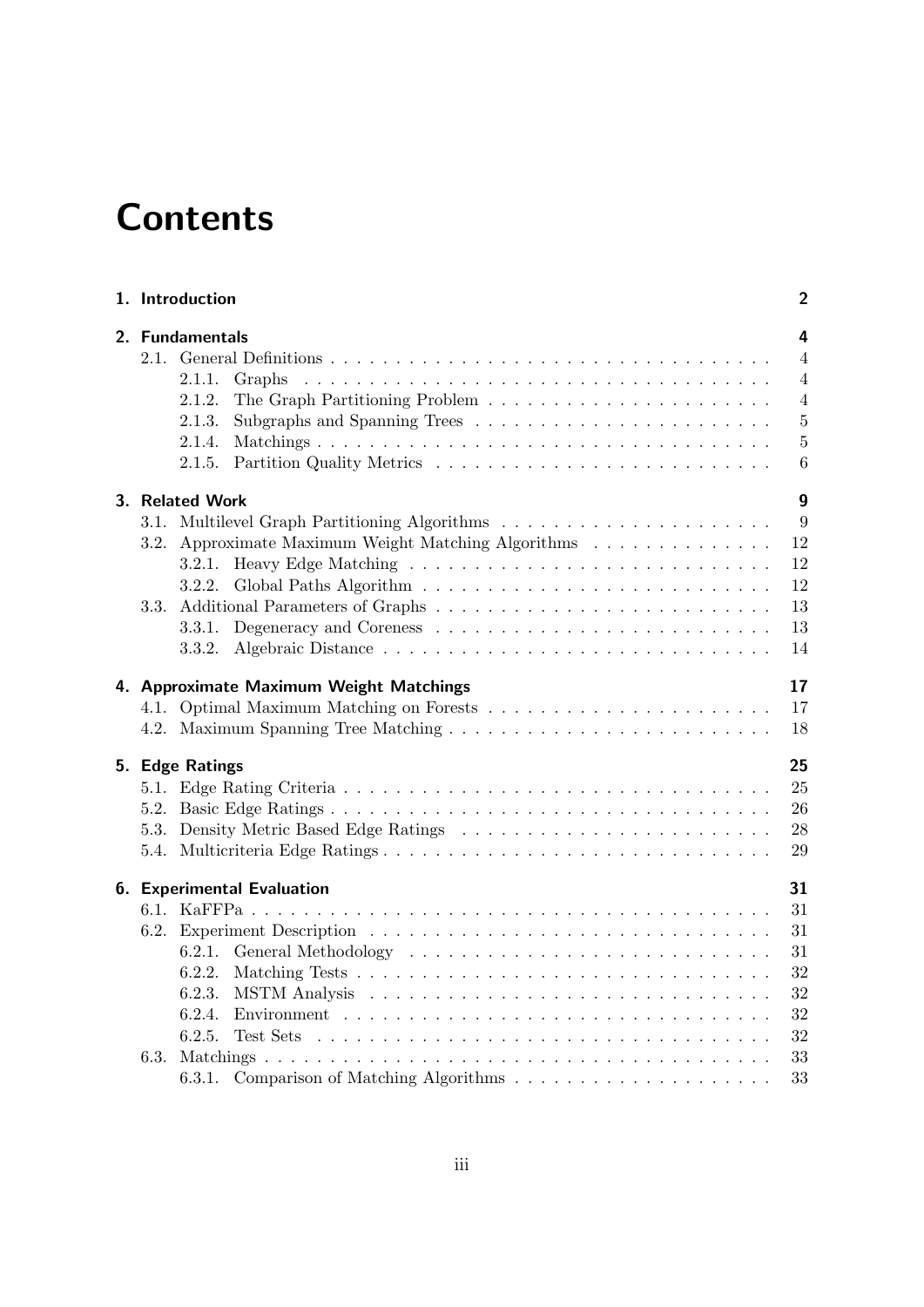#### Contents

|                              |                      | 6.3.2. Detailed Evaluation of MSTM                                                              | -33 |  |  |  |  |  |  |
|------------------------------|----------------------|-------------------------------------------------------------------------------------------------|-----|--|--|--|--|--|--|
|                              |                      |                                                                                                 | 37  |  |  |  |  |  |  |
|                              |                      |                                                                                                 | -37 |  |  |  |  |  |  |
|                              |                      |                                                                                                 | 39  |  |  |  |  |  |  |
|                              |                      | 6.4.3. Additional quality metrics $\dots \dots \dots \dots \dots \dots \dots \dots \dots \dots$ | 41  |  |  |  |  |  |  |
|                              | <b>7.</b> Conclusion |                                                                                                 | 43  |  |  |  |  |  |  |
| 44<br>A. InstitutsCluster    |                      |                                                                                                 |     |  |  |  |  |  |  |
| 45<br><b>B.</b> Extra Tables |                      |                                                                                                 |     |  |  |  |  |  |  |
|                              |                      | C. Zusammenfassung                                                                              | 54  |  |  |  |  |  |  |
| <b>Bibliography</b>          |                      |                                                                                                 | 55  |  |  |  |  |  |  |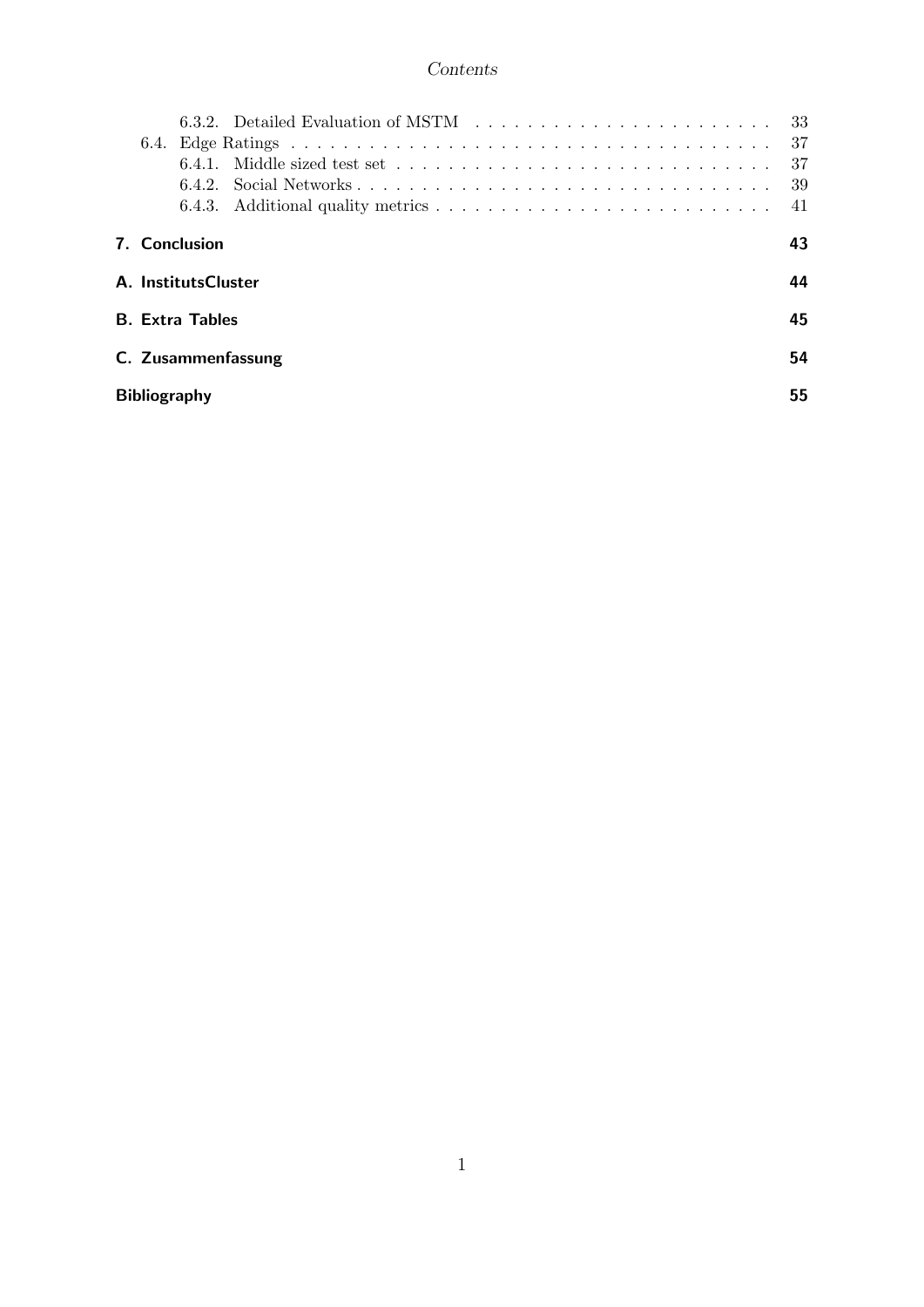# <span id="page-5-0"></span>Chapter 1.

## Introduction

Our life is frittered away by detail... simplify, simplify. - Henry David Thoreau -

The graph partitioning problem is one of the most basic and fundamental problems in theoretical computer science. In fact numerous practical applications exist ranging from the implementation of a VLSI design [\[15\]](#page-58-0) to the identification of the function a specific gene is responsible for [\[3\]](#page-58-1). Other applications include digital image segmentation [\[30\]](#page-59-1) or the identification of communities within (online) social networks. However, perhaps the most interesting applications arise from High-Performance-Computing:

Today the most challenging computation tasks are carried out by computer clusters. Such a computer cluster consists of a heap of interconnected, small and usually cheap computers. From the user side they act as a single virtual machine that can perform any workload assigned to it.

A real-life example of such a task is weather forecasting. Satellites and weather stations permanently scan the earth's atmosphere, temperature, cloud formations and seas, collecting terabytes of data per day. This data has to be processed with complex models and thousands of iterations to produce a useful output such that a meaningful weather forecast can be made in time.

One of the main challenges in parallel computing is load balancing. The problem here is to break a large workload down into small chunks and distribute them to each of single machines equally by minimizing communication overhead. This problem can be formulated as a balanced Graph Partitioning problem if each vertex corresponds to a computational task and each edge to a data dependency. Now each block of a partition of the graph corresponds to a machine. The Graph Partitioning problem is to find a partition of the graph such that as few edges as possible lie between the blocks while each block should have the same size.

Though it can be shown that the balanced graph partitioning problem is NP-complete, it can often satisfactorily be solved in very short time. Many modern graph partitioning algorithms use a multilevel scheme, which consists of three phases. First a hierarchy of subsequently coarser graphs is built, then the coarsest graph is partitioned initially and for each finer graph the partition is further refined. The main goal of this work is to find new techniques that can be applied to improve the coarsening phase of such a graph partitioner. Namely we will investigate new edge rating functions and a novel approximate matching algorithm. All algorithms are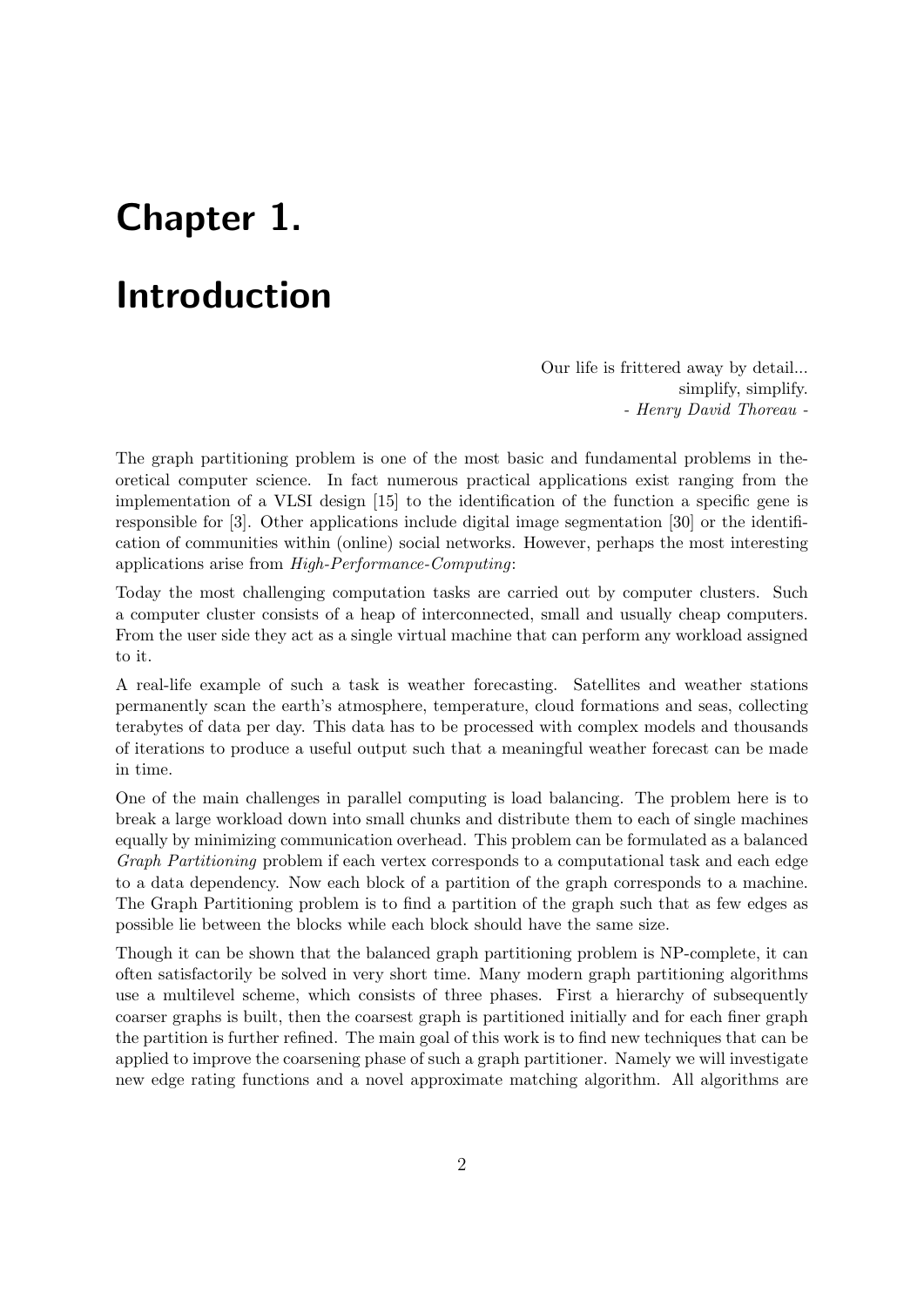evaluated using the multilevel graph partitioner KaFFPa [\[25\]](#page-59-0). In the coarsening phase - and this is the approach we will assume throughout this work - it constructs a coarser graph by computing an approximate maximum weight matching and contracting all matched edges, which yields a very fast coarsening scheme.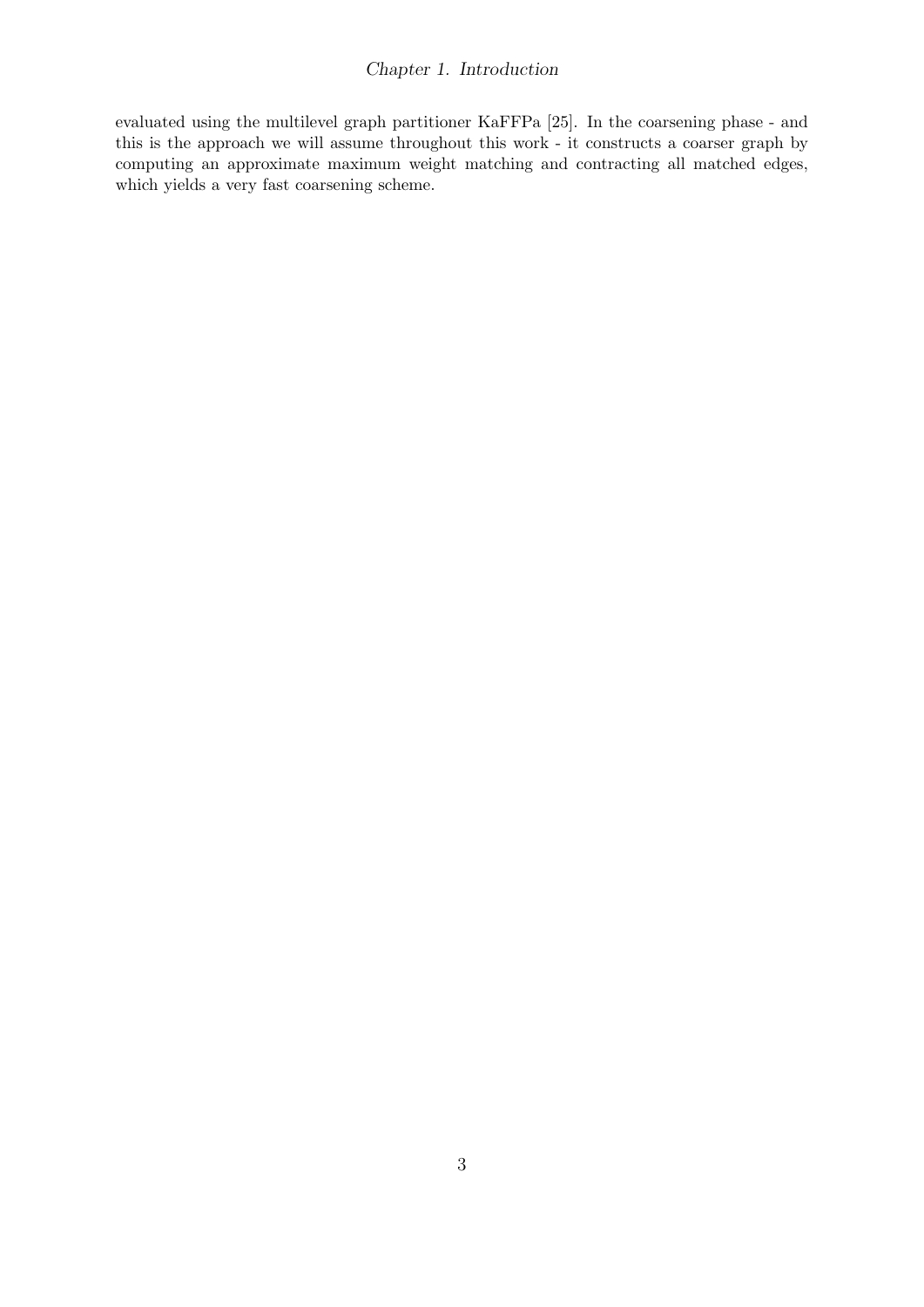## <span id="page-7-0"></span>Chapter 2.

## Fundamentals

### <span id="page-7-1"></span>2.1. General Definitions

#### <span id="page-7-2"></span>2.1.1. Graphs

Consider a weighted *graph*  $G = (V, E, c, \omega)$  where V denotes the set of vertices and E the set of edges. The number of vertices is denoted by  $n = |V|$  and the number of edges by  $m = |E|$ . The edge weight is denoted by  $\omega : E \to \mathbb{R}_{>0}$  and vertex weight  $c : V \to \mathbb{R}_{>0}$ . A set  $\mathcal{P} = \{V_1, \cdots, V_k\}$  of disjoint sets is called a *partition* of V if  $\bigcup_{i=1}^k V_i = V$  and  $V_i \cap \overline{V_j} = \emptyset$  for all  $i \neq j$  and  $i, j \in \{1, \ldots k\}$ . Then the individual sets  $V_i$  are called blocks and  $\mathcal{P}[v]$  gives the block that contains v. The set of a vertex's neighbours is denoted by  $N(v) := \{u : \{u, v\} \in E\}$ or more generally  $N(U)$  the set of all neighbours in  $V \setminus U$  of each  $v \in U$ . The set of edges incident to v is written as  $E(v)$ . For the *degree* of a vertex we write  $d_G(v) = d(v) = |N(v)|$ . vertex with degree 0 is called isolated. Vertices or edges that are non-adjacent to each other are called *independent*. The number  $\delta(G) := \min\{d(v) | v \in V\}$  is the *minimum degree* and  $\Delta(G) := \max\{d(v) \mid v \in V\}$  the maximum degree. The number

$$
d(G):=\sum_{v\in V}d(v)/|V|
$$

is the average degree.

#### <span id="page-7-3"></span>2.1.2. The Graph Partitioning Problem

Given a graph G, an integer  $k > 1$  and the inbalance  $\epsilon > 0$ , the Graph Partitioning problem is to find a partition  $\mathcal{P} = \{V_1, ..., V_k\}$  of V such that  $\max_i |V_i| \leq (1 + \epsilon) \frac{|V|}{k}$  $\frac{v_{\perp}}{k}$  and the number of edges between blocks is minimized.

The inbalance  $\epsilon$  must be allowed, since at least in the case that  $|V|$  is prime no exact solution other than the trivial cases for  $|P| = 1$  or  $|P| = n$  can be found. In the weighted case

$$
\max_{i} \sum_{v \in V_i} c(v) \le \frac{(1+\epsilon)}{k} \sum_{v \in V} c(v) + \max_{v \in V} c(v)
$$

is used.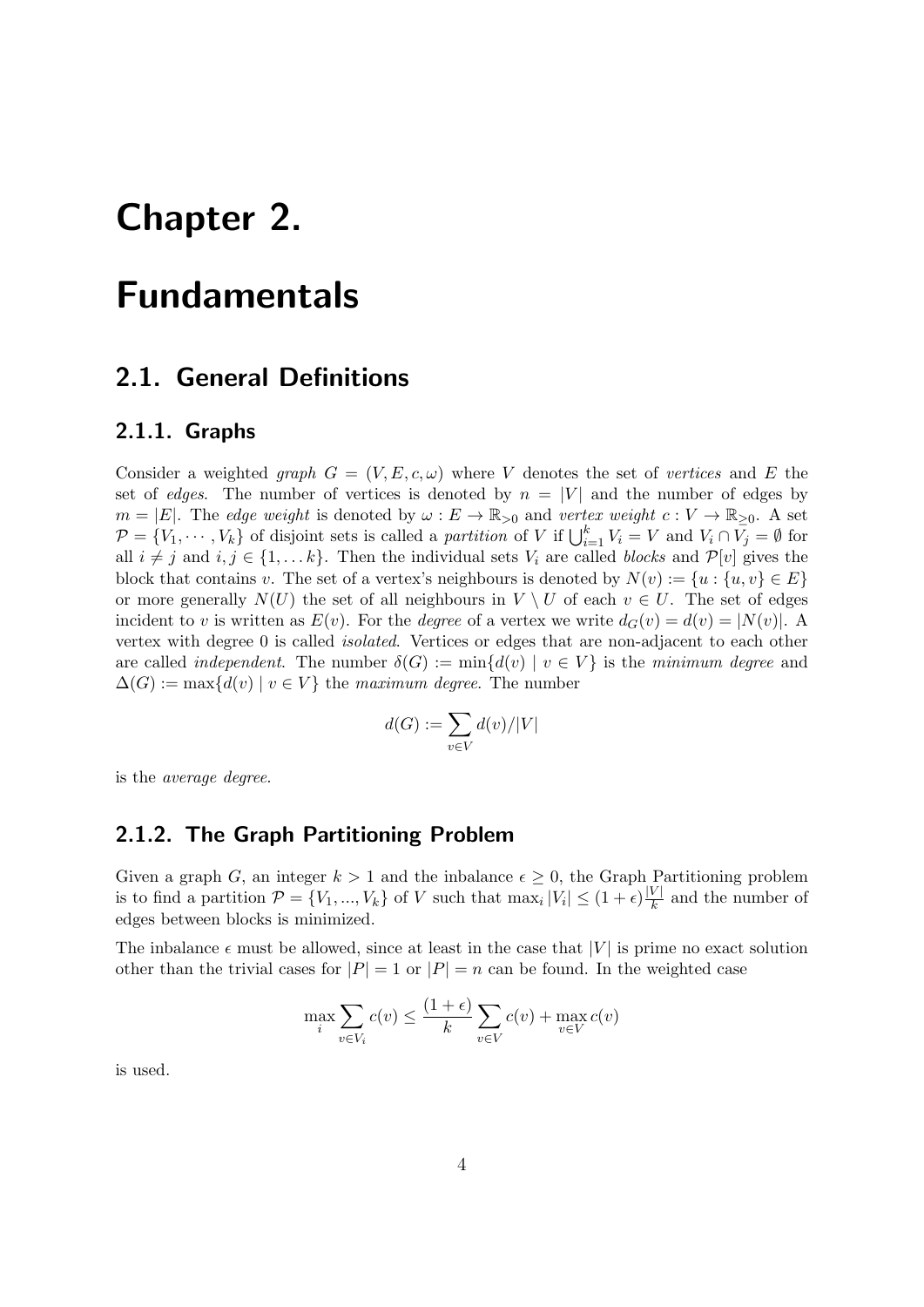It can be shown that this graph partitioning problem is  $\mathcal{NP}$ -complete [\[10\]](#page-58-2) and that no polynomial time approximation algorithm with finite approximation factor exists unless  $P = \mathcal{NP}$ , which can be proven by a reduction from the 3-partition problem [\[1\]](#page-58-3).

#### <span id="page-8-0"></span>2.1.3. Subgraphs and Spanning Trees

A graph  $G' = (V', E')$  is a subgraph of G if  $V' \subset V$  and  $E' \subset E$ , we write  $G' \subset G$ . A subgraph G' is called induced if E' contains all edges  $\{x, y\} \in E$  with  $x, y \in V'$ . In this work we write  $G[V']$ . If a subgraph is induced by  $V \setminus \{v\}$  for some  $v \in V$  we write  $G - v$ . More generally, if a subgraph is induced by  $V \setminus S$  for some set  $S \subset V$  we write  $G - S$ .

If G is connected and  $m = n - 1$  then G is a tree. A cycle free graph is called a *forest* and each connected component of a forest is a tree. A forest  $S = (V, E') \subset G = (V, E)$  is called a spanning forest of  $G$  if it has as many components as  $G$  and a spanning tree if it is also connected.

To calculate such a spanning tree one could use Kruskal's algorithm or Jarnik-Prim (often Prim's algorithm). Pseudocode can be found in Algorithm [1](#page-8-2) and [2.](#page-9-1)

<span id="page-8-2"></span>

| <b>Algorithm 1</b> Kruskal's algorithm for minimum spanning trees |
|-------------------------------------------------------------------|
| $T \leftarrow \emptyset$                                          |
| for all $e = \{u, v\} \in E$ in ascending order of edge weight do |
| <b>if</b> u and v are in different subtrees of T then             |
| $T \leftarrow T \cup \{e\}$                                       |
| end if                                                            |
| end for                                                           |

By ordering the edges in descending order, Kruskal's algorithms will return a maximum spanning tree instead of a minimum spanning tree. To find maximum spanning trees with Prim's algorithm one has to do the following replacements. The smaller sign is replaced by a greater sign in the relaxation loop, the maximal entry of the priority queue is taken in each iteration and instead of decreasing the keys in the priority queue they have to be increased.

For a deeper discussion of both algorithms the reader is referred to [\[22\]](#page-59-2).

#### <span id="page-8-1"></span>2.1.4. Matchings

A set M of independent edges of a graph  $G = (V, E)$  is called a matching. If a vertex is incident to an edge  $e \in M$  it is called *matched* and *unmatched* otherwise.

While finding any matching is a trivial task, it gets much harder to find a matching that fulfils a specific property. If all vertices of  $V$  are matched the matching is said to be *perfect*; note that such a matching is only possible, if each connected component of G has an even amount of vertices. A matching is called maximal if it is not properly contained in another matching. Intuitively this means that it is not possible to add any extra edge to the matching. A matching M is said to be maximum if for any matching  $M'$ ,  $|M| \geq |M'|$ . Though from these problems arise interesting  $\mathcal{NP}$ -complete problems [\[10\]](#page-58-2), e.g. the minimum maximal matching, in this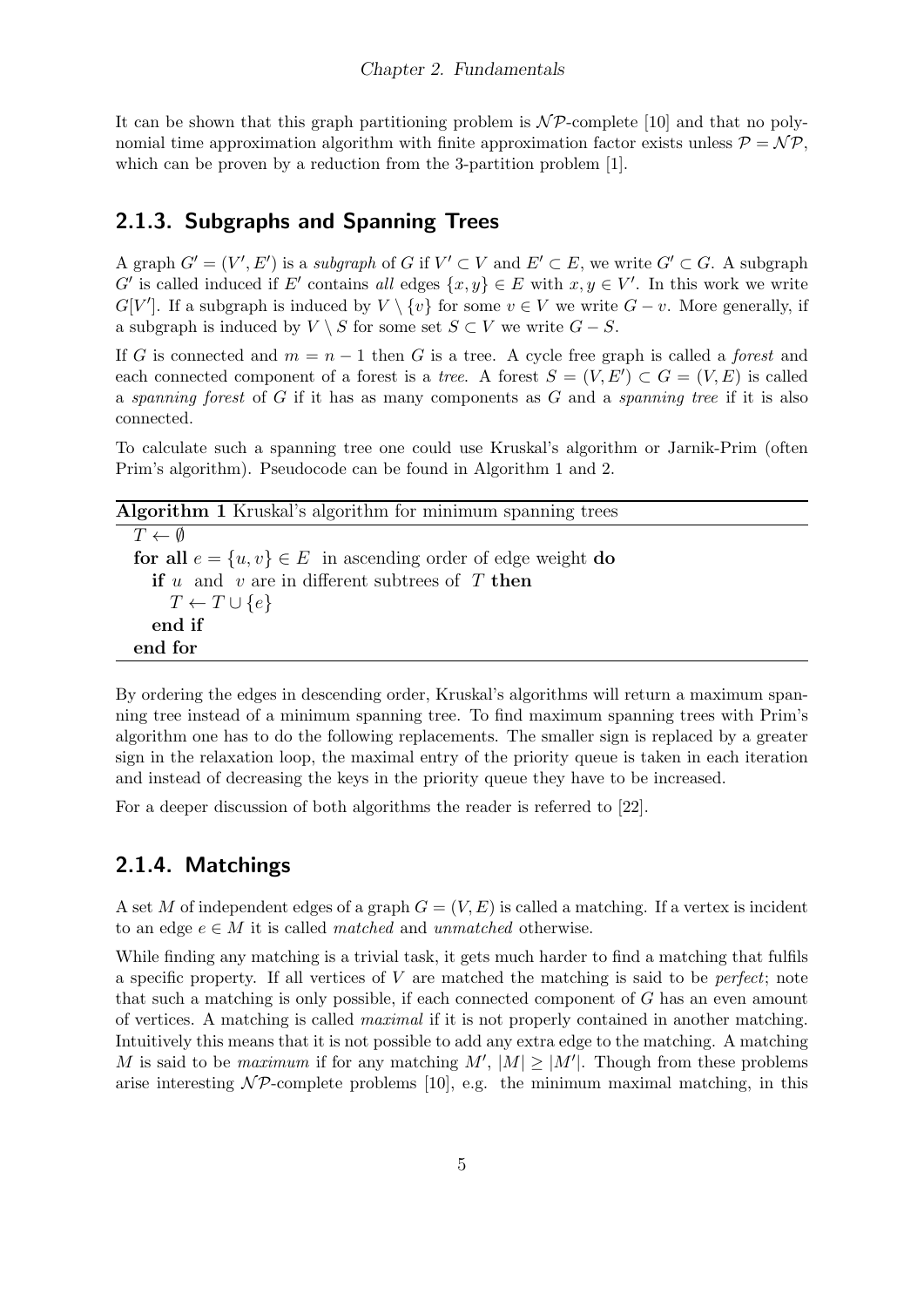<span id="page-9-1"></span>Algorithm 2 Jarnik-Prim for minimum spanning trees

```
d \leftarrow <\infty, \ldots, \infty>T \leftarrow \emptysetpq \leftarrow \{root\}: PriorityQueue
while pq \neq \emptyset do
   u \leftarrow pq.\text{min}()d(u) = \perpfor all e = \{u, v\} \in E do
      if \omega(e) < d(v) then
         d(v) = \omega(e)T \leftarrow T \cup \{e\}if v \in pq then
            pq.decreaseKey(v, d(v))else
            pq.insert(v, d(v))end if
      end if
   end for
end while
```
work we focus on the *maximum weight matching*. That is the generalization of the maximum matching problem, where the sum of the weights  $\sum_{e \in M} \omega(e)$  is to be maximized.

Using Edmond's algorithm, a maximum weight matching can be calculated in  $\mathcal{O}(\sqrt{n}m)$  [\[12,](#page-58-4) [6\]](#page-58-5). While it is good to find the optimal solution in many cases it suffices to get a near optimal solution. Many approximation algorithms exist that run in near linear time and guarantee approximation factors of two. Experiments indicate that these simple approximation algorithms often yield solution with a very low gap to optimality on real world graphs [\[21\]](#page-59-3). Such algorithms can be built upon calculating a maximum weight matching of simple subgraphs like a path or a tree. An algorithm that calculates an optimal maximum weight matching on paths and circles using standard dynamic programming is given in [\[21\]](#page-59-3). In section [4.1](#page-20-1) we give an algorithm to calculate a maximum weight matching on forests and show how to construct an approximated algorithm based on matchings of maximum weight spanning trees.

#### <span id="page-9-0"></span>2.1.5. Partition Quality Metrics

In this section we will show different metrics to describe the quality of a partition.

#### Internal and external Degree

$$
deg_{extern}(v) = \sum_{u \in N(v) \backslash \mathcal{P}[v]} \omega(\{u, v\})
$$

$$
deg_{extern}^{i}(v) = \sum_{u \in N(v) \backslash V_{i}} \omega(\{u, v\})
$$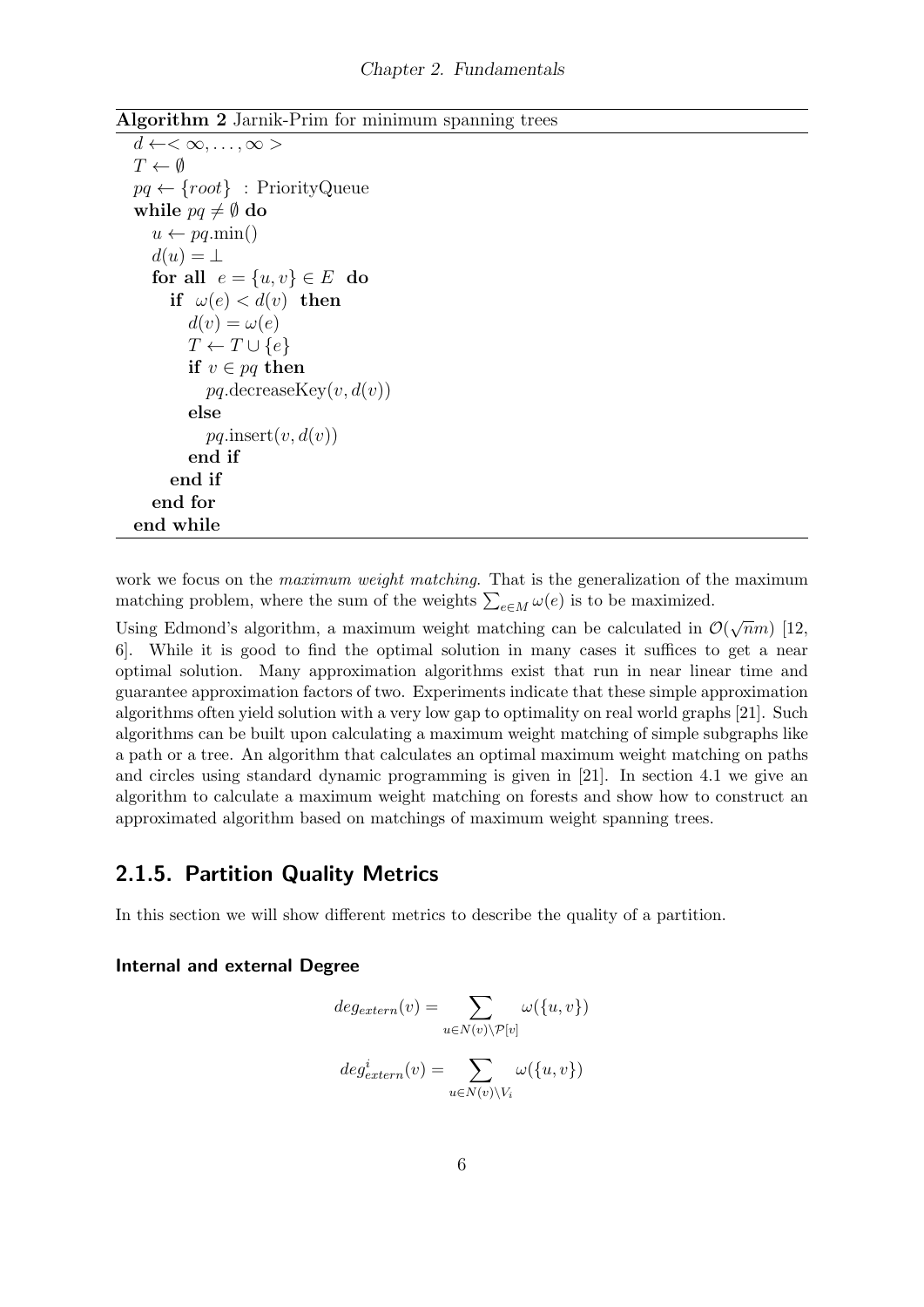

<span id="page-10-0"></span>Figure 2.1.: A small graph with three blocks (red, yellow and green).

The external degree describes how many neighbours a vertex has that lie in a different block. Likewise the internal degree describes with how many vertices from the same block a vertex is connected.

$$
deg_{intern}(v) = \sum_{u \in N(v) \cap \mathcal{P}[v]} \omega(\{u, v\})
$$

In figure [2.1](#page-10-0) the internal degree of all vertices equals two, while  $deg_{extern}(v_3) = deg_{extern}^{green}(v_3)$ 2 but  $deg_{extern}^{yellow}(v_3) = 0.$ 

**Edge Cut.** The edge cut, i.e. the number of edges between different blocks, yields a natural way to describe the quality of a given graph partition as it is the metric to be minimized in the standard definition of the graph partitioning problem. It is given by

$$
EC = \frac{1}{2} \sum_{v \in V} deg_{extern}(v)
$$

and the edge cut of a specific block is given by

$$
EC^i = \sum_{v \in V_i} deg_{extern}(v).
$$

We define the maximum edge cut to be from the block with the highest edge cut.

$$
EC_{max} = \max_{i} EC^i
$$

Looking at figure [2.1](#page-10-0) again, we can see that the edge cut equals six, yet the maximum edge cut equals five, which is the edge cut of the green block.

**Boundary Nodes.** A *boundary node* is a node, that is connected to another block i.e. that has an external degree greater than zero or an internal degree smaller than its actual degree.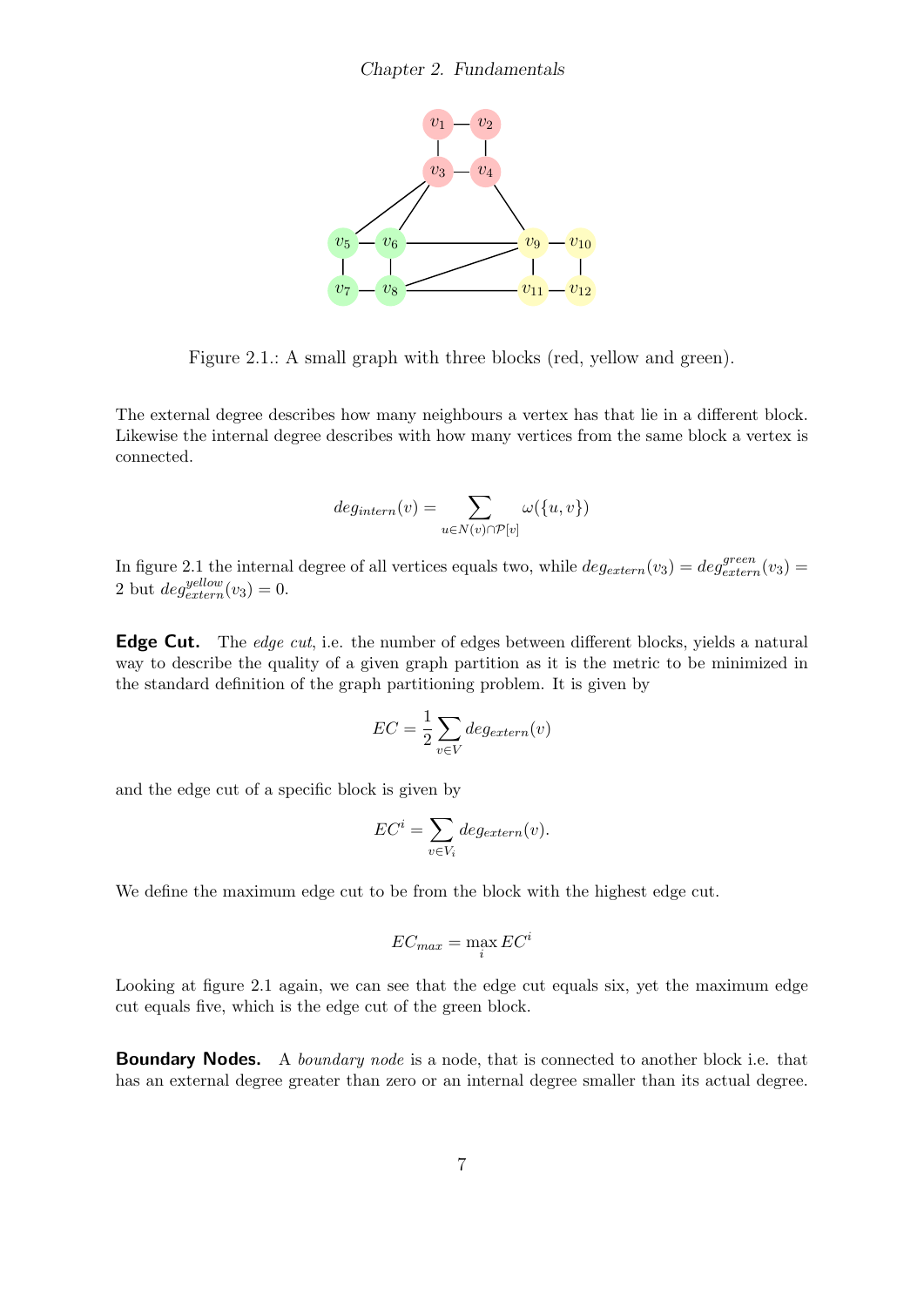The *boundary*  $\partial V_i$  of a block  $V_i$  is then given by

$$
\partial V_i = \{ v \in V_i \mid deg_{extern}(v) > 0 \}.
$$

As a measure for the partition quality we will be interested in the maximum boundary  $\partial_{max}$ and the *total boundary*  $\partial_G$ .

$$
\partial_{max} = \max_{i} |\partial V_i|.
$$

$$
\partial_G = |\{v \in V \mid deg_{extern}(v) > 0\}|\
$$

In our example graph in figure [2.1](#page-10-0) there exist six boundary nodes, while the maximum boundary equals three.

**Communication Volume.** The set  $C_v$  of foreign blocks a boundary node is connected to can be written as

$$
C_v := \{ V_i \in \mathcal{P} \mid d^i_{extern}(v) > 0 \}.
$$

Then the communication volume of a block is defined as

$$
comm(V_i) := \sum_{v \in V_i} c(v) |C_v|.
$$

The total communication volume is defined as

$$
comm_G := \sum_{V_i \in \mathcal{P}} comm(V_i)
$$

and the maximum communication volume is given by

$$
comm_{max} := \max_{i} comm(V_i).
$$

The communication volume encodes information about necessary communication between different blocks. The main difference to the edge cut is that if a vertex is connected to two different vertices lying in the same block, they count only once. In our example graph the communication volume of the green block is four, which also is the maximum communication volume while the edge cut of the green block is five. This models the real communication overhead arising in high performance computing more realistically, since once information about a vertex has been sent to a block it is known to the whole block, and therefore to all vertices it contains.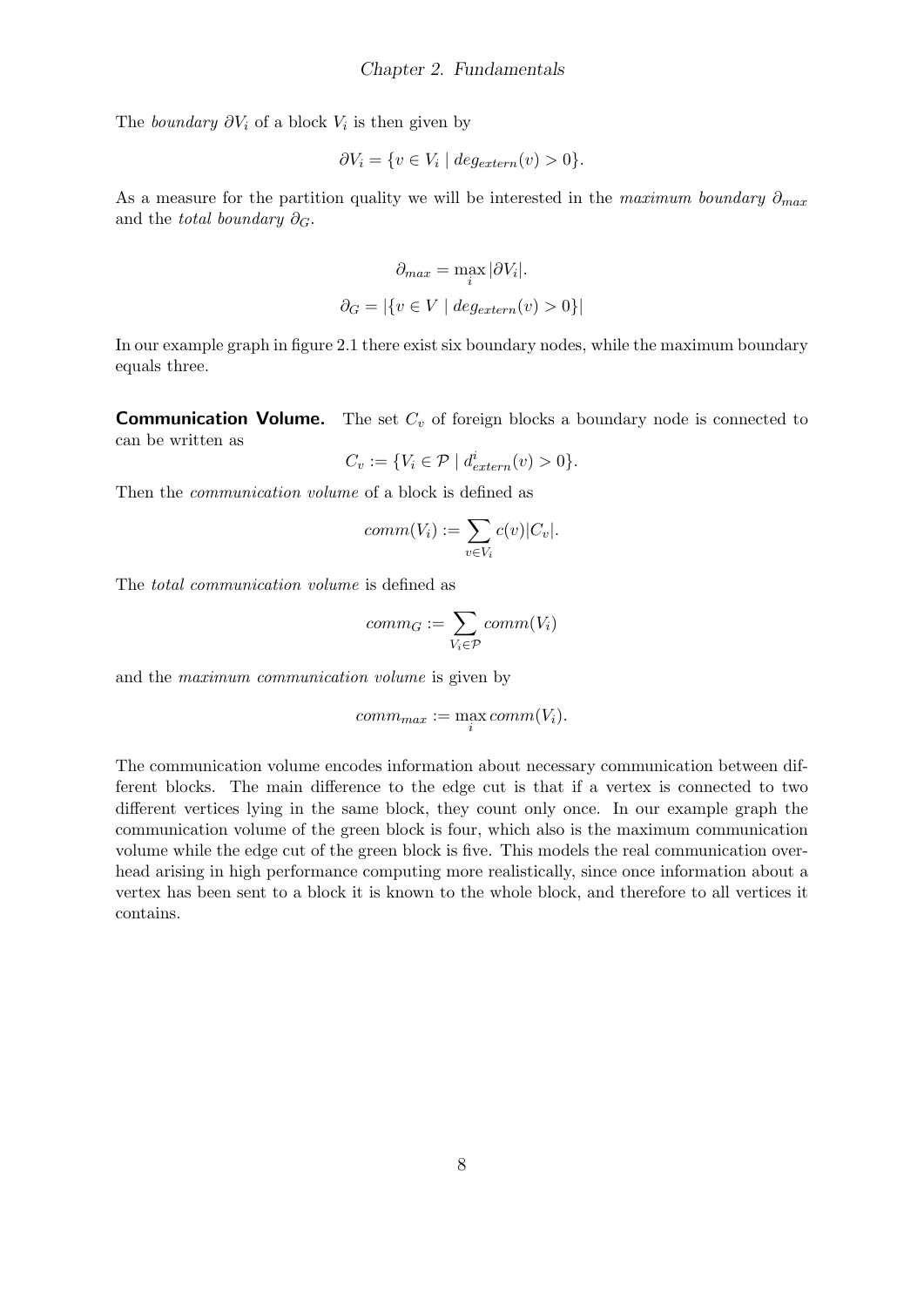## <span id="page-12-0"></span>Chapter 3.

## Related Work

In this chapter we will present several concepts this work is based on. First, in Section [3.1,](#page-12-1) the multilevel graph partitioning scheme is presented and the three phases of such algorithms are discussed. In Section [3.2](#page-15-0) we show different approaches to approximate a maximum weight matching and in Section [3.3](#page-16-0) we present some additional graph parameters, which will prove useful for the construction of new edge rating functions.

### <span id="page-12-1"></span>3.1. Multilevel Graph Partitioning Algorithms

Multilevel graph partitioning algorithms are a recent approach to approximating the graph partitioning problem. Numerous such algorithms have been developed in the past two decades, many of which provide high performance and good partitions, e.g. Metis [\[26\]](#page-59-4), Party [\[8\]](#page-58-6) and Scotch [\[24\]](#page-59-5).

The multilevel scheme, is very straightforward. It consists of three phases: coarsening, initial partitioning and refinement (or uncoarsening). During the coarsening phase the graph is gradually reduced by some local operation so that a hierarchy of coarser graphs is obtained. In the initial partitioning phase the coarsest and therefore smallest graph can be partitioned using any partition algorithm that is able to handle vertex and edge weights. This partition is then applied in the refinement phase to each larger graph and further refined.

#### Coarsening phase

The most common local reducing operation edge contract (sometimes edge collapse) is defined as follows.

**Definition Edge Contract.** Consider a weighted graph  $G = (V, E, c, \omega)$ . Collapsing an edge  $\{u, v\} = e \in E$  into a node  $w \notin V$  as illustrated in Figure [3.1](#page-13-0) results in a graph  $G'$ where  $V' = V \setminus \{u, v\} \cup \{w\}$ . For E' first the set  $S = E_0(u) \cup E_0(v)$  is removed and then set  $T = \{ \{w, y\} \mid y \in N(u) \cup N(v) \}$  added. An unweighted multi-graph can now be represented as a weighted simple graph by encoding multiple edges as one single edge, weighted by the number of multi-edges. The vertex weight is used to encode how many vertices have already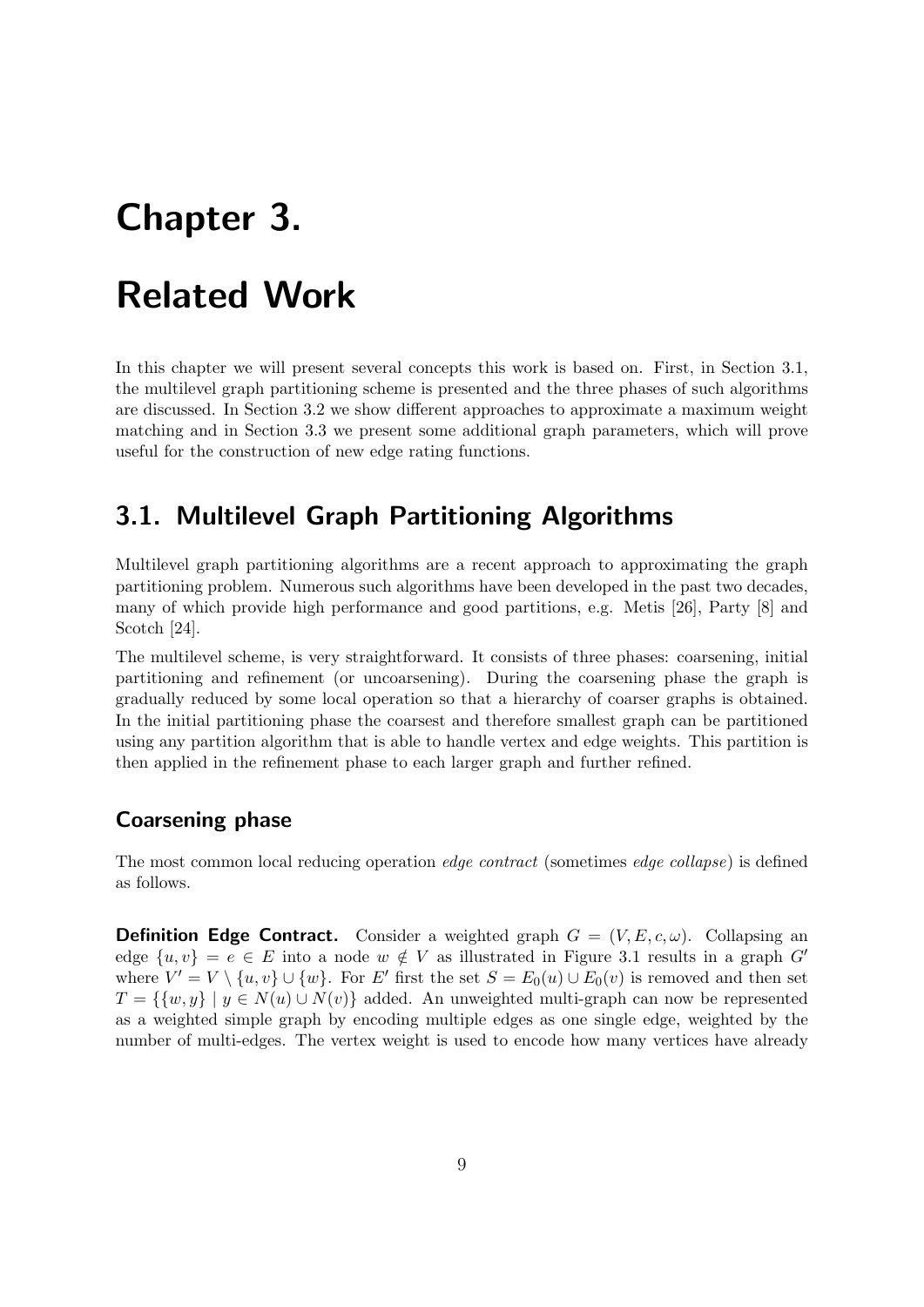

<span id="page-13-0"></span>Figure 3.1.: The contraction of an edge. Here vertices  $v_1$  and  $v_2$  are contracted into the new vertex  $v_4$ . Note how the edge weight of the edge  $\{v_3, v_4\}$  equals  $\omega({v_1, v_3}) + \omega({v_2, v_3})$ . Vertex weights are not illustrated.

been contracted into this vertex. To be more precise

$$
c'(x) = \begin{cases} c(u) + c(v) & \text{if } x = w \\ c(x) & \text{else} \end{cases}
$$

defines the vertex weight. Defining edge weights, one must be careful to model multi edges correctly by adding the weights of edges to a common neighbour together and selecting the right source for the others:

$$
\omega'(\{x,y\}) = \begin{cases}\n\omega(\{u,y\}) + \omega(\{v,y\}) & \text{if } \{x,y\} \in T \text{ and } y \in N(u) \cap N(v) \\
\omega(\{z,y\}) & \text{if } \{x,y\} \in T \text{ and } y \in N(z), z \in \{u,v\} \\
\omega(\{x,y\}) & \text{else}\n\end{cases}
$$

If a set  $U$  of edges must be contracted, this operation is repeatedly applied to each edge in  $U$ .

Now that a simple reduction operation is defined, it has to be decided which edges should be contracted in each step. An intuitive approach is to define a rating, that expresses how much sense it would make to contract a specific edge.

One simple edge rating metric could be to just use the edge weight, but this rating does not encode any information about topological properties of the graph or some of the edge's neighbours and it is very likely that a graph coarsened in such a way would lead to a bad partition. We will introduce more sophisticated ratings later, that try to overcome such issues, that still can be computed in constant time.

Now one radical approach is to only contract one edge at a time, thus producing a hierarchy of height  $n$  [\[23\]](#page-59-6). Another approach is to calculate an approximate maximum weight matching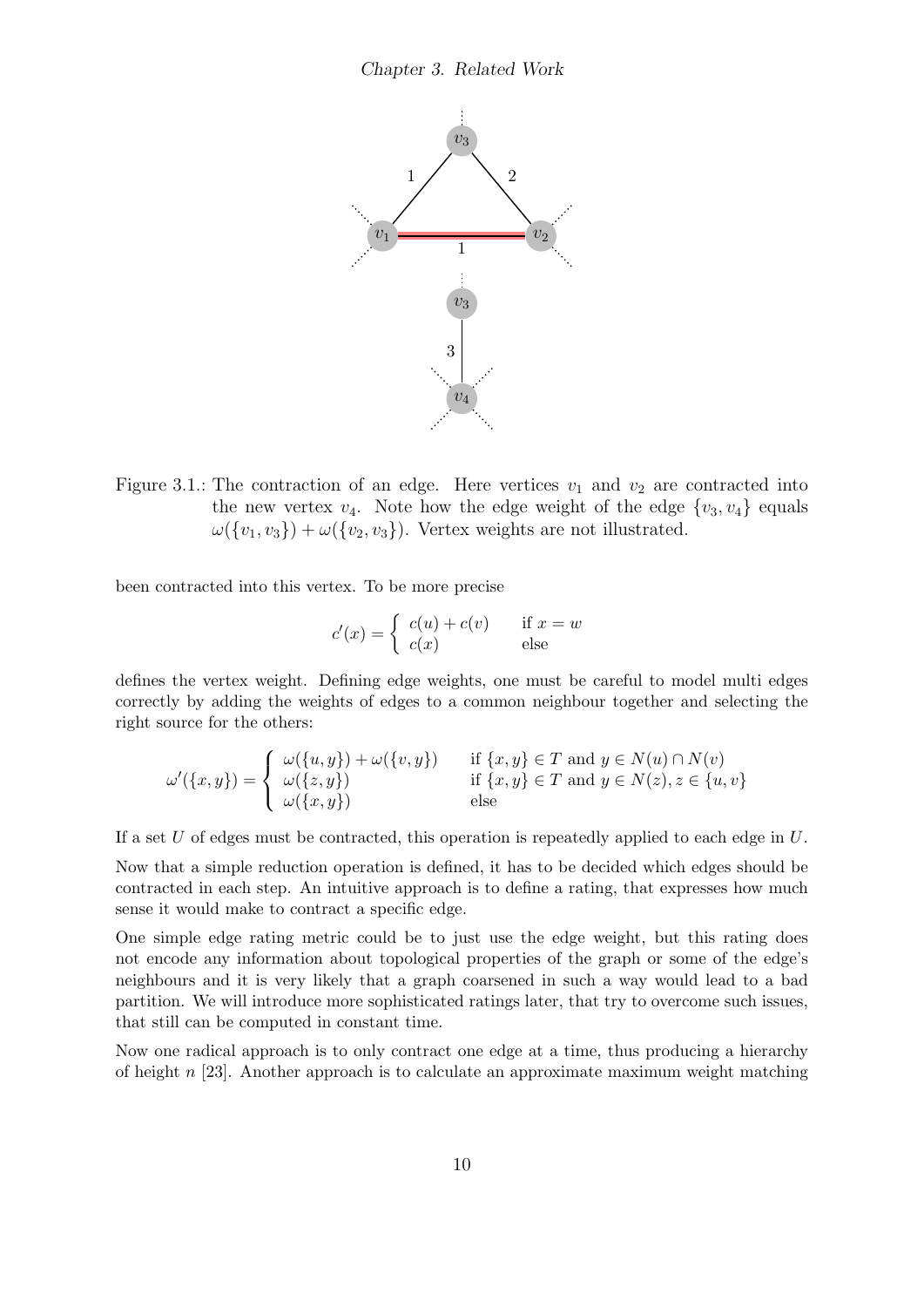of all edges based on these ratings and then contract each edge of the matching. This yields a very fast reduction scheme, that reduces the size of the graphs geometrically. Throughout this work we will assume that this second approach is used.

#### Initial partition phase

The repeated contraction is stopped once the coarsened graph contains only a few vertices, yet enough to perform a meaningful initial partitioning. To generate the initial partition one could try to calculate an exact solution, which according to [\[14\]](#page-58-7) is only practical for graphs of up to 60 vertices even after applying techniques such as branch and bound.

Another possible approach is recursive graph bisection, which yields an approximate partition [\[13\]](#page-58-8). The idea here is, that one can build an algorithm to calculate a k-partition by recursively calculating bipartitions of the graph. Now to calculate a bipartition, first two pseudo peripheral vertices are found, i.e., two vertices that have approximately the greatest distance to each other. This can be done by starting a breadth first search at one random vertex  $v_0$ . Then a vertex  $v_1$  is selected with maximal distance to x. Now a second breadth first search is started at  $v_1$ and a vertex  $v_2$  with maximal distance to  $v_1$  is selected. This process can be repeated until the distance between  $v_i$  and  $v_{i+1}$  stops increasing. Each vertex is then assigned to that pseudo peripheral vertex it is closer to. This algorithm is used in many graph partitioners such as Metis. It should be noted that this process only performs well if the coarsest graph is balanced, since a vertex with too high weight might make it impossible to fulfill the balancing constraint.

#### Refinement phase

In order to reduce the cut while maintaining the balancing constraint of each matching being uncontracted different techniques can be applied.

One of the earliest local improvement methods has been proposed by Kernighan and Lin [\[17\]](#page-59-7). Here we will now briefly describe one partition refinement algorithm due to Fiduccia and Mattheyses [\[9\]](#page-58-9), that is based on the KL-algorithm and has received a great deal of attention due to its efficiency. Roughly speaking, the FM-algorithm moves a single vertex along the current cut to reduce some gain metric, associated with it. A possible gain metric can be derived from the internal and external degree.

$$
g(v) := d_{extern}(v) - d_{intern}(v)
$$

More precisely, let  $P$  be a bisection of the graph. Now the FM algorithm alternatively selects an unmarked vertex with maximum gain and moves it to the other block until no unmarked vertex remains. As the algorithm allows an increase in the current cut it needs to keep track of the best partition found. If an improved partition could be found it is applied to the graph and this method is repeated until no further improvement can be generated. This algorithm can also be generalized to handle a k-partition.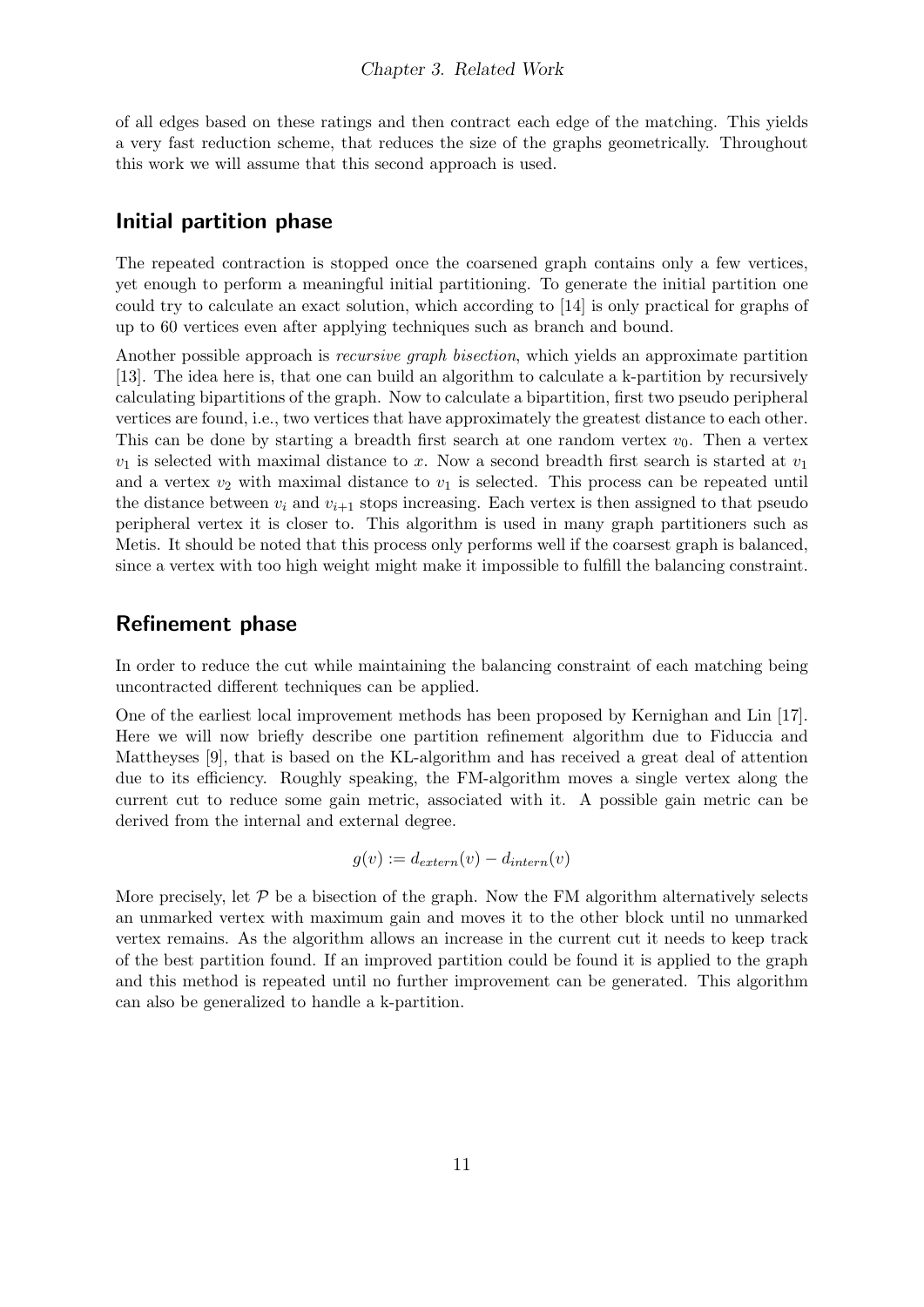## <span id="page-15-0"></span>3.2. Approximate Maximum Weight Matching Algorithms

In the following sections different approximative algorithms for the maximum weight matching problem with near linear runtime are given. A simple approach could be to just add the heaviest possible edge to the matching in a greedy manner and basically such an idea is the origin of all algorithms presented in this section. We present pseudocode and a short description of the basic ideas, runtime and quality guarantees. However for a full analysis of these algorithms the reader is referred to the individual papers.

#### <span id="page-15-1"></span>3.2.1. Heavy Edge Matching

Heavy Edge Matching (HEM) has originally been proposed by Karypis and Kumar [\[16\]](#page-58-10) and yields a running time of  $\mathcal{O}(m)$ . We present pseudocode in Algorithm [3.](#page-15-3)

#### <span id="page-15-3"></span>Algorithm 3 HEM

```
M \leftarrow \emptysetS \leftarrow \emptysetfor all v \in V in random order do
   if v \notin S then
      for all u \in N(v) do
         if u \notin S then
            M \leftarrow M \cup \{e\}S \leftarrow S \cup \{u, v\}end if
      end for
   end if
end for
return M
```
Karypis and Kumar [\[16\]](#page-58-10) also present a variant of HEM called Sorted Heavy Edge Matching (SHEM), where the vertices are visited in ascending order of their degrees with random tiebreaking. Unfortunately no approximation factor can be given since Karypis and Kumar give a counterexample to any approximation factor. In practice however, HEM and SHEM find good matchings.

#### <span id="page-15-2"></span>3.2.2. Global Paths Algorithm

The Global Paths Algorithm (GPA) [\[21\]](#page-59-3) listed as Algorithm [4](#page-16-2) generates a maximal weight set of circles and paths and then calculates an optimal maximum weight matching on all of them. An edge is called applicable and inserted into the set if it connects two endpoints of different paths or if it closes an odd length cycle. An edge is not applicable if it closes an even length cycle, or if it incidents to the inside of a path. Now for each path and cycle a maximum weight matching is calculated.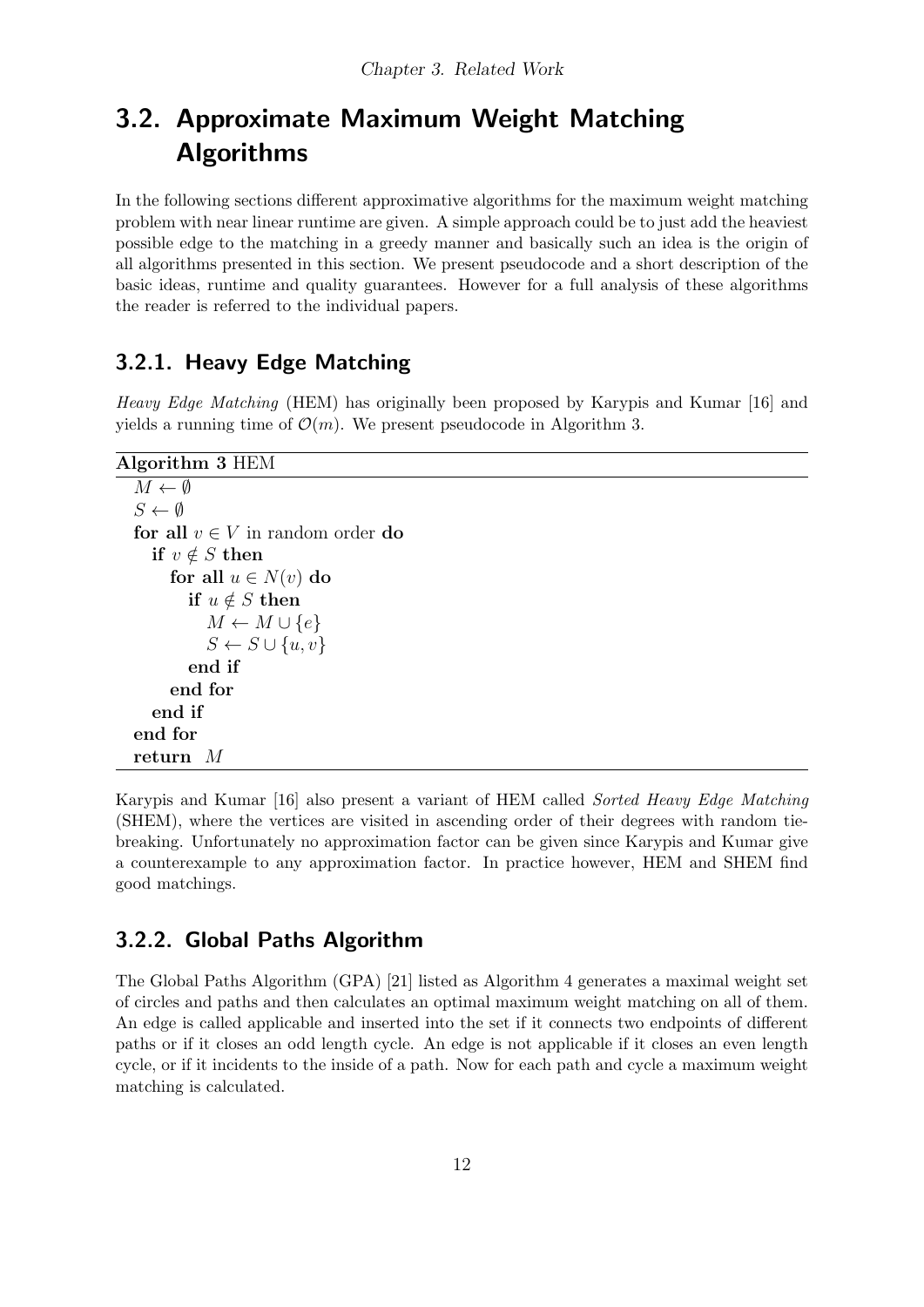<span id="page-16-2"></span>

| Algorithm 4 GPA |  |
|-----------------|--|
|-----------------|--|

 $M \leftarrow \emptyset$  $E' \leftarrow \emptyset$ for all  $e \in E$  in descending order of weight do if  $e$  is applicable then  $E' \leftarrow E' \cup \{e\}$ end if end for for all path or cycle  $P$  in  $E'$  do  $M' \leftarrow MaxWeightMatching(P)$  $M \leftarrow M \cup M'$ end for return M



<span id="page-16-3"></span>Figure 3.2.: Example graph on which GPA only produces a 2-optimal solution

GPA has a running time of  $\mathcal{O}(sort(m+m))$ , which is  $\mathcal{O}(m \log n)$  in general and an approximation ratio of  $\frac{1}{2}$ . The example in Figure [3.2](#page-16-3) shows this bound is tight. For a detailed analysis see [\[21\]](#page-59-3).

### <span id="page-16-0"></span>3.3. Additional Parameters of Graphs

In order to construct edge ratings we need a set of parameters an edge and its vertices can be associated with. The first and foremost important parameter for the construction of an edge rating is the edge weight. Other obvious parameters like vertex weights or degrees can also be incorporated and need no further explanation. Measuring the graph's density, distance or connectivity between nodes is a more complicated task, so we will now turn to two possible definitions that can be used to express this notion.

#### <span id="page-16-1"></span>3.3.1. Degeneracy and Coreness

The k-core of graph G is a maximal subgraph in which each vertex has at least degree k. The coreness of a vertex is k if it belongs to the k-core but not to the  $(k+1)$ -core. Sometimes the maximal coreness of a graphs vertices is called its degeneracy. The following two statements directly follow from the definition of coreness: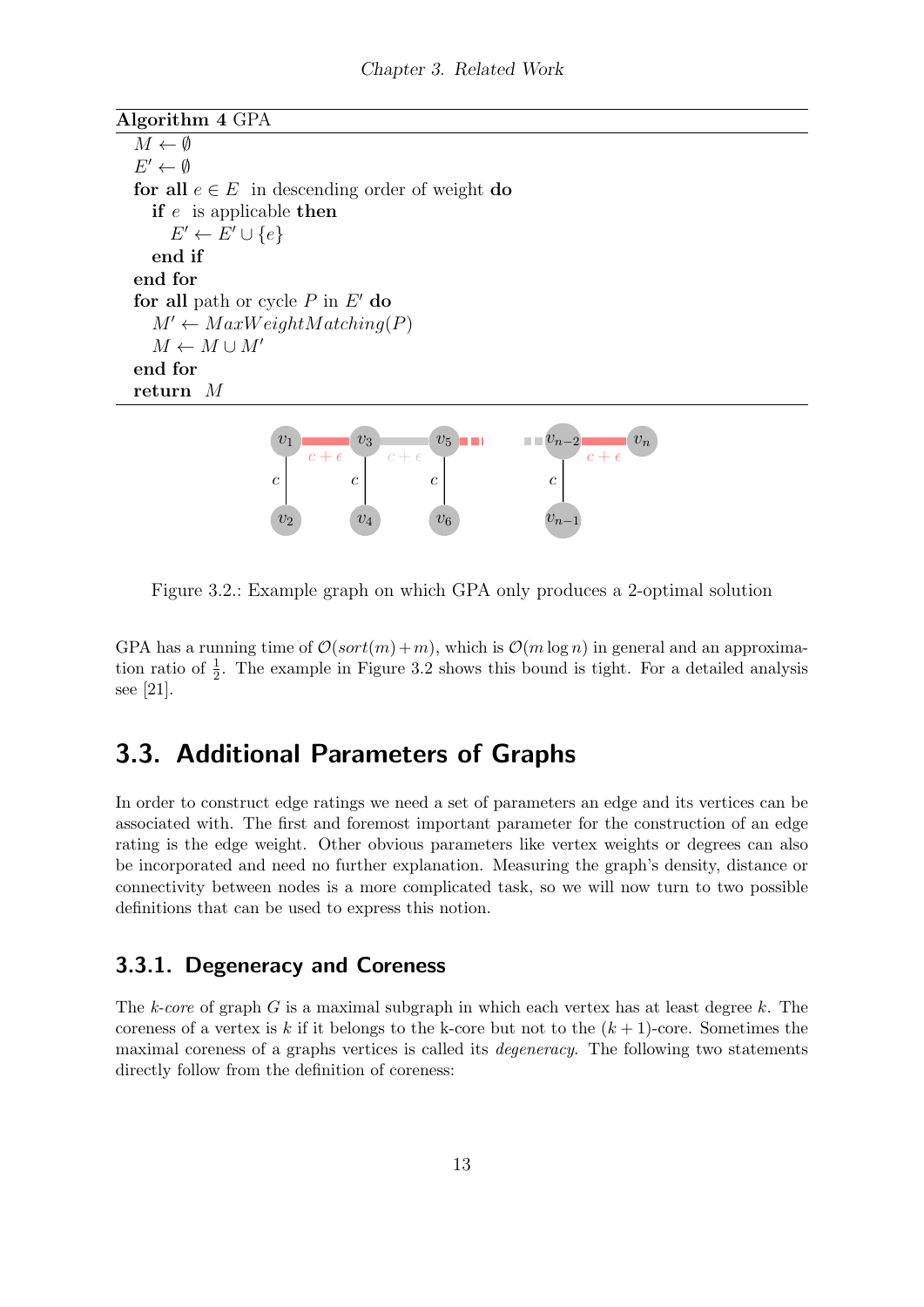- $\delta(G) \leq \text{coreness}_v \leq d(v)$
- so if  $d(v) = \delta(G)$  then coreness<sub>v</sub> =  $\delta(G)$

With this in mind we can formulate an algorithm for calculating the coreness of a graphs vertices, given as Algorithm [5,](#page-17-1) which has been described in [\[2\]](#page-58-11). The algorithm uses a priority queue that initially holds every vertex with its degree in  $G<sup>1</sup>$ . It subsequently removes vertices from the priority queue and decreases all their neighbours until the queue is empty.

#### <span id="page-17-1"></span>Algorithm 5 Coreness

```
pq \leftarrow \emptyset: PriorityQueue or BucketQueue
for all v \in V do
  pa.insert(v, d(v))end for
k = \delta_Gwhile pq \neq \emptyset do
  (v, d) \leftarrow pq.deleteMin(pq)k = max(k, d)core(v) = kfor all u \in N_v do
     pq.decrease(u)end for
end while
```
**Correctness:** First we observe that G is a valid  $\delta(G)$  – core and each vertex v with  $d(v)$  =  $\delta(G)$  has coreness  $\delta(G)$  since it cannot contribute to any  $(\delta_G + k) - core, k > 0$ . Now we remove one minimal degree vertex  $v$  from  $G$ . While all its neighbours decrease in degree we know for any vertex with degree smaller than that of v that these still have coreness  $d(v)$ . We repeat this process until no vertices remain with degree  $d(v) \leq \delta_G$  or no vertices remain at all. Thus we are either done or we have constructed a correct  $(\delta(G) + k)$  – core and repeat the process of removing vertices and assigning this new coreness of  $\delta(G) + k$  to them.

**Runtime:** Every vertex is added to the queue and removed from it only once. And as each neighbour of these vertices is processed at most twice (once to grow M and once to decrease or delete them) at most 2m decrease operations take place. Since the vertices are inserted in the queue by their degree and are only decreased, a bucket queue with  $\Delta_G$  buckets can be applied. This yields an overall runtime of  $\mathcal{O}(n+m)$ .

#### <span id="page-17-0"></span>3.3.2. Algebraic Distance

Another way to express the density is to measure the distance between vertices. A very interesting distance measure is the Algebraic Distance proposed by [\[4\]](#page-58-12). Though we surely

<sup>&</sup>lt;sup>1</sup>It should be noted that a Bucket Queue must be used in order to achieve linear runtime.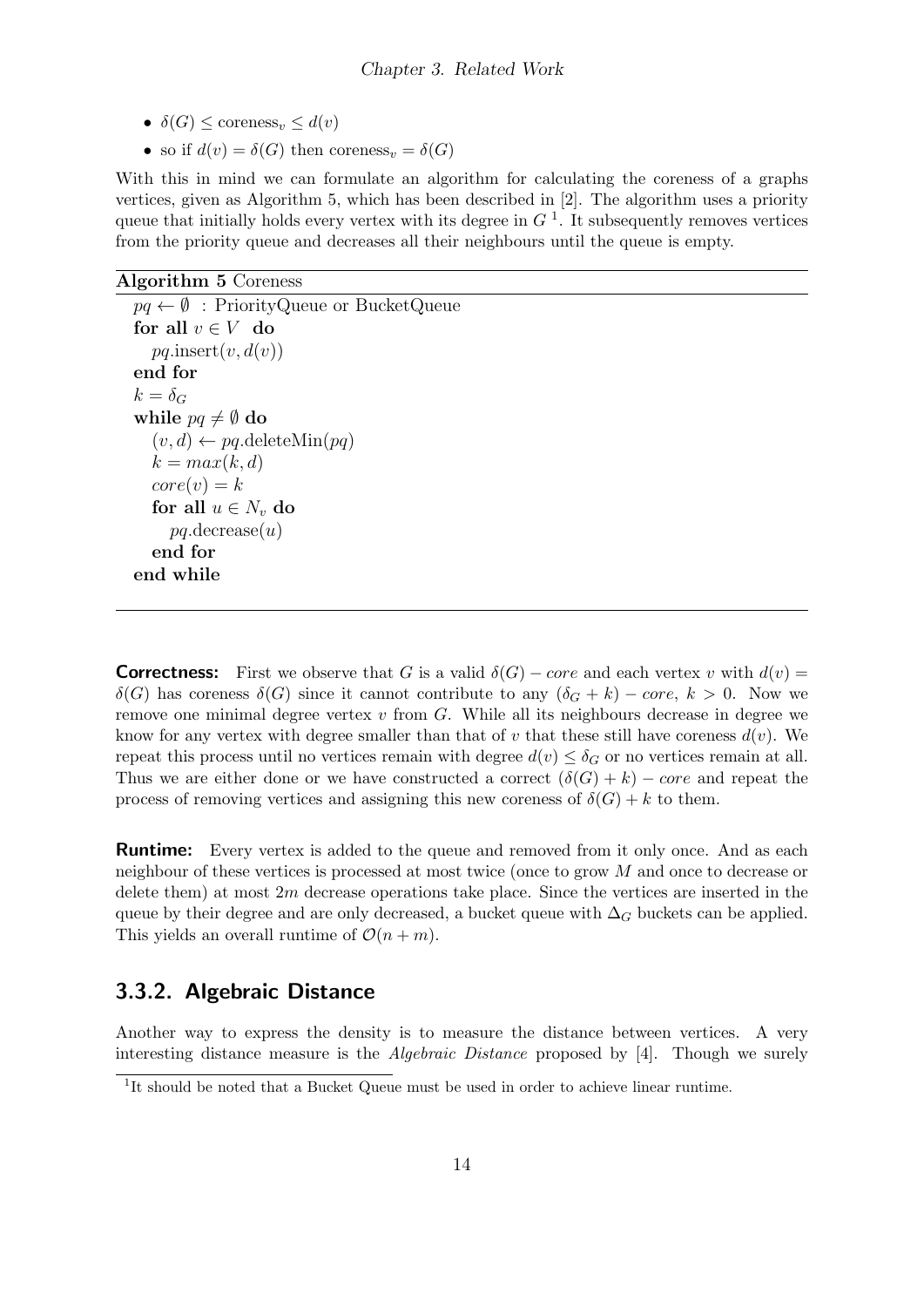cannot go into the full theoretical details of the process of calculating the Algebraic Distance we will nonetheless describe the basic concepts behind this metric and give the according algorithm. The graph Laplacian matrix L is defined as

$$
D-W,
$$

where D is the diagonal matrix with diagonal entries  $D_{u,u} = \sum_{e \in N(u)} \omega(e)$  and W is the weighted adjacency matrix with entries  $W_{u,v} = \omega({u, v})$ . Here for  $e \notin E$  the weight  $\omega(e) = 0$ is assumed. The algorithm to calculate the algebraic distances of the graph's edges given as algorithm [6](#page-18-0) is basically the JOR (Jacobi Overrelaxation) method of solving the linear system

$$
Lx=0.
$$

An analogy to this approach is to assign a random amount of liquid to each vertex and distribute it in each iteration through the graph according to the edge weights. The intuition is that neighbouring vertices that are close to each other, will happen to have similar potentials.

The iterated version of solving the linear system given above can be written as

$$
x^{(k+1)} = Hx^k
$$

where  $H$  is the iteration matrix.

Now as the Laplacian can be decomposed into  $L = D - W_L - W_U$  where  $W_L$  and  $W_U$  are strict lower and upper triangular matrices, the iteration matrix of the Jacobi method is  $H_{JAC}$  =  $D^{-1}(W_L + W_U)$ . If a relaxation parameter  $\theta$  is introduced, this becomes

$$
H_{JOR} = (D/\theta)^{-1}((1/\theta - 1)D + W_L + W_U).
$$

For the analysis of the convergence of the JOR method the normalized Laplacian  $\mathcal L$  is used which can be expressed as

$$
D^{-1/2}LD^{-1/2}
$$

Then the JOR method converges for any  $\theta \in (0, 2/\rho(\mathcal{L}))$ , where  $\rho(\cdot)$  is the spectral radius of a matrix. As discussed in [\[4\]](#page-58-12), in practice a fixed  $\theta$  with value 1/2 is a good choice and it suffices to only calculate the first three iterations.

<span id="page-18-0"></span>

| <b>Algorithm 6</b> Algebraic Distance |  |  |  |
|---------------------------------------|--|--|--|
|---------------------------------------|--|--|--|

| $\theta \in (0, 2/\rho(\mathcal{L}))$ : Parameter                                                                                                      |
|--------------------------------------------------------------------------------------------------------------------------------------------------------|
| $x^{(0)} \in \mathbb{R}^n$ : Initial random vector                                                                                                     |
| for all $k = 1, 2, \ldots$ do                                                                                                                          |
| for all $u \in V$ do                                                                                                                                   |
| $\tilde{x}_{u}^{(k)} \leftarrow \sum_{v \in N(u)} \omega(\lbrace u, v \rbrace) \tilde{x}_{v}^{(k-1)} / \sum_{v \in N(u)} \omega(\lbrace u, v \rbrace)$ |
| end for                                                                                                                                                |
| $x^{(k)} \leftarrow (1-\theta)x^{(k-1)} + \theta \tilde{x}^{(k)}$                                                                                      |
| end for                                                                                                                                                |

Then the algebraic distance of an edge is given by  $s_e^{(k)} := |x_u^{(k)} - x_v^{(k)}|$ . With R initial random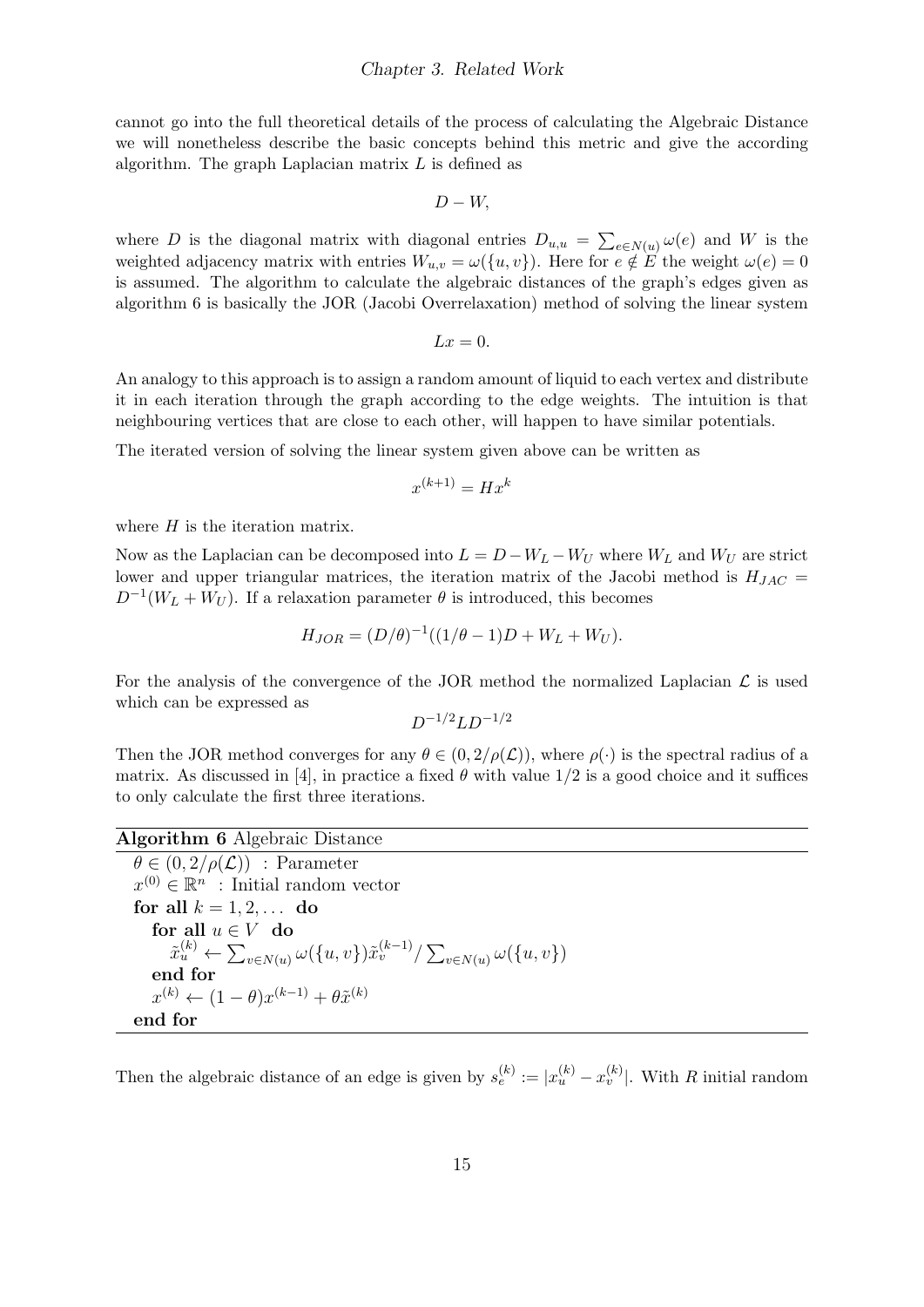vectors  $x^{(0,r)}, r = 1, \ldots, R$  the extended p-normed algebraic distance is given by

$$
\varrho _{e}^{(k)}=(\sum_{r}^{R}\left\vert x_{i}^{(k,r)}-x_{j}^{k,r}\right\vert ^{p})^{1/p}
$$

and for  $p = \infty$  this yields

$$
\varrho_e^{(k)} = \max_{r=1,\ldots R} |x_i^{(k,r)} - x_j^{k,r}|.
$$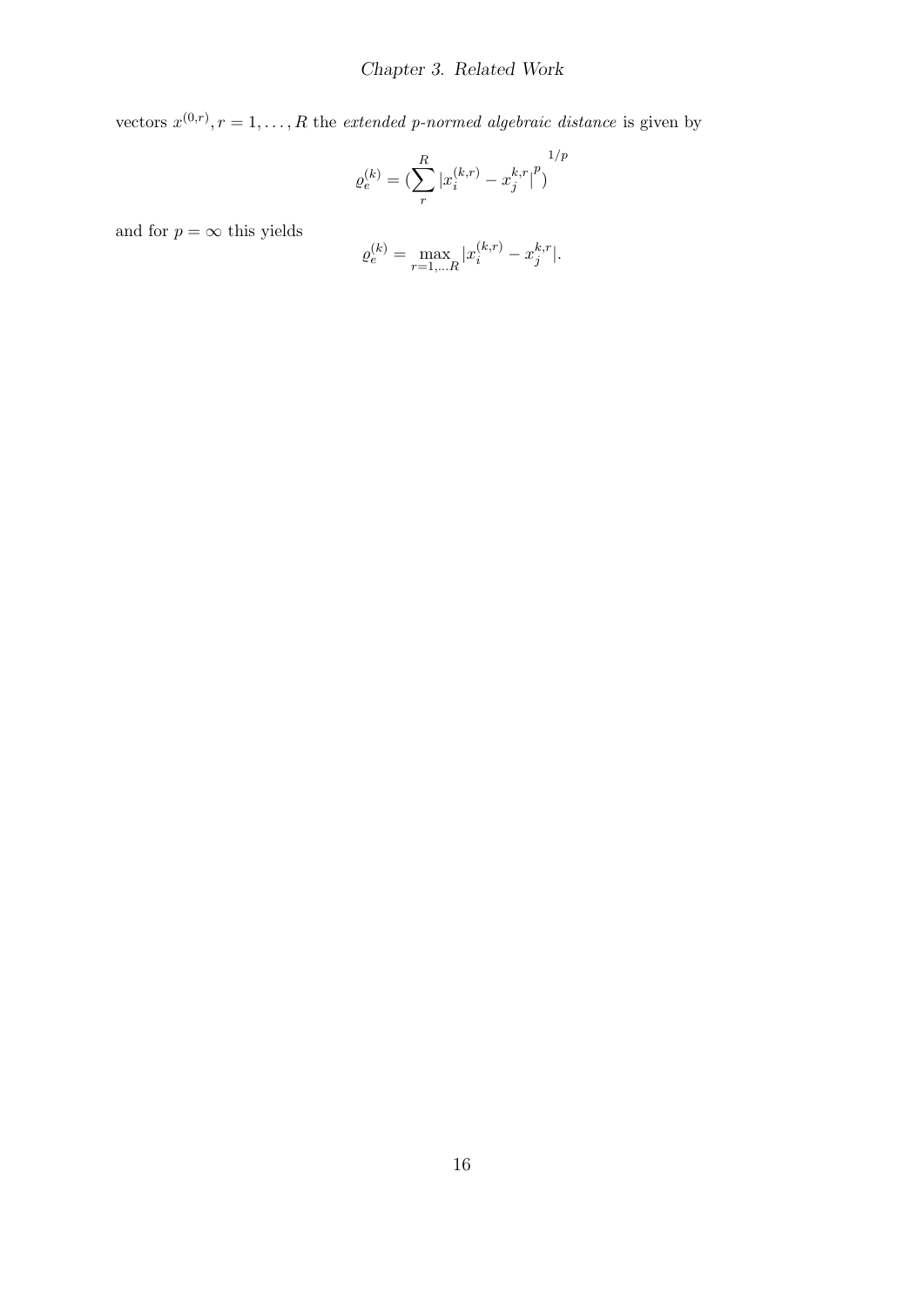## <span id="page-20-0"></span>Chapter 4.

## Approximate Maximum Weight Matchings

As mentioned above, in the process of coarsening a graph there exist basically two possible ways to select edges for contraction. Contracting exactly one edge at a time yields  $n$  levels of coarser graphs, and if one tries to keep the height of the graph hierarchy low, a natural way is to contract a matching of edges. The latter approach allows to save each graph directly, as each level of contraction yields a much smaller graph. In this section we will first give an algorithm that solves this problem on a forest optimally and then introduce an approximate maximum weight matching algorithm based on this algorithm.

### <span id="page-20-1"></span>4.1. Optimal Maximum Matching on Forests

Here we give an algorithm that solves the maximum weight matching problem on trees in linear time by dynamic programming. Pseudocode is given in Algorithm [7.](#page-22-0) By executing the algorithm on each connected component of the graph, a maximum matching of a forest can be calculated.

The dynamic program can be formulated with two functions, that give for each root  $v$  of a subtree of the tree the optimal solution  $L(\cdot)$  and the optimal solution  $l(\cdot)$  in case v is already matched with its parent and thus cannot contribute in a matching with one of its children.

$$
l(v) = \sum_{c \in \text{children}[v]} L(c)
$$

$$
L(v) = \underset{c \in \text{children}(v)}{\arg \max} \left[ \sum_{c' \in \text{children}[v], c' \neq c} (L(c') + \omega(\{v, c\}) + l(c)) \right]
$$

Here children $[v]$  gives the set of children of the vertex v. So for a given forest  $F = (T_1, \ldots, T_c)$ in order to give the weight of the maximum weight matching, we have to sum the value of  $L(\cdot)$ of each tree's root.

Before we examine Algorithm [7](#page-22-0) more closely, we give a small example of a matching on a tree in Figure [4.1](#page-21-1) and show how one would calculate the individual sub-solutions. Here the first number in each vertex corresponds to  $L(v)$  and the second number to  $l(v)$ . First we notice that for each leaf  $l(v) = L(v) = 0$  as the subtree rooted at a leaf has no edges. For each non-leaf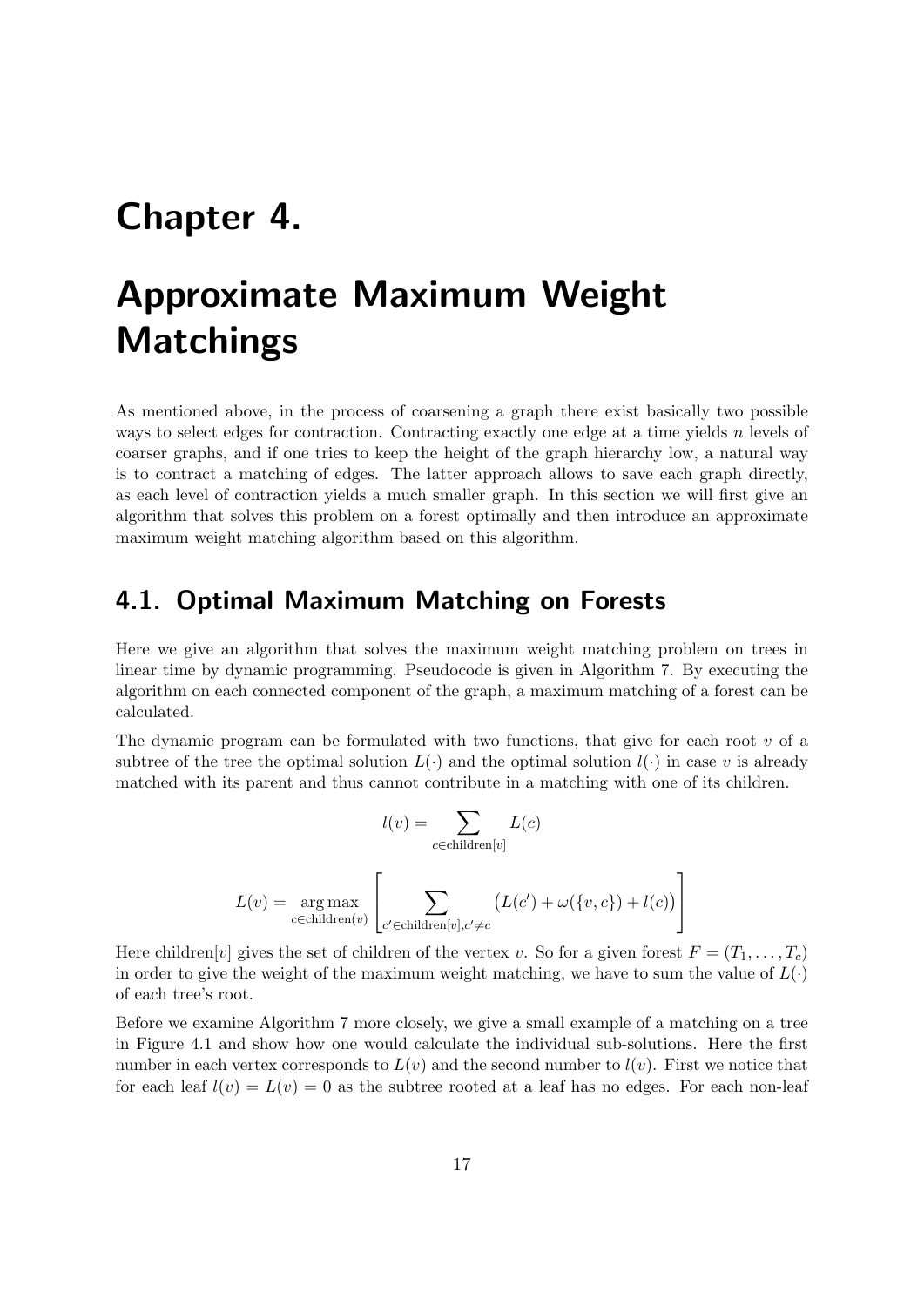

<span id="page-21-1"></span>Figure 4.1.: A simple example of the maximum weight matching calculation on a small tree. Matched edges are bold red.

vertex,  $l(v)$  is simply the sum of all  $L(\cdot)$  values of its children. For example the  $l(\cdot)$  of the root is  $l(\text{root}) = 4 + 3 + 1 = 8$ . To calculate  $L(v)$  we evaluate  $l(v) + \omega({v, c}) - L(c) + l(c)$  for each child  $c$  and take the maximum. This term basically adds the gain of a contribution in a matching with child c to the solution  $l(\cdot)$ .

Now in Algorithm [7,](#page-22-0) the first loop calculates the two solutions for each vertex and the second establishes the final matching. For the first part of the algorithm the invariant holds that for each node looked at, both solutions of each child have already been calculated. Therefore the child can be found easily, that gives the optimal solution of the current subtree, in the way mentioned above by looking at each child once. By adding the matching solution  $L(v)$  of v to the unmatching solution  $l(p)$  of its parent p, we can establish the correct unmatching solution of the parent before processing it. This way  $l(v)$  is already calculated when visiting v and only  $L(v)$  must be calculated.

The second part of the algorithm is very straightforward. In a top-down fashion, we look at each node once more. Since the invariant holds that for each vertex  $v$  the matched solution  $L(v)$  is already the optimal solution of the subtree rooted at v, we can greedily evaluate the matching. Here a vertex is called blocked if it has already contributed in a matching wit its parent and can therefore be ignored.

As for each vertex all its neighbours are visited once, each edge is visited at most twice. Since for a tree  $m = n - 1$ , the algorithm yields a runtime of  $\mathcal{O}(n + m) = \mathcal{O}(n)$ .

### <span id="page-21-0"></span>4.2. Maximum Spanning Tree Matching

Instead of repeatedly growing paths as in the GPA algorithm, the Maximum Spanning Tree Matching algorithm (MSTM) calculates a maximum weight spanning tree of the graph and generates an optimal matching  $M_0$  on this tree, with Algorithm [7.](#page-22-0) The generated matching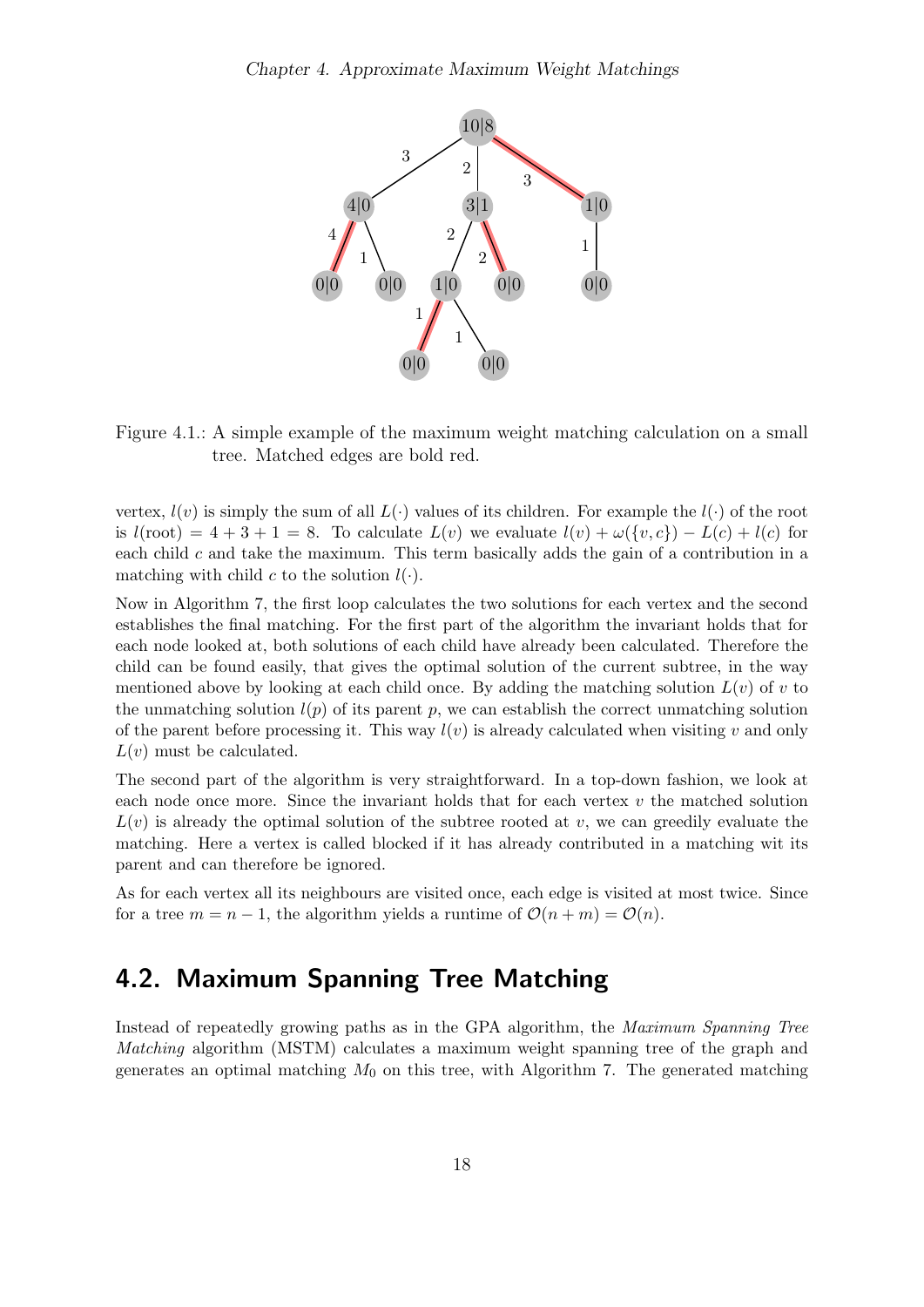<span id="page-22-0"></span>Algorithm 7 Maximum weight matching on a tree

for all  $v \in T$  in reverse bfs order do  $p =$  parent[v] matchedSolution $[v] \leftarrow$  maximum weight of a matching with a child  $\hat{c}$  of v save  $\hat{c}$  as a partner of v unmatchedSolution $[p] \leftarrow$ unmatchedSolution $[p] +$ matchedSolution $[v]$ end for for all  $v \in T$  in bfs order do if  $v$  is not blocked then match v with previously calculated partner block partner of  $v$ end if end for

| Algorithm 8 MSTM |  |  |  |
|------------------|--|--|--|
|------------------|--|--|--|

 $M \leftarrow \emptyset$  $M_0 \leftarrow \emptyset$ repeat  $MST \leftarrow CalculateMaximum SpanningTree(G)$  $M_0 \leftarrow MaxWeightMatching(MST)$  $G \leftarrow G - M_0$  $M \leftarrow M \cup M_0$ until  $|M_0| = 0$  or  $G = \emptyset$ return M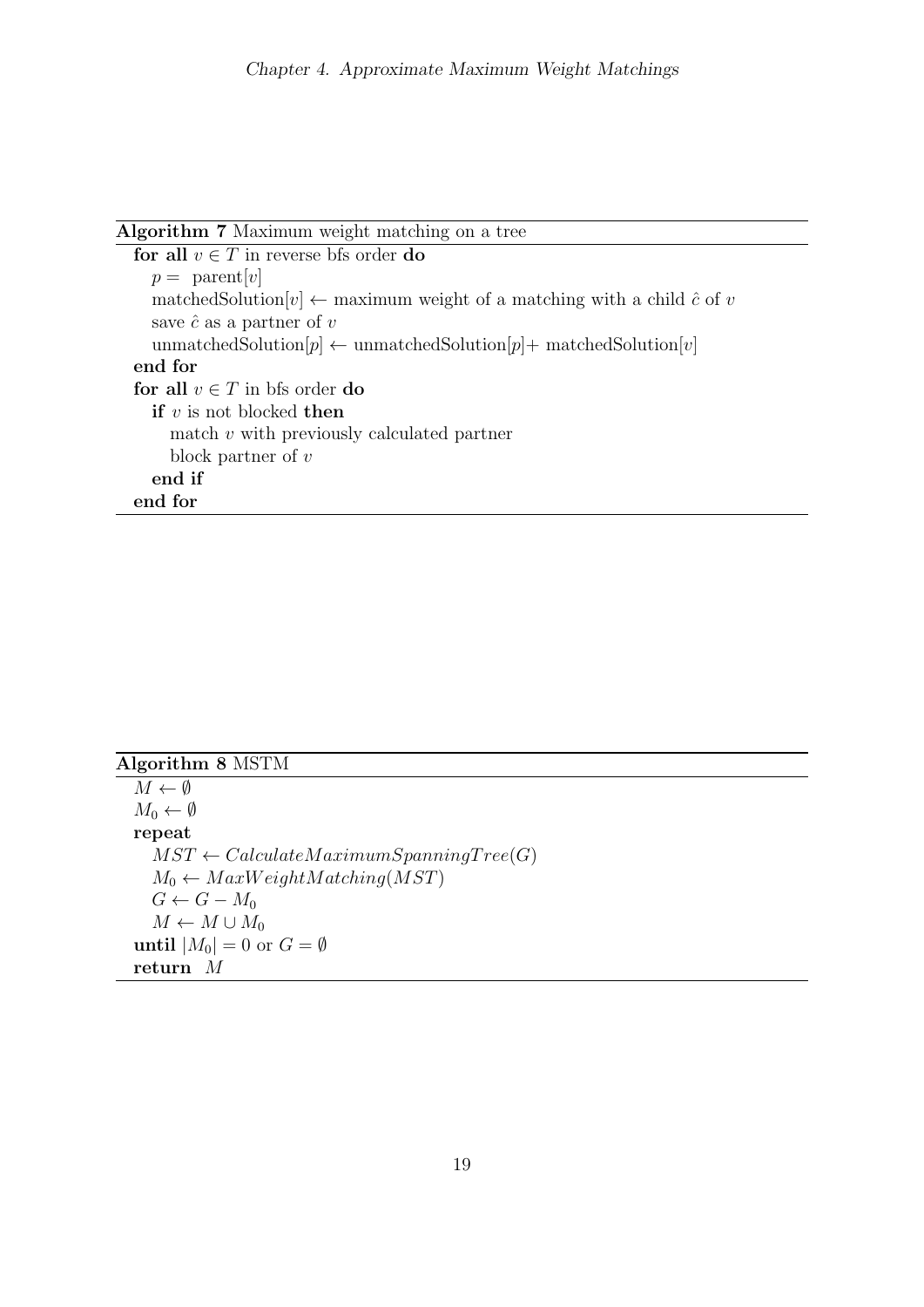is then added to the final matching and the method is repeated on  $G' = G - M_0$  until no unmatched vertices remain or no edge could be matched in this iteration.

**Approximation Ratio.** In its simple *non-iterative* form this algorithm may perform very bad and as a simple counterexample to any approximation rate the wheel illustrated in Figure [4.2](#page-24-0) can be given. Choosing the edge weights of the star inside the wheel to be higher than those of the cycle around it, we can enforce the maximum spanning tree to be only the star, which leads to only one edge being matched. If we consider the graph  $G - M$  induced by the still unmatched vertices of this wheel, only a path remains on which another run of the maximum spanning tree algorithm returns the optimal solution. This gives the idea of iterating the algorithm and applying it to the remaining graph until either no vertices remain or the size of the matching stops increasing.

Still the approximation ratio of this algorithm is unknown, but even the worst example known yet illustrated in [4.3](#page-25-0) yields a  $\frac{2}{3}$ -approximation ratio. MSTM could end up with the matching illustrated since only the heavy edges are taken into account. Then if  $i$  denotes the number of stars without the outer star, MSTM's solution has weight  $|M_{mstm}| = (i + 1)(1 + \epsilon)$  and an optimal solution is  $|M_{opt}| = i(1 + \epsilon) + \frac{i}{2}$  for  $\epsilon > 0$  being small and  $i \geq 3$ , and for the approximation ratio p we get

$$
\frac{|M_{mstm}|}{|M_{opt}|} = \frac{(i+1)(c+\epsilon)}{i(c+\epsilon) + c\frac{i}{2}} = \frac{i+1}{i}\frac{c+\epsilon}{c+\epsilon+\frac{c}{2}} = \frac{2}{3}\frac{i+1}{i}\frac{c+\epsilon}{c+\frac{2}{3}\epsilon}
$$

which yields for large c and i an approximation factor of  $p = \frac{2}{3}$  $\frac{2}{3}$ .

It should be noted that this example only gives an upper bound for the approximation ratio of MSTM.

Runtime. The running time of one iteration is dominated by the time needed to calculate the spanning tree since an optimal matching of the tree can be calculated in linear time. Though in practical application the algorithm normally breaks after around three iterations it may take dramatically more iterations especially on dense graphs. We can find an upper bound of the iteration number as the maximal degree of the graph.

**Lemma 1:** MSTM breaks after less than  $\Delta$  iterations.

Proof. We will show that in each iteration the maximum degree of the remaining graph induced by the still unmatched vertices decreases by at least one. Then the lemma follows by induction, since a graph of maximum degree zero cannot increase the matching any more and therefore the algorithm breaks at that point.

Consider an unmatched vertex  $v \in V$  with degree  $\Delta(G)$  and  $G' = G - M$  the subgraph induced by the unmatched vertices. By definition such a vertex is in  $V'$  but all his neighbours on the spanning tree contribute to the matching and are therefore not in  $V'$ . If one neighbour on the spanning tree existed that would not be adjacent to a matched edge already, it could contribute in a matching with v, which contradicts the optimality of  $M$  on the spanning tree. As each v has at least one neighbour on the tree, the maximum degree is  $\Delta(G') \leq d(v) - 1 = \Delta(G) - 1$ . If no such vertex v exists, clearly G' does not contain any vertex with degree  $\Delta(G)$ .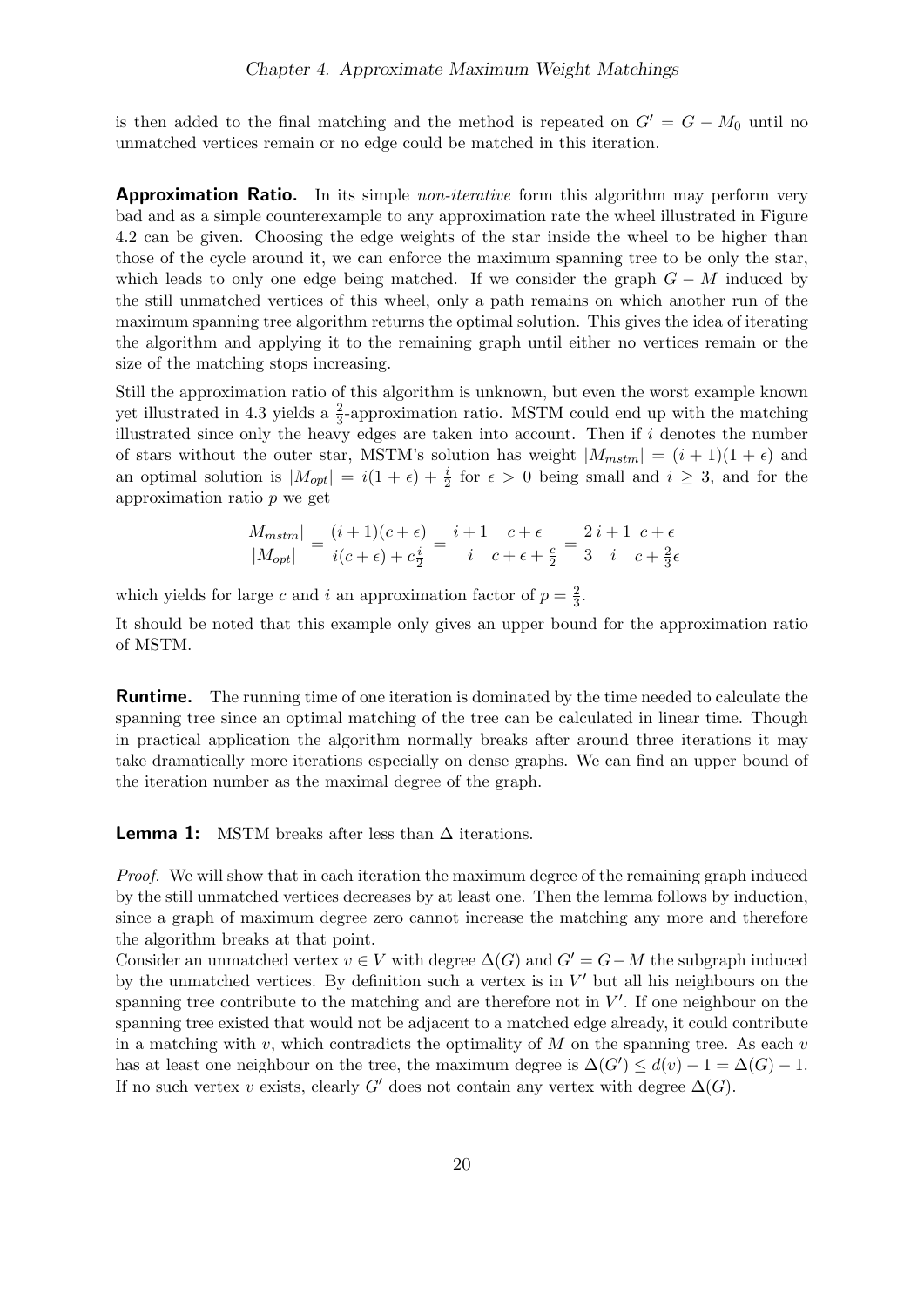

<span id="page-24-0"></span>Figure 4.2.: Counterexample for any approximation ratio of the non-iterative MSTM. The thick lines are the maximum spanning tree. This tree's optimal matching, drawn red, contains only one edges with weight  $c+\epsilon$ , while the optimal matching of this graph contains  $c\left\lfloor \frac{n}{2} \right\rfloor$  $\frac{n}{2}$  edges with weight  $\epsilon + \lfloor \frac{n}{2} \rfloor$  $\frac{n}{2}$ . In the second iteration of MSTM on this graph (lower figure), only the  $v_7v_5$ -path remains, so MSTM would find the optimal solution in the second iteration.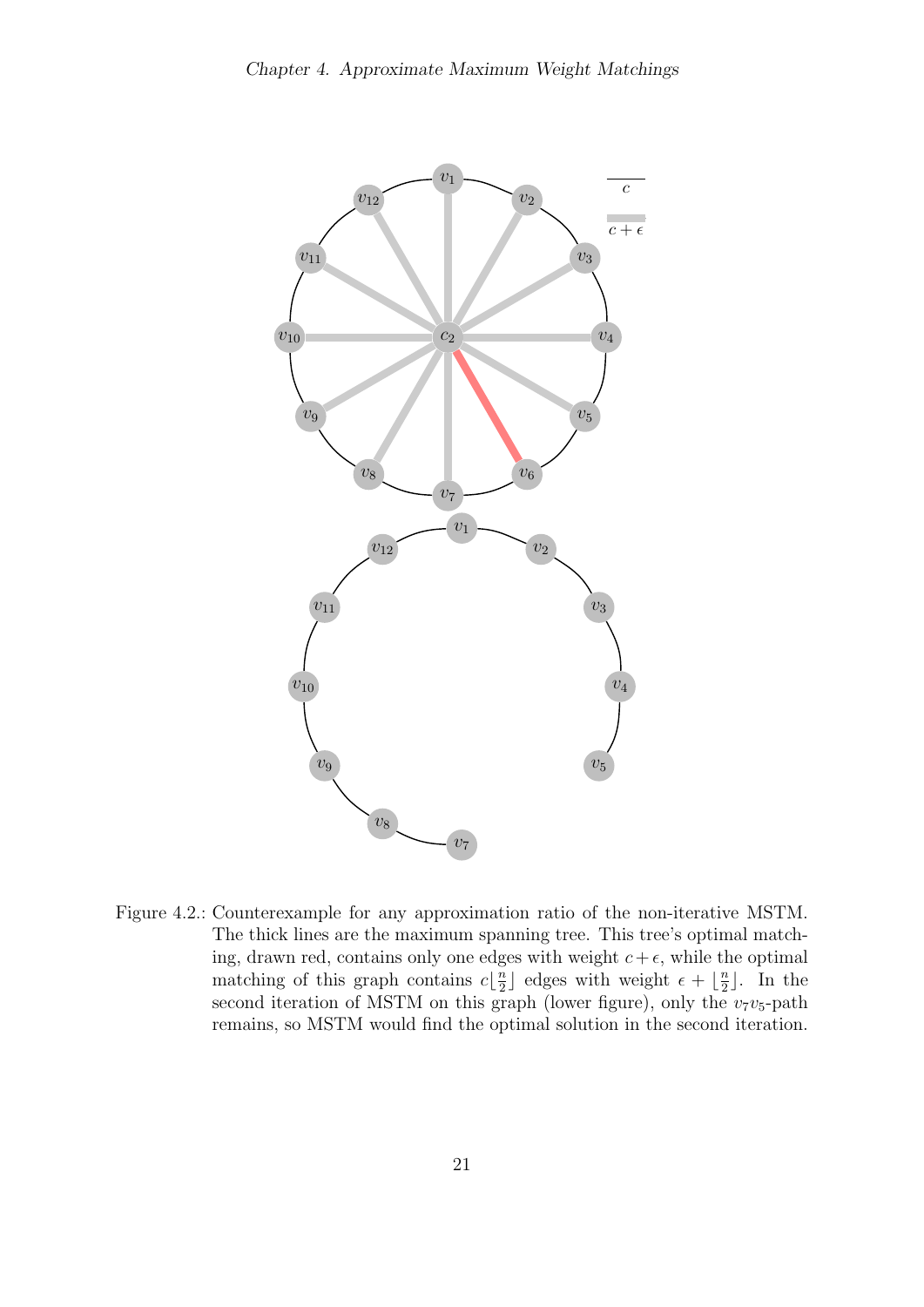

<span id="page-25-0"></span>Figure 4.3.: A graph on which MSTM yields only a  $\frac{2}{3}$ -approximation rate. The upper graph shows a matching MSTM finds. No second iteration can be executed since after the removal of the matched edges no edges remain. The lower graph shows the optimal matching, if  $i$  is chosen to be sufficiently big enough and  $\epsilon$  small enough.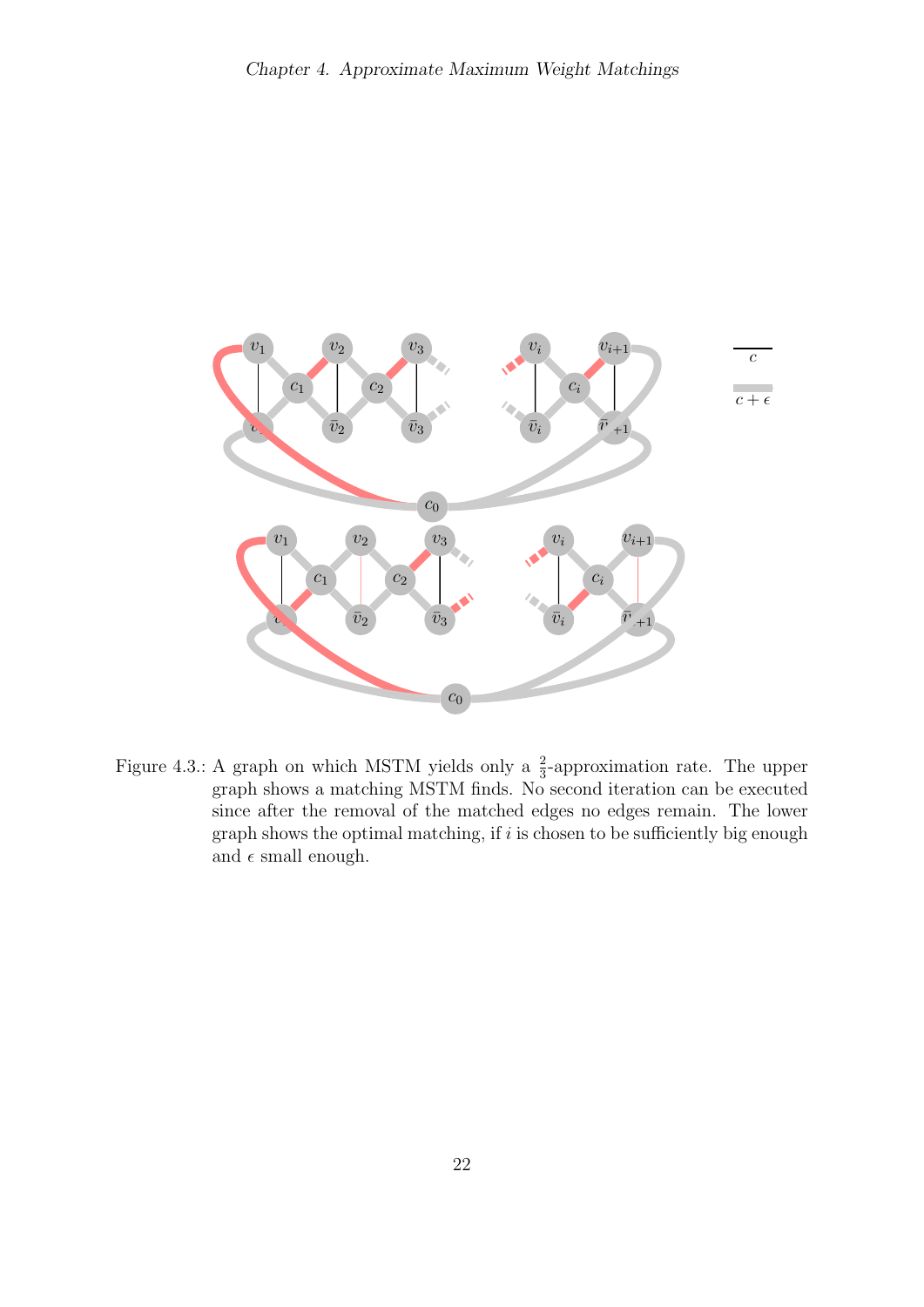

<span id="page-26-0"></span>Figure 4.4.: The Graphs  $G_i$  for  $i \in \{1, 2, 3\}$ . The maximum spanning tree for each graph is drawn thicker, its maximum weight matching is drawn red. In each step only one edge is being matched.

 $\Box$ 

To show that this bound is tight, a family of graphs (see Figure [4.4\)](#page-26-0) with such a high iteration number  $i$  can be constructed like this:

- For  $i = 1$   $G_i$  is just two vertices connected with each other with weight one.
- For  $i \geq 2$   $G_i$  is  $G_{i-1}$  together with two additional vertices connected with each other with weight  $2i - 1$  and one of them is connected with all vertices of  $G_{i-1}$  with weight  $2i - 2$

Such a Graph  $G_i$  has  $n = 2i$  vertices,  $m = (\frac{n}{2})^2 = i^2$  edges and  $\Delta = n$ , so the number of iterations  $i \in \Theta(n)$ . In each step only one edge is being matched and if  $i > 1$  the resulting subgraph is  $G'_i = G_{i-1}.^1$ 

If Kruskal is used to calculate the spanning tree the edges must be sorted only once so Kruskal yields a running time of  $\mathcal{O}(sort(m) + \Delta m)$  which becomes a linear runtime for integer edge weights and  $\mathcal{O}(m \log n + \Delta m)$  for comparison based sorting. With Jarnik-Prim the algorithm is then bounded by  $\mathcal{O}(\Delta(n \log n + m))$ . If the maximum degree is assumed neglectable, the runtime of MSTM is dominated by the spanning tree calculation and the choice of the appropriate spanning tree algorithm is dependent on the density of the graph. As interesting graphs for graph partitioning are mostly very dense, we opted for the Jarnik-Prim algorithm.

Obviously the behaviour of MSTM is very dependent on the structure of the maximum spanning tree as it is more likely to get better matchings on trees with smaller average degree. We will now introduce a simple tweak to the Jarnik-Prim algorithm that influences the height of the spanning tree produced. Jarnik-Prim scans all edges in a BFS-like manner and only adds an edge to the spanning tree if it improves the current weight of the tree. If the  $>$  sign inside the relaxation loop is replaced by  $a \geq$  sign, the resulting spanning tree changes as in Figure [4.5.](#page-27-0) The left graph shows the result of the standard Jarnik-Prim algorithm: First all edges of the central vertex are added to the spanning and as they already form a maximum spanning

<sup>&</sup>lt;sup>1</sup>Note that the average degree  $d(G) = \frac{2m}{n}$  does not give an upper bound to the iteration number, since  $d(G)$  can be pushed down to nearly two by adding a path with arbitrary length to one of  $G_i$ 's vertices.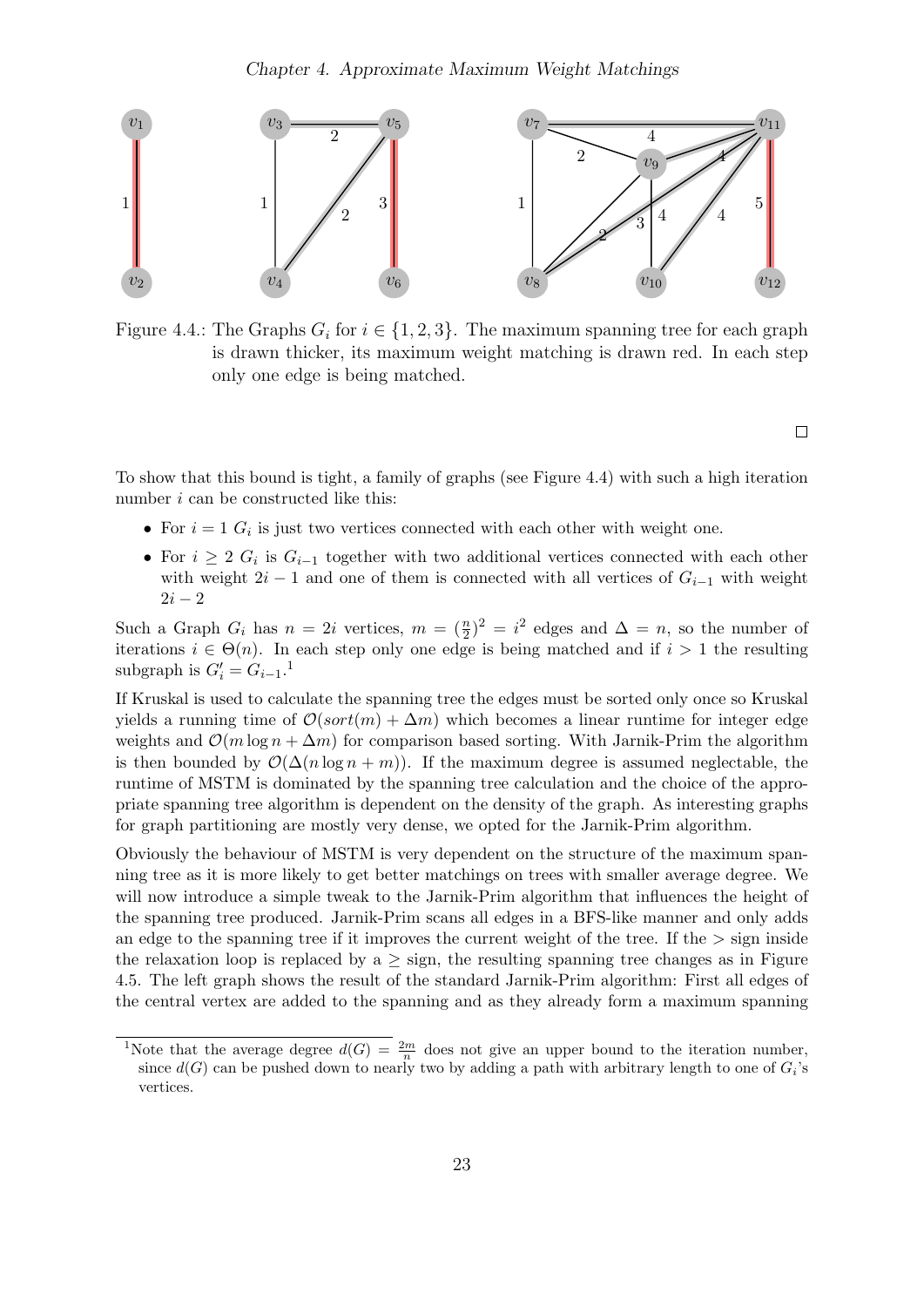

<span id="page-27-0"></span>Figure 4.5.: The left graph shows the spanning tree calculated by  $JP<sub>lt</sub>$  the right graph shows the result of  $JP_\leq$ 

tree no further edges are appended. This yields a BFS-tree on which only one edge can be matched. With the modified relaxation however, the algorithm starts exactly the same. Now as each edge satisfies the condition from the relaxation loop, edges that are not part of the BFS-tree and therefore scanned later, participate in the spanning tree. It should be noted that while This change results in a DFS-tree on which more edges can be matched. As we will show in the experimental section [6.3.2](#page-36-2) this also leads to higher spanning trees on real world graphs and therefore reduces the number of iterations needed significantly.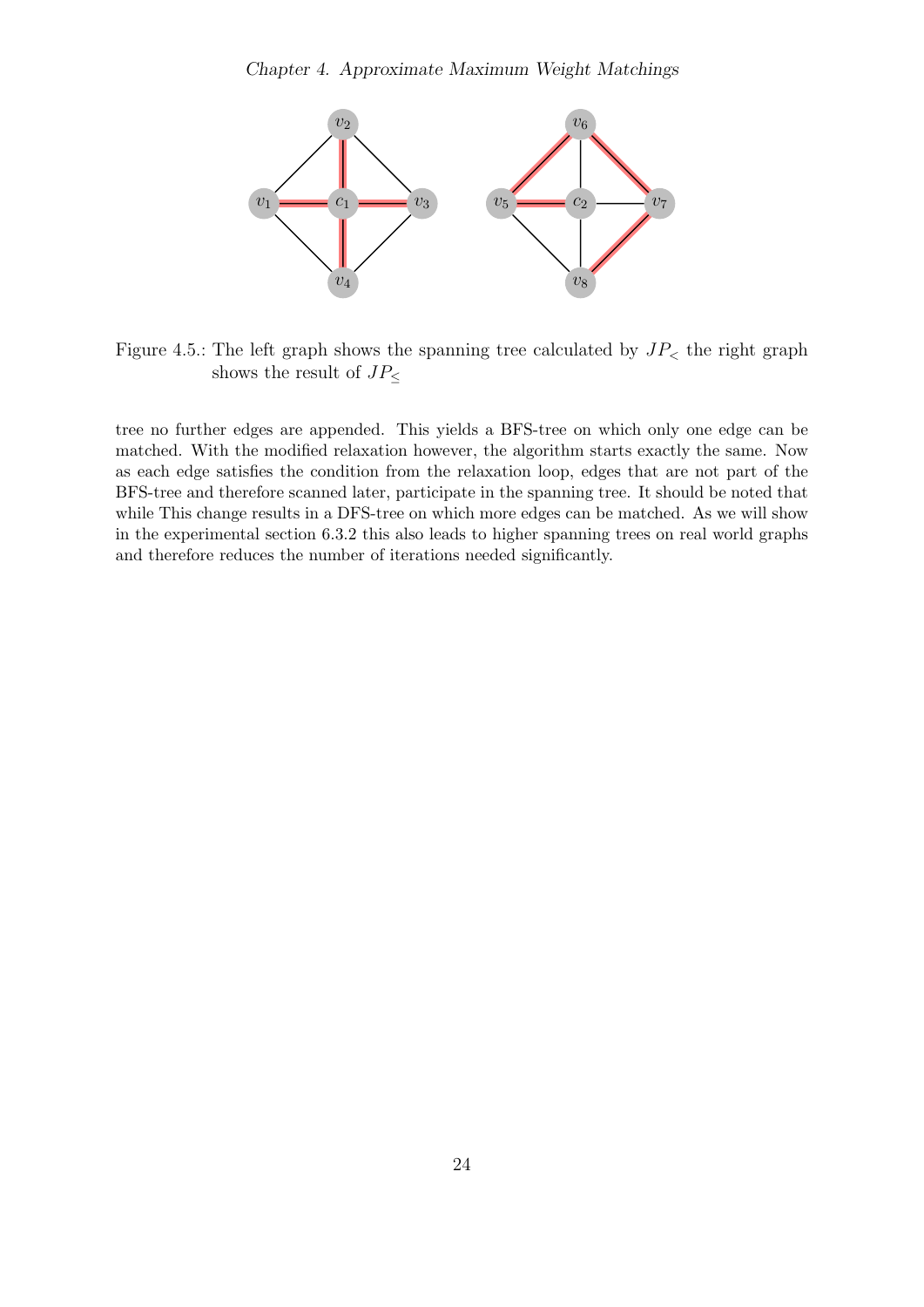# <span id="page-28-0"></span>Chapter 5.

## Edge Ratings

In order to design good edge ratings, we first have to discuss the parameters we will use to express how preferable an edge is for contraction. This section is organized as follows. First we discuss some criteria that have shown to be of use for construction of good edge ratings. Then we discuss several edge rating functions and how they implement these criteria.

### <span id="page-28-1"></span>5.1. Edge Rating Criteria

The first two criteria we introduce are almost necessary for a good edge rating and are implemented in nearly all of our edge rating functions.

**Criterion 1:** Since it is unlikely that an edge with (locally) very high weight will be contributing to a small cut we would like to prefer edges with (locally) high weight  $\omega(e)$  for contraction.

**Criterion 2:** It may be desirable to coarse the graph in a balanced fashion, or in other words to avoid edges between nodes u, v with already high weight  $c(u)$ ,  $c(v)$ .

Ideally each node in the coarsest graph represents a very dense part of the original graph. Yet the tactic to achieve such a clustering of the graph depends heavily on the nature of the graph itself and the metric used to measure density. Therefore we have two seemingly contradicting criteria considering density of the graph.

**Criterion 3:** It is preferable to contract edges that lie in very the graph's dense parts.

**Criterion 4:** It is preferable to contract edges that lie in tree-like structures that are only connected to a single dense part of the graph.

These two criteria demand for global information about the structure of the graph. However, as we only employ local information to build edge ratings, criterion three leads to edge ratings contracting edges with low algebraic distance or high coreness of its vertices, yet we could also argue that criterion four leads to the exact opposite. It seems however, that it is easier to express criterion three with the algebraic distance and criterion four with coreness values.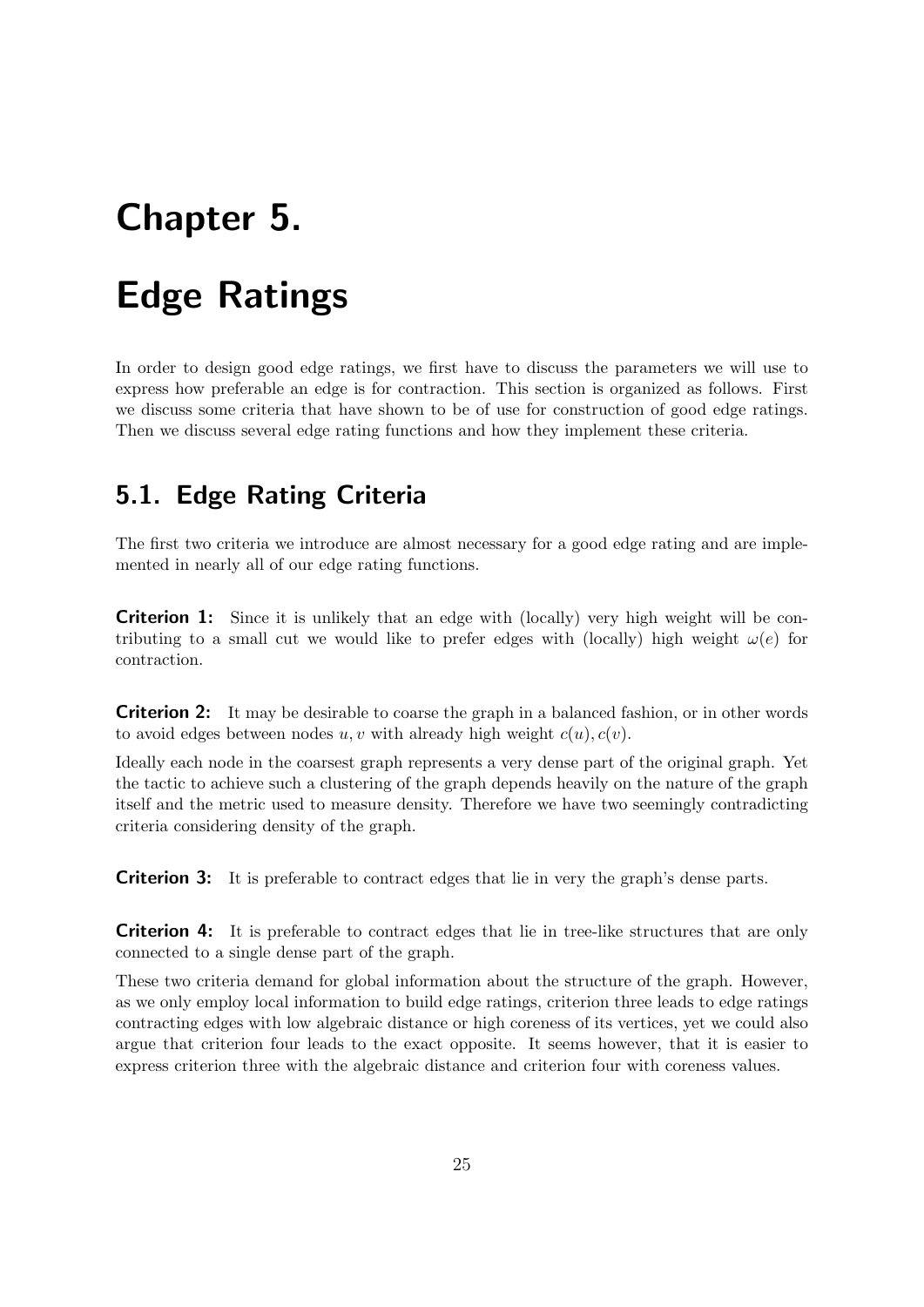**Criterion 5:** Combine ratings in a tuple in decreasing order of the probability that they assume the same value.

This last criterion is a rather technical one: as we use a component-wise comparison of the such tuples a high variance in the first component could mean that all the remaining components are never taken into account.

### <span id="page-29-0"></span>5.2. Basic Edge Ratings

#### Weight

Using the edge weight as a rating function is a natural way to implement the first criterion. Discussing experimental results we will often use this edge rating as a benchmark, looking at the relative improvement of some parameter over this function. While this rating seems crude, basically all of our ratings are based on it, in the sense that each rating consists of the edge rating divided by or multiplied by some value. This rating function has originally been introduced by [\[11\]](#page-58-13) and [\[16\]](#page-58-10).

#### InnerOuter

The intuition behind this rating function, originally proposed by [\[19\]](#page-59-8), is that the number of edges inside a cluster should be higher than the edges going out of the cluster.

$$
inner\_outer(e) = \frac{\omega(e)}{\Gamma(u) + \Gamma(v) - \omega(e)}
$$

where  $\Gamma(u) = \sum_{e \in E(u)} \omega(e)$ . On the background of our criteria however, this rating function implements an edge's local heaviness of criterion one.

This rating function can be slightly modified. Here the edge weight is divided by the sum of all the edge weights in the neighbourhood of the edge's vertices.

$$
LocalWeight(e) = \frac{\omega(e)}{\Gamma(u) + \Gamma(v)}.
$$

This represents the idea behind criterion one more directly. As an edge lying in a very dense part of the graph is likely to connect vertices with high degree and similarly high  $\Gamma$  value, these ratings implement criterion four. Though both ratings are not the strongest in our collection they can be combined with other ratings to form multicriterial edge ratings (tuple edge ratings) and perform much better than the edge weight alone.

#### Expansion family

Ratings of the expansion family are inspired by the *edge expansion* or *cheeger number*  $h(G)$  of a graph G.

$$
h(G) = \min_{0 < |S| < \frac{n}{2}} \frac{|\partial(S)|}{|S|}
$$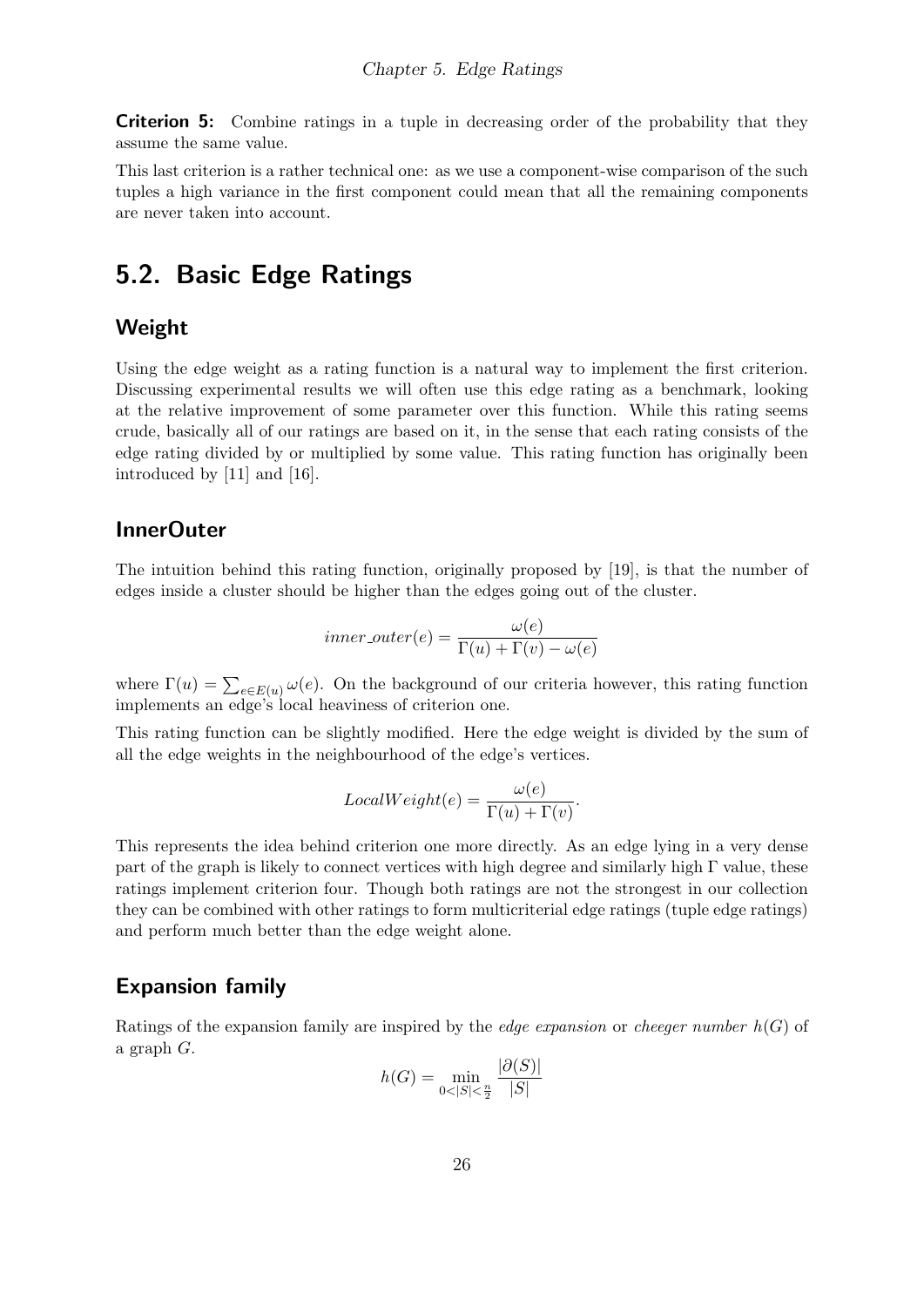where  $\partial(S)$  is the edge boundary of S. To rate an edge based on this formula one could end up with the rating function ExpansionClassic.

$$
ExpansionClassic(e = \{u, v\}) = \frac{\omega(e)}{min\{c(u), c(v)\}}
$$

This rating function has originally been proposed in [\[19\]](#page-59-8), where it is credited to P. Sanders. While this function indeed avoids edges between heavy vertices it still allows contraction of an edge connecting a light vertex with a very heavy vertex. By altering Expansion Classic one would end up - after some experimental evaluation - with the following ratings:

$$
Expansion^{*}(e = \{u, v\}) = \frac{\omega(e)^{2}}{c(u)c(v)}
$$

$$
Expansion^{*2}(e) = \frac{\omega(e)^{2}}{c(u)c(v)}
$$

 $Expansion^{*2}$  is the standard rating function of KaFFPa [\[25\]](#page-59-0), since it yields very good results on a broad set of graphs while being very easy to compute. The next two expansion variants have been optimized to perform very good on social networks. The first incorporates the concept of local heaviness into  $Expansion^{*2}$  this function yields another rating:

$$
LocalExpansion^{*2}(e) = \frac{\omega_n}{c(u)c(v)}
$$

with

$$
\omega_n := \frac{\omega(e)}{\Gamma(u) + \Gamma(v)}.
$$

The second function is based on a reinterpretation of the expansion functions. The  $min(\cdot)$ function in ExpansionClassic can be interpreted as the generalized mean

$$
M_p(x_1, \ldots, x_n) = (\frac{1}{n} \sum_{i=1}^n x_i^p)^{1/p}
$$

with exponent  $p = -\infty$ . Based on this idea, one could understand many of the rating functions of the expansion-family as the edge weight divided by such a mean over the node weights. Expansion<sup>\*2</sup> for example can be rewritten as  $(\omega(e)/M_0(c_u, c_v))^2$  as for  $p \to 0$  the generalized mean converges towards the geometric mean. This lead us to another Expansion function:

$$
Harmonic Expansion = 2\frac{\omega(e)}{M_{-1}(c_u, c_v)} = \omega(e)(\frac{1}{c(u)} + \frac{1}{c(v)})
$$

with  $M_{-1}$  being the harmonic mean. Surprisingly this function is one of the best functions for social networks currently known to us.

All Expansion ratings implement criterion one and two in a very direct way and only differ in how strongly we emphasize the criteria.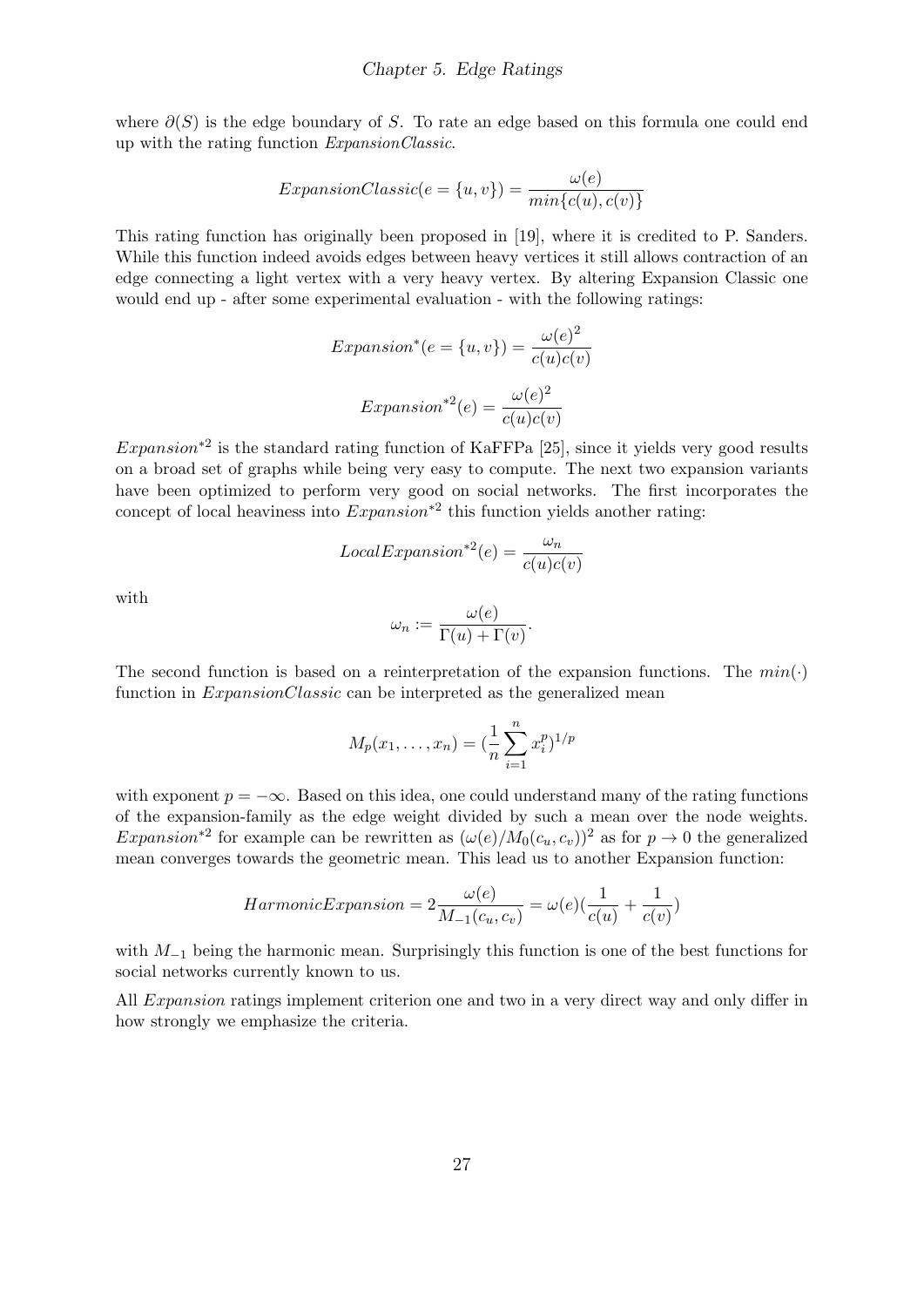#### Punch

Another rating proposed by [\[5\]](#page-58-14) is quite similar to  $Harmonic Expansion$  but with a different emphasis on the parameters involved.

$$
Punch(e) = r\vert_b^a \left(\frac{\omega(e)}{\sqrt{c(u)}} + \frac{\omega(e)}{\sqrt{c(v)}}\right)
$$

where  $r|_b^a$  is a random value between a and b. This rating function has been specifically designed for street networks and similar to the *Expansion* ratings, it implements criterion one and two.

### <span id="page-31-0"></span>5.3. Density Metric Based Edge Ratings

We obviously need to minimize the algebraic distance as the intuition behind this metric is that a low algebraic distance means that the two vertices are close to each other. Such vertices could also be interpreted as lying in dense parts of the graph, so contracting an edge with low algebraic distance can be motivated by criterion three.

$$
AlgebraicEXP(e) = \frac{\omega(e)^2}{c(u)c(v)\text{adist}(e)}
$$

$$
AlgebraicHEXP(e) = \frac{\omega(e)}{\text{adist}(e)}(\frac{1}{c(u)} + \frac{1}{c(v)})
$$

These rating function are basically  $Expansion^*{}^2$  and  $Harmonic Expansion$  that additionally prefers vertices with low algebraic distance. As the coreness of a vertex describes how deep it lies inside of the graph, we can use it to describe a rating function implementing criterion four.

$$
LowCore(e) = \frac{\omega(e)^2}{\text{coreness}(u)\text{coreness}(v)}.
$$

This rating function is designed for social networks, as here sparse parts of the graph are often solemnly connected to a single dense part and therefore can be safely contracted and an edge rating can benefit from implementing criterion four.

Another possible explanation for this rating can be given using the number of common neighbours of the edge's vertices. Consider an edge deep inside the graph (e.g. in a very dense part of the graph), then it is typical that the vertices of the edge share many common neighbours, thus contraction of such an edge will increase edge weights in the coarser graph. So LowCore also gives a heuristic for avoiding high edge weights. We can also define a rating based on the number of common neighbours:

$$
ExpansionCommon(e) = \frac{\omega(e)^{2}(|N(u) \cap N(v)|+1)}{c(u)c(v)}
$$

In addition to *LowCore*, the coreness of a vertex can also be used in to build rating functions implementing criterion three. By multiplying the term  $HC = \max(\text{coreness}(u), \text{coreness}(v))$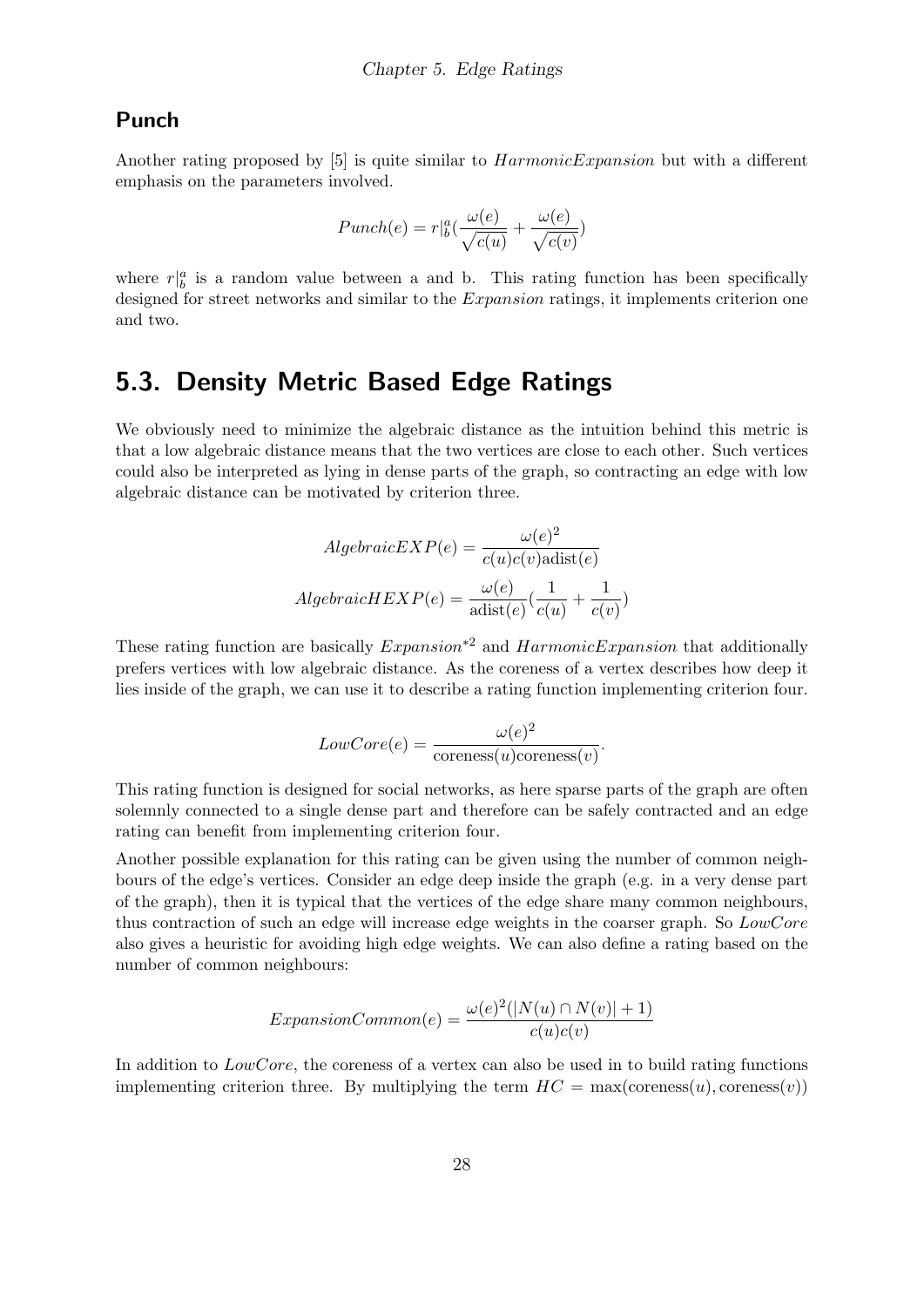to a rating functions of the Expansion-family. Furthermore, another idea that can be implemented using the coreness of vertices is to avoid the contraction of edges connecting vertices that lie in different k-cores. Again this can be achieved by multiplying another rating function with  $DC = 1/(1 + |\text{coreness}(u) - \text{coreness}(v)|)$ . The intuition is that such edges connect dense with sparse parts of the graph and are therefore important for the structure of the graph. In this work we only combine  $Expansion^{*2}$  and  $Harmonic Expansion$  with DC and HC as these two are the most promising candidates. From now on we abbreviate these function as ExpansionHC or HarmonicDC.

### <span id="page-32-0"></span>5.4. Multicriteria Edge Ratings

All ratings from the Expansion-family have a very small variance in the first few levels of contraction, since at the first level all edges and vertices have a weight of one. So it might be interesting to define another rating function to fall back to, if two edges, that are to be compared, are rated equally. Or more generally we could use the ratings presented so far and combine them in a tuple. Now as we allow edge rating functions to be mapping to tuples, we have to decide how to compare these tuples with each other. We decided to use a componentwise comparison operator, such that we maximize for each entry of the tuple in order of its index.

As a simple example, criteria one and two can be implemented as this tuple-version of Expansion

$$
ExpansionTuple(e) = \begin{pmatrix} 1/\min(c(u), c(v)) \\ \omega(e) \end{pmatrix}.
$$

One could read  $ExpansionTuple$  as: contract edges s.t. first min $(c(u), c(v))$  is minimized and then  $\omega(e)$  is maximized. Incorporating the vertex degrees instead of vertex weights could similarly lead to the following rating:

$$
WxLD(e) = \begin{pmatrix} \omega(e) \\ 1/\min(d(u), d(v)) \end{pmatrix}.
$$

All other multicriteria rating functions are a combination of the basic rating functions discussed above. The first two combine *inner-outer* with *Expansion*-ratings. *inner-outer* has been chosen to compensate for the lack of variance of Expansion mentioned above.

$$
EXPxIO = \left( \begin{array}{c} Expansion^{*2} \\ inner\_outer \end{array} \right)
$$

$$
HEXPxIO = \left( \begin{array}{c} HarmonicExpansion \\ inner\_outer \end{array} \right)
$$

Another possible set of rating functions is based on a similar idea. Here however, we minimize the edge degree instead of using *inner outer*, which can also be seen as a simple implementation of criterion three.

$$
EXPxLD = \left( \begin{array}{c} Expansion^{*2} \\ 1/\min(d(u), d(v)) \end{array} \right)
$$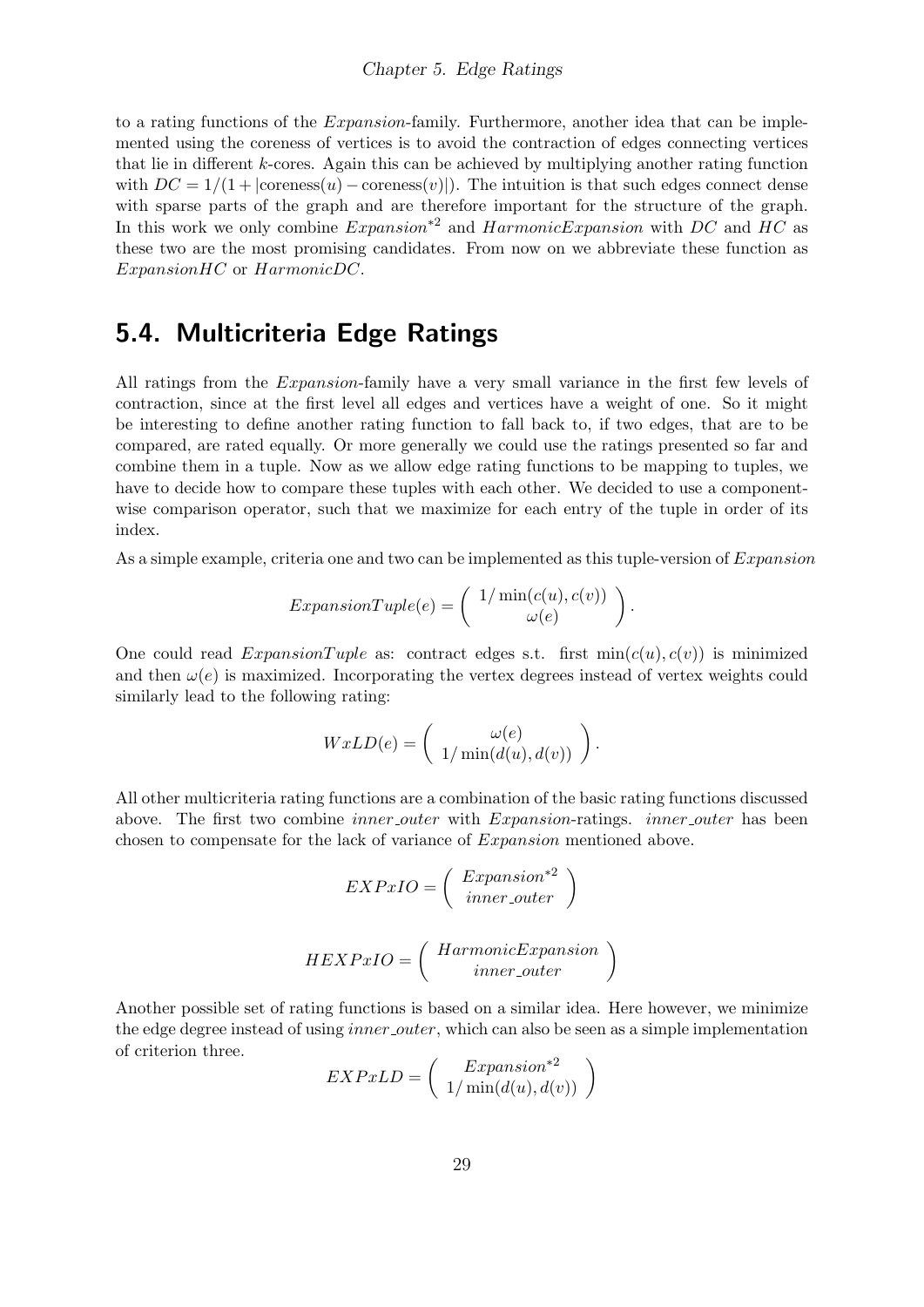$$
HEXPxLD = \left(\begin{array}{c} HarmonicExpansion \\ 1/\min(d(u), d(v)) \end{array}\right)
$$

The last multicriteria edge rating combines two density-based metrics. It yields good results on social networks. Note that ratings, based on the algebraic distance should always be in the last component as it is very unlikely that two edges correspond to the same algebraic distance.

$$
LCA = \left(\begin{array}{c} LowCore\\ AlgebraicExpansion \end{array}\right)
$$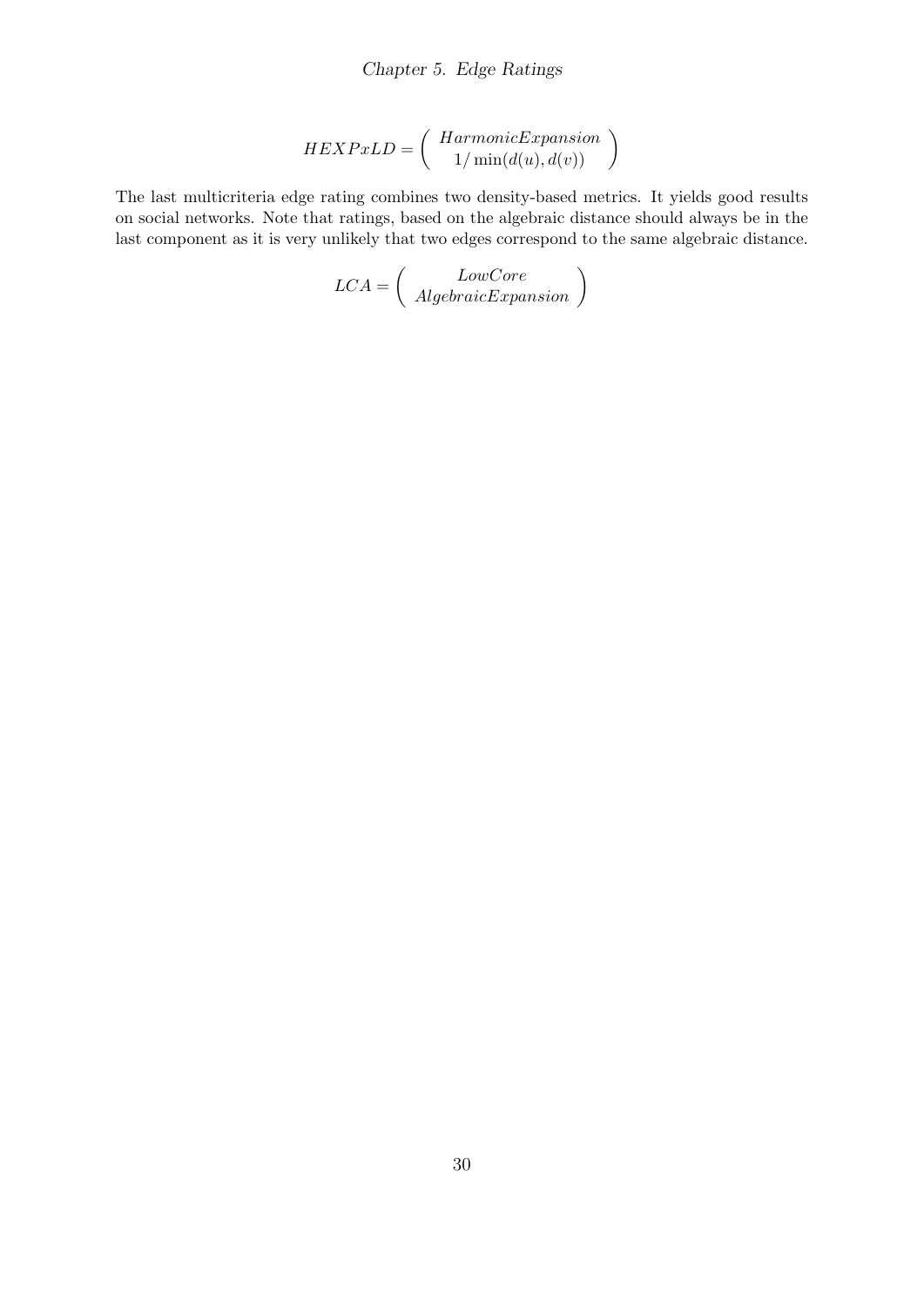## <span id="page-34-0"></span>Chapter 6.

## Experimental Evaluation

### <span id="page-34-1"></span>6.1. KaFFPa

The main practical objective of this work is to improve the edge rating and matching subsystems of KaFFPa (Karlsruhe Fast Flow Partitioner) algorithm described in [\[25\]](#page-59-0). In this section we will give a compact overview of the main configuration settings of KaFFPa.

#### KaFFPa Strong

The aim of this configuration is to achieve the best known partitions for many standard benchmarks and as many graphs as possible. It uses GPA as a matching algorithm and  $Expansion*^2$ as edge rating in the coarsening phase. As the refinement phase becomes very computational intense with this setting, we will try to achieve speed-ups by delivering a better coarsening scheme while not decreasing the quality of the produced partitions.

#### KaFFPa Eco

The aim of this configuration is to provide a graph partitioner that is as fast as other graph partitioners like Scotch, yet able to compute partitions of higher quality. It uses a random matching on the first levels of coarsening and applies GPA once the coarser graphs are small enough. Just like the strong setting the eco setting uses  $Expanion^*{}^2$  as standard rating.

### <span id="page-34-2"></span>6.2. Experiment Description

#### <span id="page-34-3"></span>6.2.1. General Methodology

We are interested in both the quality of the partitions produced by KaFFPa Strong and Eco and the quality of the coarsening itself. In these tests we exchange the standard matching algorithms and edge rating used in the different settings of KaFFPa by the ones discussed in this work. For each setting that arises, we repeat the evaluation with 10 different initial seeds of the random number generator and for social networks we use 20 repetitions. We report the arithmetic average of the computed cut size, running time and best cut found. When further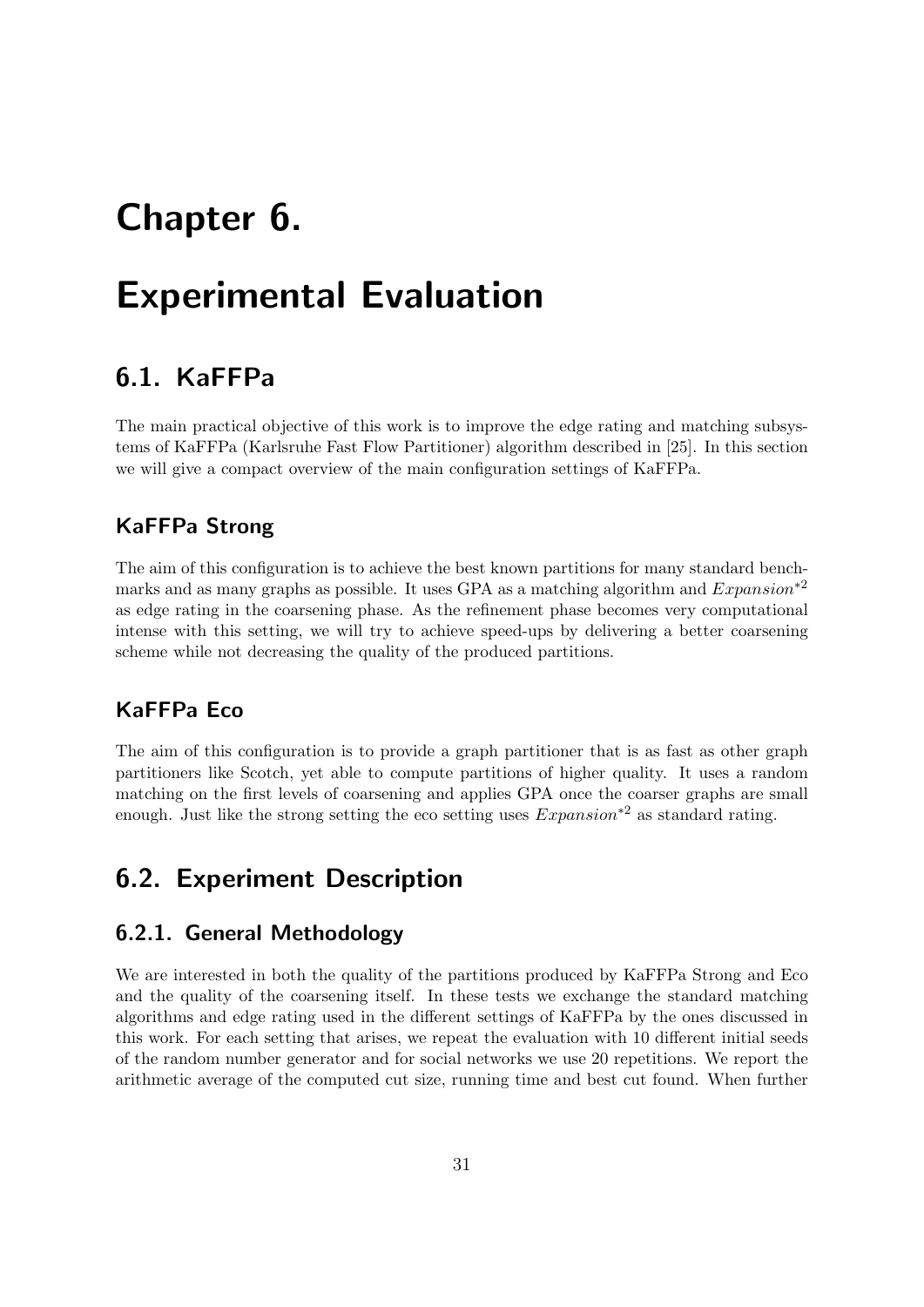averaging over multiple instances, we use the geometric mean in order to give every instance the same influence on the final score.

#### <span id="page-35-0"></span>6.2.2. Matching Tests

Possible quality measures for a matching M can both be the percentage of edges (or nodes) matched  $100|M|/m$  or the percentage of weight matched  $100\sum_{e\in M}\omega(e)/\sum_{e\in E}\omega(e)$ . Since a matching is being calculated on each level of coarsening we also give the geometric mean of these values over all levels. Furthermore we report the overall number of levels generated in the coarsening phase.

#### <span id="page-35-1"></span>6.2.3. MSTM Analysis

In order to get a deeper understanding of the MSTM algorithm we investigate besides the quality of the matchings produced, the number of iterations and its runtime. Also we are interested of the influence of the structure of the generated spanning tree on these metrics. We report the average height, number of leafs and the average degree of the generated spanning trees.

#### <span id="page-35-2"></span>6.2.4. Environment

All experiments have been done on our InstitutsCluster (IC1), which is a massive hybrid parallel machine consisting of 206 nodes. One single node has a theoretical peak performance of 85.5 GFLOPS, so that the whole system yields a performance of 17.57 TFLOPS. Each node is running Suse Linux Enterprise (SLES) 11 SP 1 and is equipped with two Quad-Core Intel Xeon X5355 processors with a clock speed of 2.667 GHz and 4 x 250 GB harddrives. The 200 calculation nodes have 16 GB RAM and the six login nodes have 32 GB RAM. Each Quad-Core processor has 2 x 4 MB L2 Cache, runs the system bus with 1333 MHz and the front side bus (FSB) with 1066 MHz. All nodes are connected by a InfiniBand 4X DDR Interconnect with ConnectX Dual Port DDR HCAs with a total throughput rate of 288 x 40 Gb/s. The InfiniBand is characterized by a very low latency of below 2 microseconds and is ideal for heavily parallel applications with many collective MPI communication. In the appendix we give a schematic view of the IC1 in Figure [A.1.](#page-47-1)

#### <span id="page-35-3"></span>6.2.5. Test Sets

In this work we use the same test sets that has already been used to test KaFFPa itself [\[25\]](#page-59-0). Nonetheless we will present them here for completeness.

We have two kinds of random graphs:  $\text{rg}X$  are random geometric graphs with  $2^X$  vertices that represent points in the unit square and edges connect nodes whose euclidean distance is below  $0.55\sqrt{\ln n/n}$ . This threshold ensures that the graph is almost connected. DelaunyX are delaunay triangulations of  $2<sup>X</sup>$  random points in the unit square. The graphs from Chris Walshaw's benchmark archive all arise from scientific computing and engineering [\[7\]](#page-58-15). Graphs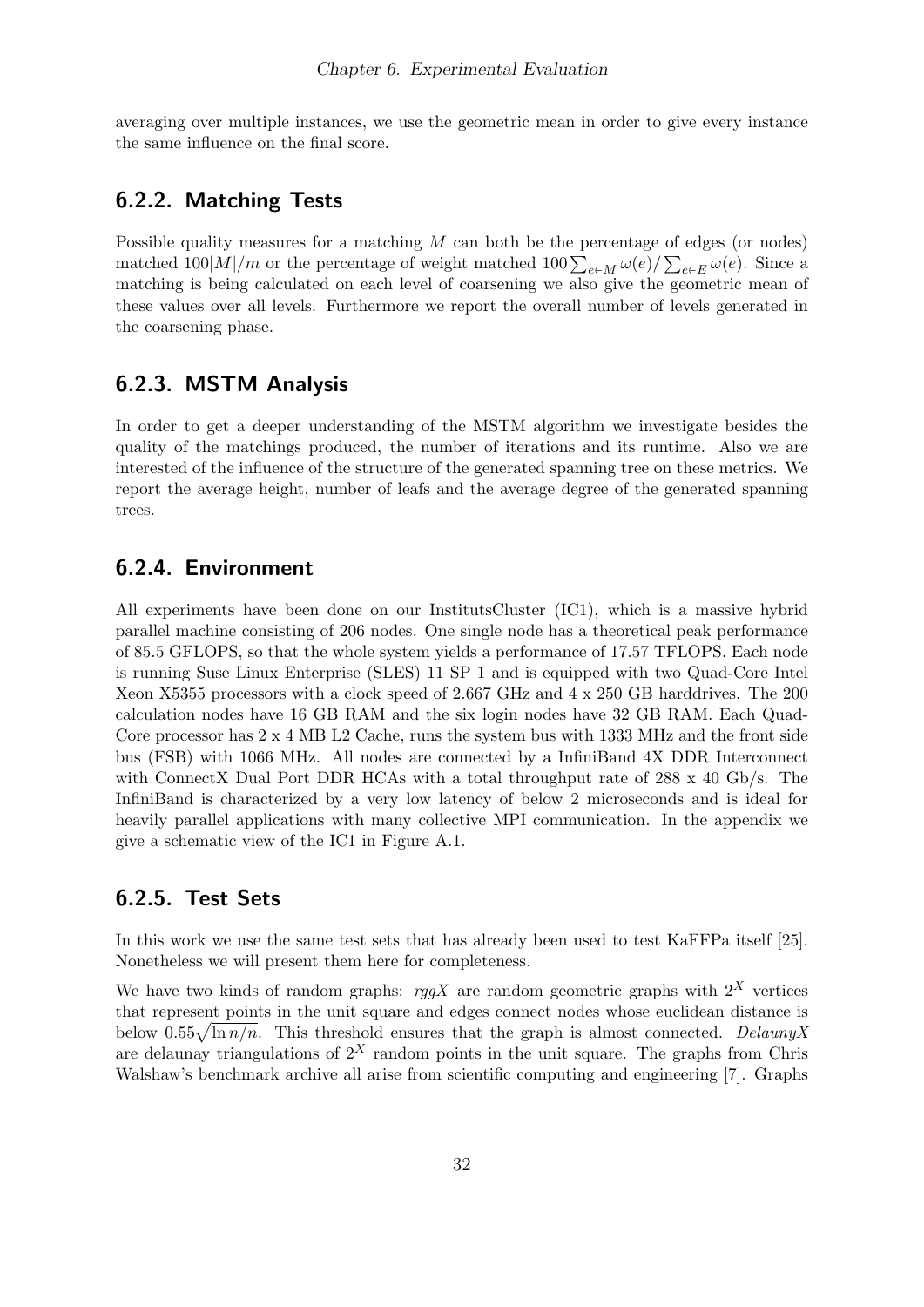bel, nld, deu and eur are undirected versions of the road networks of Belgium, the Netherlands, Germany and Western Europe. afShell9 and afShell10 come from the University of Florida Sparse Matrix Collection [\[27\]](#page-59-9). The social networks coAuthorsCiteseer, coPapersCiteseer and citationCiteseer come from Citeseer project of Pennsylvania State University [\[28\]](#page-59-10), coPapers-DBLP and coAuthorsDBLP come from DBLP project of University of Trier [\[18\]](#page-59-11) and cnr2000 is a small web crawl of Italian CNR domain. Here vertices represent authors and edges some kind of relation between authors e.g. if they have at least published one paper together.

For the number of partitions we choose the common values: 2, 4, 8, 16, 32, 64. We allow an imbalance of 3%, which also is the default for Metis. These values have already been used in [\[25,](#page-59-0) ?, [20\]](#page-59-12) and [\[29\]](#page-59-13). Considering social networks we only evaluated the Strong setting of KaFFPa for  $k = 2$ .

### <span id="page-36-0"></span>6.3. Matchings

#### <span id="page-36-1"></span>6.3.1. Comparison of Matching Algorithms

We will first discuss the performance of the different matching algorithms on the middle sized test set. In Table [6.3](#page-39-0) the average and maximum values suggest that MSTM and GPA both perform better than every other matching algorithm, while GPA performs slightly better. It should be noted that the very high maximum values of  $RandomMSTM$  and  $RandomGPA$  only arise directly after the randomly matched levels when for the first time the actual matching algorithm gets applied. This can only be seen when looking at the average levels needed in the coarsening phase and the initial cut. Since we are not directly interested in a good general matching algorithm, but rather a good matching algorithm for use in a coarsening phase, another very important quality measure is the initial cut produced directly after the coarsening phase. Here too, we can clearly see that the best algorithms are MSTM and GPA, again GPA is slightly better. We can also see that MSTM is significantly slower than GPA (often near a factor of two). Matching results on the social networks test set are given in Table [6.4.](#page-39-1) Here we have a very similar situation as on the middle sized test set, though this time MSTM yields slightly better results than GPA.

#### <span id="page-36-2"></span>6.3.2. Detailed Evaluation of MSTM

In this section we will turn to a more in detail evaluation of the MSTM algorithm, especially on how the structure of the produced spanning trees influence the runtime and the number of iterations needed. In Table [6.5](#page-40-2) the two variants of the Jarnik-Prim algorithm, we introduced earlier are compared to each other. One can see that the influence on some parameters of the spanning trees can become tremendous, especially the number of leafs decreases by nearly a factor of five while the average degree drops to an amount one would expect of a DFS-tree. It must be noted, that the two variants produce exactly the same results if the rating function used has a very high variance, so that it is unlikely or even impossible that two edges have the same weight. Surprisingly the average percentages of weight matched does not seem to be affected too much and even decreases on the first level. Yet MSTM  $JP<sub>></sub>$  uses up much more iterations until it converges to similar or even better results than  $JP_{\geq}$ . Despite these results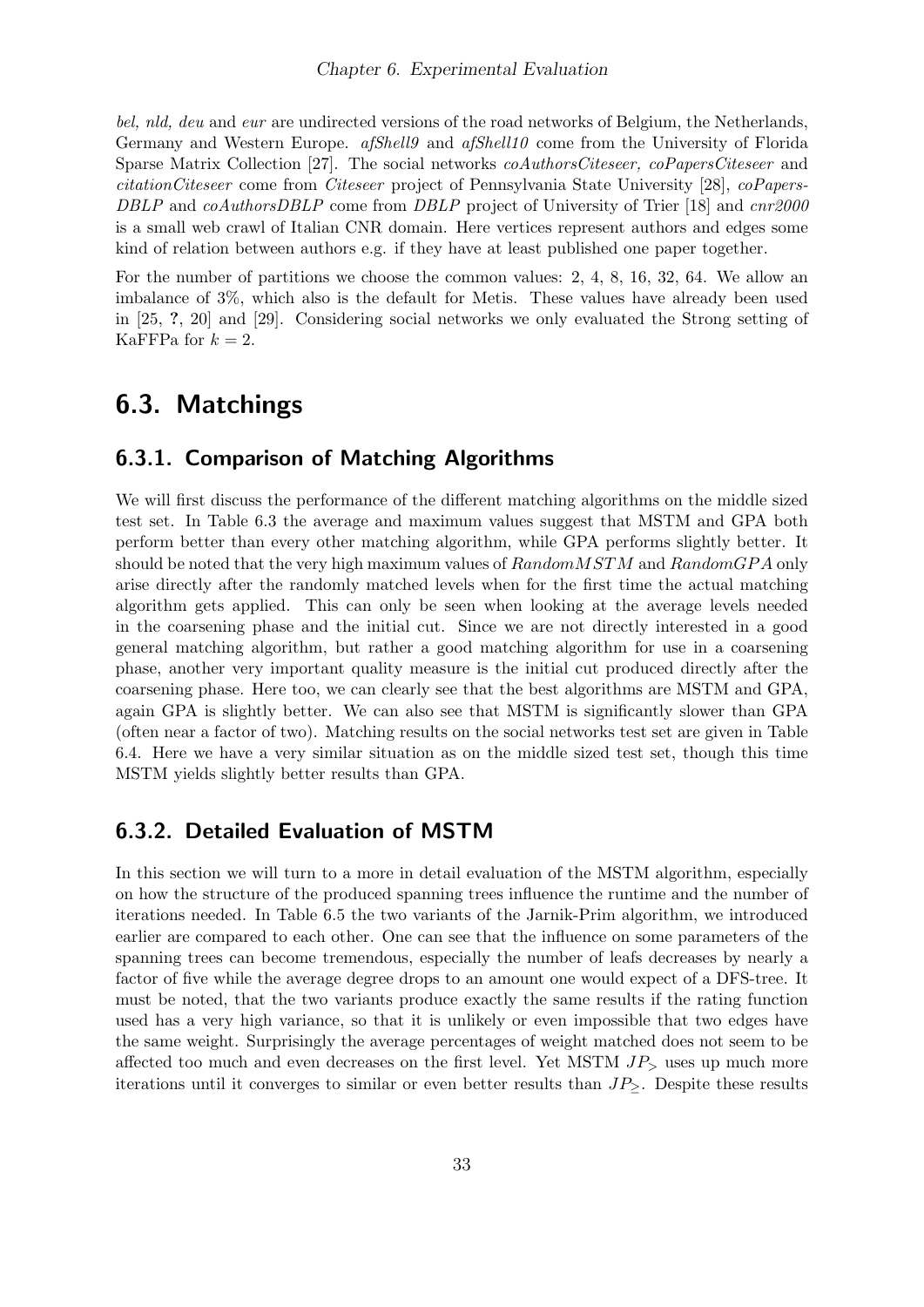| graph      | n       | m                                           | $\delta$       | Δ              | $\epsilon$ | max-core         |
|------------|---------|---------------------------------------------|----------------|----------------|------------|------------------|
|            |         | Medium sized instances                      |                |                |            |                  |
|            |         | Random graphs                               |                |                |            |                  |
| Delaunay17 | 131 072 | 786 352                                     | 3              | 17             | 6.0        | $\overline{4}$   |
| rgg17      | 131 072 | 1 457 506                                   | $\overline{0}$ | 28             | 11.1       | 14               |
| Delaunay18 | 262 144 | 1 572 792                                   | 3              | 21             | 6.0        | $\overline{4}$   |
| rgg18      | 262 144 | 3 094 566                                   | $\overline{0}$ | 31             | 11.8       | 16               |
|            |         | Walshaw's Benchmark Archive                 |                |                |            |                  |
| bcsstk29   | 13 992  | 605 496                                     | $\overline{4}$ | 70             | 43.3       | 29               |
| 4elt       | 15 606  | 91756                                       | 3              | 10             | 5.9        | $\overline{4}$   |
| fesphere   | 16 386  | 98 304                                      | 4              | 6              | 6.0        | $\overline{5}$   |
| cti        | 16 840  | 96464                                       | 3              | 6              | 5.7        | $\overline{4}$   |
| memplus    | 17 758  | 108 392                                     | $\mathbf{1}$   | 573            | 6.1        | 96               |
| cs4        | 22 499  | 87 716                                      | $\overline{2}$ | 4              | 3.9        | $\boldsymbol{3}$ |
| fepwt      | 36 519  | 289 588                                     | $\overline{0}$ | 15             | 7.9        | $\overline{5}$   |
| bcsstk32   | 44 609  | 1 970 092                                   | $\overline{1}$ | 215            | 44.2       | 69               |
| febody     | 45 087  | 327 468                                     | 0              | 28             | 7.3        | 6                |
| t60k       | 60 005  | 178 880                                     | $\overline{2}$ | 3              | 3.0        | $\overline{2}$   |
| wing       | 62 032  | 243 088                                     | $\overline{2}$ | 4              | 3.9        | 3                |
| brack2     | 62 631  | 733 118                                     | 3              | 32             | 11.7       | $\overline{7}$   |
| finan512   | 74 752  | 522 240                                     | $\overline{2}$ | 54             | 7.0        | 6                |
| ferotor    | 99 617  | 1 324 862                                   | 5              | 125            | 13.3       | 8                |
|            |         | Road Networks                               |                |                |            |                  |
| bel        | 463 514 | 1 183 764                                   | $\overline{0}$ | 8              | 2.6        | 3                |
| nld        | 893 041 | 2 279 080                                   | $\overline{0}$ | $\overline{7}$ | 2.6        | 3                |
|            |         | University Florida Sparse Matrix Collection |                |                |            | (Matrix Models)  |
| afshell9   | 504 855 | 17 084 020                                  | 19             | 39             | 33.8       | 24               |

Table 6.1.: Some characteristics of the medium sized test set. Values based on a directed representation of the undirected graphs, so  $m$  and  $\epsilon$  for the undirected version are only half the values given here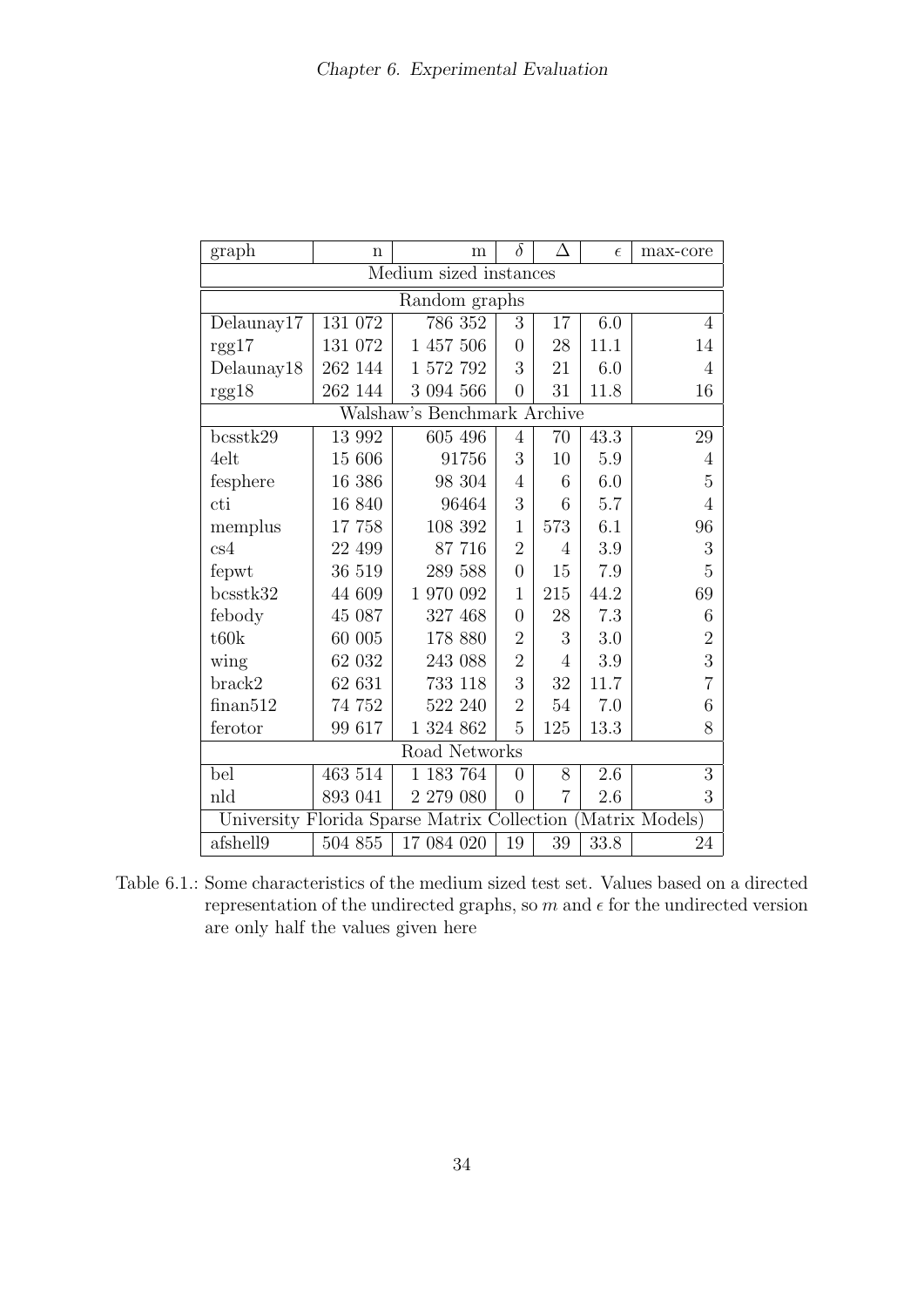| graph                                                         | $\mathbf n$                                                 | m                           | Δ              | delta   | $\epsilon$ | max-core       |  |  |  |
|---------------------------------------------------------------|-------------------------------------------------------------|-----------------------------|----------------|---------|------------|----------------|--|--|--|
| Large sized instances                                         |                                                             |                             |                |         |            |                |  |  |  |
| Random graphs                                                 |                                                             |                             |                |         |            |                |  |  |  |
| Delaunay20                                                    | 1 048 576                                                   | 6 291 372                   | 3              | 23      | 6.0        | 4              |  |  |  |
| $\text{rgg20}$                                                | 1 048 576                                                   | 13 783 240                  | $\overline{0}$ | 36      | 13.1       | 17             |  |  |  |
|                                                               |                                                             | Walshaw's Benchmark Archive |                |         |            |                |  |  |  |
| fetooth                                                       | 78 136                                                      | 905 182                     | 3              | 39      | 11.6       | $\overline{7}$ |  |  |  |
| 598a                                                          | 110 971                                                     | 1 483 868                   | 5              | 26      | 13.4       | 8              |  |  |  |
| feocean                                                       | 143 437                                                     | 819 186                     | 1              | 6       | 5.7        | 4              |  |  |  |
| 144                                                           | 144 649                                                     | 2 148 786                   | $\overline{4}$ | 26      | 14.9       | 9              |  |  |  |
| wave                                                          | 156 317                                                     | 2 118 662                   | 3              | 44      | 13.6       | 8              |  |  |  |
| m14b                                                          | 214 765                                                     | 3 358 036                   | 4              | 40      | 15.6       | 9              |  |  |  |
| auto                                                          | 448 695                                                     | 6 629 222                   | 4              | 37      | 14.8       | 9              |  |  |  |
|                                                               |                                                             | Road Networks               |                |         |            |                |  |  |  |
| deu                                                           | 4 378 446                                                   | 10 967 174                  | $\overline{0}$ | 8       | 2.5        | 3              |  |  |  |
| eur                                                           | 18 029 721                                                  | 44 435 372                  | $\overline{0}$ | 12      | 2.5        | 4              |  |  |  |
|                                                               |                                                             | Social Networks             |                |         |            |                |  |  |  |
| coAuthorsCiteseer                                             | 227 320                                                     | 1 628 268                   | 1              | 1 372   | 7.2        | 86             |  |  |  |
| citationCiteseer                                              | 268 495                                                     | 2 313 294                   | 1              | 1 3 1 8 | 8.6        | 15             |  |  |  |
| coAuthorsDBLP                                                 | 299 067                                                     | 1955352                     | 1              | 336     | 6.5        | 114            |  |  |  |
| cnr2000                                                       | 325 557                                                     | 5 477 938                   | 1              | 18 236  | 16.8       | 83             |  |  |  |
| coPapersCiteseer                                              | 434 102                                                     | 32 073 440                  | 1              | 1 1 8 8 | 73.9       | 844            |  |  |  |
| coPapersDBLP<br>30 491 458<br>56.4<br>540 486<br>1<br>3 2 9 9 |                                                             |                             |                |         |            |                |  |  |  |
|                                                               | University Florida Sparse Matrix Collection (Matrix Models) |                             |                |         |            |                |  |  |  |
| afshell10                                                     | 1 508 065                                                   | 51 164 260                  | 14             | 34      | 34.0       | 19             |  |  |  |

Table 6.2.: Some characteristics of the large sized test set. Values based on a directed representation of the undirected graphs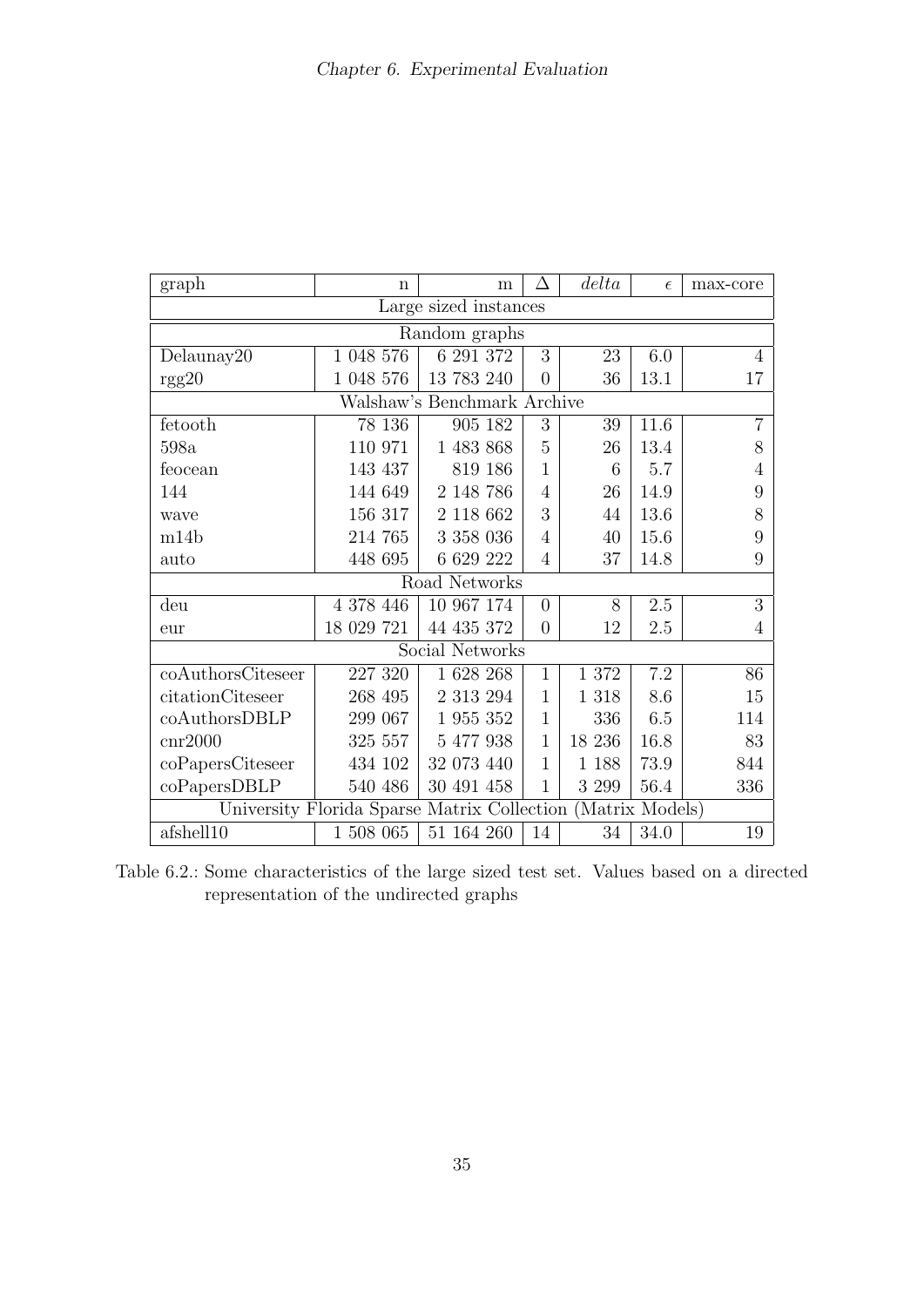|                  |        | GPA   | <b>HEM</b> | <b>MSTM</b> | RandomGPA | RandomMSTM | <b>SHEM</b> |
|------------------|--------|-------|------------|-------------|-----------|------------|-------------|
| $Expansion^{*2}$ | levels | 9.95  | 10.05      | 9.34        | 10.33     | 10.39      | 9.33        |
|                  | avg    | 33.08 | 27.44      | 30.68       | 26.24     | 25.84      | 24.94       |
|                  | max    | 52.57 | 56.00      | 43.59       | 55.46     | 55.51      | 26.90       |
|                  | time   | 0.52  | 0.10       | 0.98        | 0.02      | 0.04       | 0.11        |
|                  | init   | 907   | 1123       | 974         | 1204      | 1228       | 1114        |
| Weight           | levels | 12.15 | 11.42      | 10.13       | 10.58     | 11.20      | 9.35        |
|                  | avg    | 25.85 | 26.23      | 23.79       | 22.48     | 23.47      | 17.80       |
|                  | max    | 48.14 | 43.88      | 45.22       | 55.85     | 57.33      | 35.63       |
|                  | time   | 0.49  | 0.043      | 0.99        | 0.02      | 0.05       | 0.05        |
|                  | init   | 989   | 1235       | 991         | 1322      | 1222       | 1114        |

<span id="page-39-0"></span>Table 6.3.: Matching test results for the middle sized test set on KaFFPa with  $Expansion^*{}^2$  and  $Weight$ . The first line gives the number of levels computed in the coarsening phase, the second line gives the average percentage of weight matched and the third line gives the maximal percentage. Time is given as the overall time needed for the coarsening phase in seconds.

|                  |        | <b>GPA</b> | <b>HEM</b> | <b>MSTM</b> | RandomGPA | RandomMSTM | SHEM   |
|------------------|--------|------------|------------|-------------|-----------|------------|--------|
| $Expansion^{*2}$ | levels | 12.56      | 10.75      | 12.77       | 9.08      | 9.23       | 9.16   |
|                  | avg    | 19.61      | 19.46      | 20.77       | 11.25     | 10.40      | 17.34  |
|                  | max    | 50.96      | 44.88      | 51.49       | 35.09     | 35.22      | 41.83  |
|                  | time   | 9.17       | 1.32       | 13.38       | 0.48      | 0.56       | 1.24   |
|                  | init   | 89266      | 93953      | 95547       | 137464    | 137011     | 143527 |
| Weight           | levels | 8.35       | 6.30       | 9.80        | 7.01      | 8.77       | 9.16   |
|                  | avg    | 12.21      | 9.63       | 11.75       | 8.64      | 9.58       | 7.18   |
|                  | max    | 19.69      | 15.24      | 23.70       | 17.34     | 19.70      | 15.21  |
|                  | time   | 6.52       | 0.50       | $12.90$ are | 0.30      | 0.51       | 0.62   |
|                  | init   | 95103      | 99916      | 95442       | 139165    | 139780     | 141337 |

<span id="page-39-1"></span>Table 6.4.: Matching test results for the social networks set on KaFFPa with  $Expansion^*{}^2$  and weight.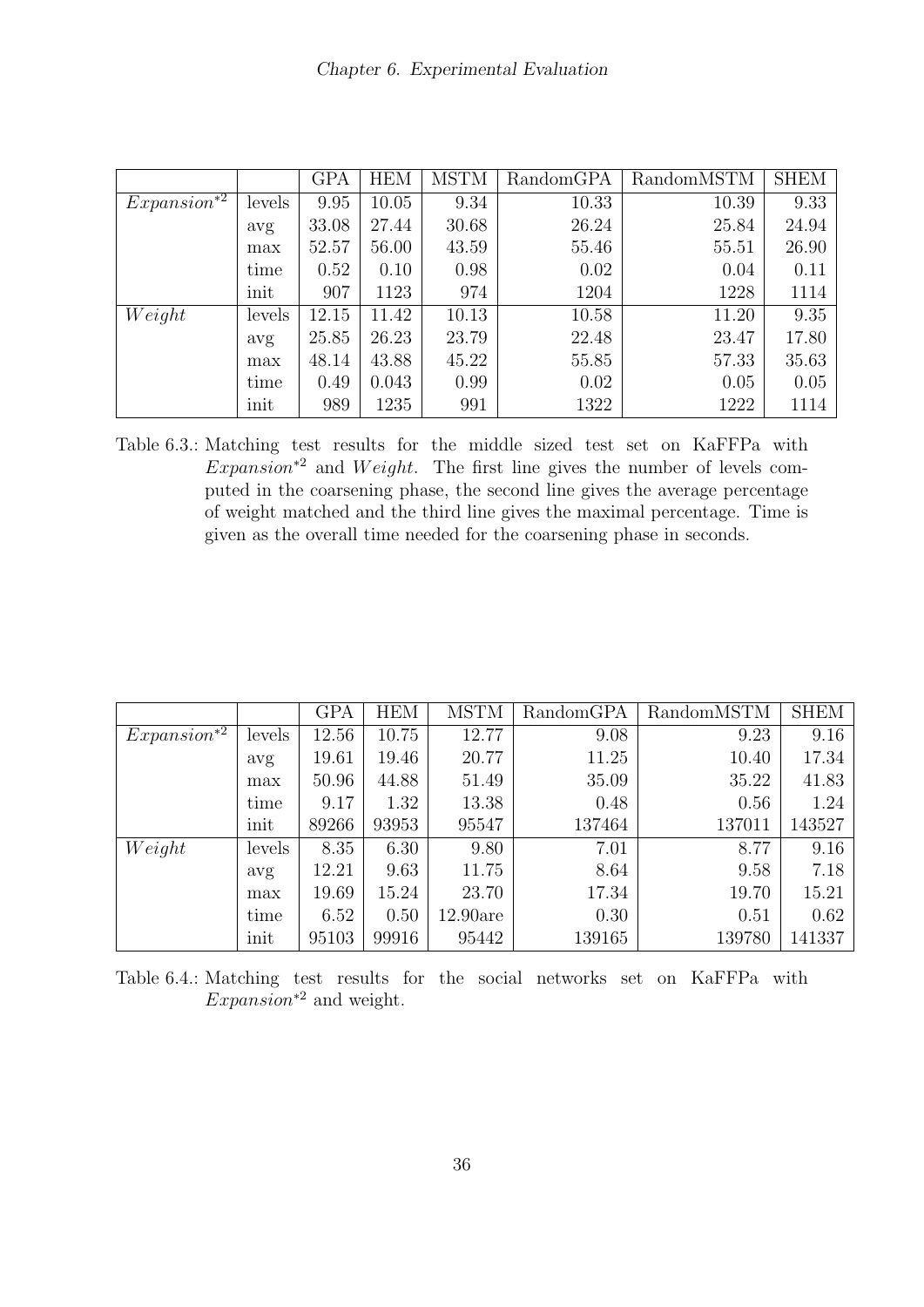| MST ALGO      |          | JP                  |          | $JP_{\geq}$ |                 |          |  |
|---------------|----------|---------------------|----------|-------------|-----------------|----------|--|
| Rating        | Weight   | $LocalExp^{\ast 2}$ | LCA      | Weight      | $LocalExp^{*2}$ | LCA      |  |
| $#$ leafs     | 7719.01  | 19036.36            | 24171.07 | 38776.02    | 31656.98        | 24171.07 |  |
| height        | 11848.52 | 1700.50             | 564.26   | 9458.74     | 1455.99         | 564.26   |  |
| max. deg      | 4.45     | 7.21                | 7.72     | 15.57       | 8.10            | 7.72     |  |
| avg. deg      | 1.21     | 1.68                | 1.62     | 3.07        | 2.31            | 1.62     |  |
| weight $\# 1$ | 12.88    | 18.51               | 14.89    | 13.42       | 18.58           | 14.89    |  |
| avg. weight   | 23.79    | 40.15               | 33.04    | 23.67       | 39.89           | 33.04    |  |
| init. cut     | 991.10   | 953.16              | 921.63   | 989.40      | 964.04          | 921.69   |  |
| iterations    | 1.95     | 3.93                | 3.08     | 4.21        | 4.75            | 3.08     |  |
| time          | 1.01     | 1.15                | 1.08     | 1.15        | 1.18            | 1.09     |  |

Chapter 6. Experimental Evaluation

<span id="page-40-2"></span>Table 6.5.: Different quality metrics of MSTM and the spanning trees produced. In the first block the spanning tree parameters are listed, namely the number of leafs, the height of the trees, the average and the maximum degree. The second block presents the percentage of matched weight on the first level and averaged over all levels. Also the initial cut that is produced after the initial partitioning is given. The last block gives the number of iterations and runtime of MSTM in seconds

JP<sub>></sub> only leads to 10 percent faster running times. It could be possible though, that other constant factors we could not cancel out are responsible for these running times.

### <span id="page-40-0"></span>6.4. Edge Ratings

#### <span id="page-40-1"></span>6.4.1. Middle sized test set

We first evaluate the impact of different edge ratings on the runtime and the final cut computed by KaFFPa. If the Eco setting is used  $Expansion^{*2}$  is a very strong rating function. Results of the improvement over using the  $Weight$  as rating function are given in Table [6.6.](#page-41-0) In Table [6.7](#page-41-1) the best three rating functions other than  $Expansion^{*2}$  are given. Here we can only see that no edge rating yields any significant improvement over  $Expansion^{*2}$  and on the other hand most of the ratings yield a similar improvement over  $Weight$ . Here the most significant impact of the usage of MSTM as the matching algorithm is an increase of the runtime, while the average cut increases and a slight improvement on the minimal cuts can be stated. Though these results may seem disappointing they indicate that the standard Eco setting is already very well tuned.

In Tables [6.8](#page-42-1) and [6.8](#page-42-1) cuts and speed-ups for the Strong setting of KaFFPa are given. The most interesting result surely is the improvement of the average cuts for the *LocalExpansion* and AlgebraicExpansion rating functions. If we keep in mind that this setting is already designed to produce the best cuts available, these results clearly state that these rating functions can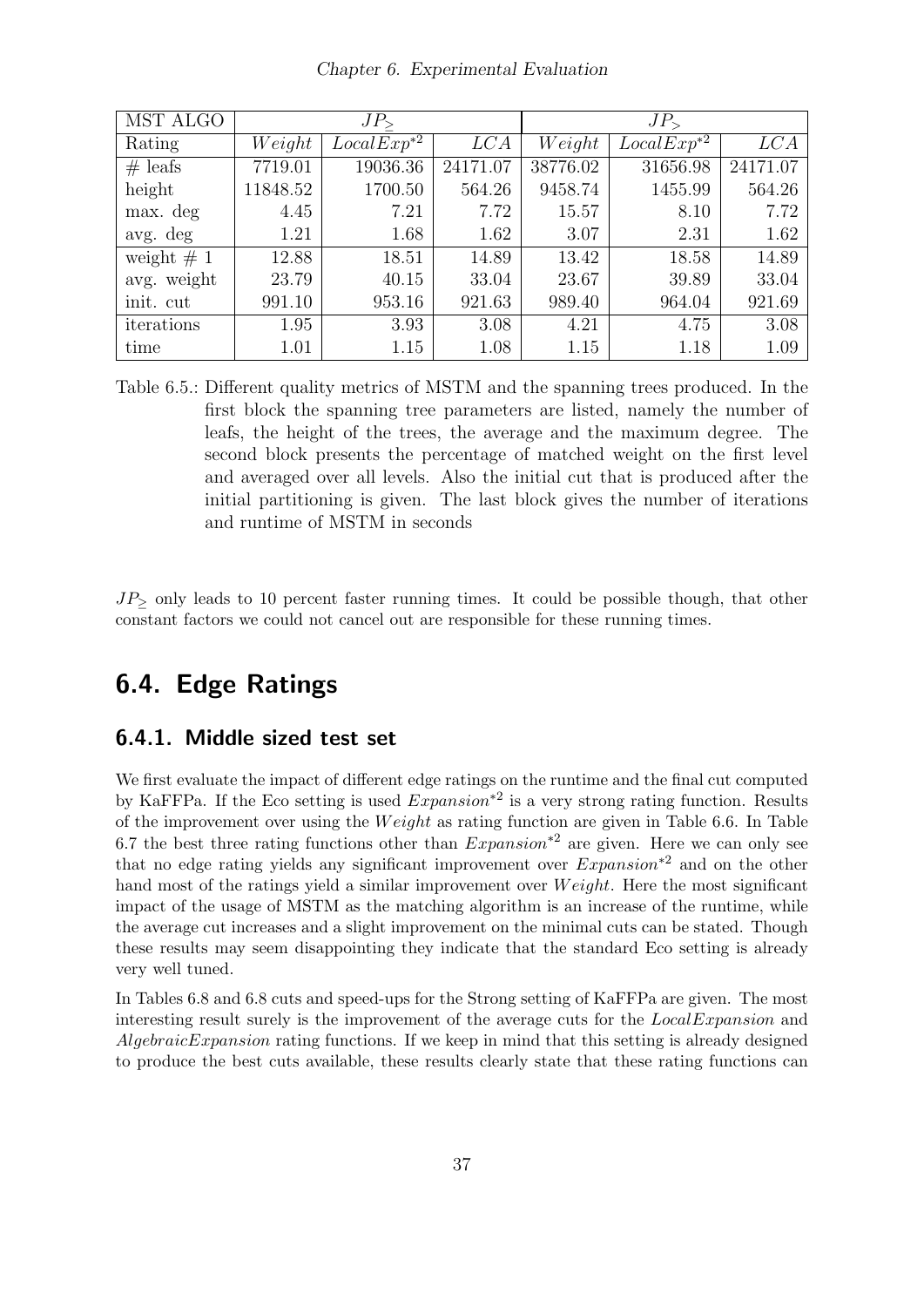|                 |         |         |          | KaFFPa Eco with RandomGPA   KaFFPa Eco with RandomMSTM |         |          |
|-----------------|---------|---------|----------|--------------------------------------------------------|---------|----------|
| Partitions<br># | avg Cut | min Cut | speed-up | avg Cut                                                | min Cut | speed-up |
| $\overline{2}$  | 6.0     | 3.7     | 1.030    | 5.3                                                    | 4.0     | 0.876    |
| $\overline{4}$  | 10.1    | 5.0     | 1.033    | 9.5                                                    | 5.1     | 0.907    |
|                 | 6.1     | 2.9     | 1.042    | 5.5                                                    | 3.0     | 0.915    |
| 16              | 6.3     | 5.5     | 1.051    | 5.9                                                    | 5.4     | 0.890    |
| 32              | 3.7     | 3.3     | 1.025    | 3.4                                                    | 3.1     | 0.887    |
| 64              | 0.7     | 0.7     | 0.997    | 0.5                                                    | 0.3     | 0.880    |
| overall         | 5.4     | 3.5     | 1.030    | 5.0                                                    | 3.5     | 0.892    |

<span id="page-41-0"></span>Table 6.6.: *Expansion*<sup>\*2</sup> on middle sized graphs. Cuts are given as improvements over the weight rating function, times are given as speed-up factors.

| matching   | rating             | avg Cut | min Cut | speed-up |
|------------|--------------------|---------|---------|----------|
|            | $\overline{ExpHC}$ | $-0.1$  | $-0.1$  | 0.946    |
| RandomGPA  | HEXPxIO            | $-0.1$  | 0.1     | 0.978    |
|            | Local Expansion    | $-0.2$  | $-0.1$  | 0.99     |
|            | $inner\_outer$     | $-0.1$  | 0.2     | 0.877    |
| RandomMSTM | EXPxIO             | $-0.2$  | 0.2     | 0.875    |
|            | LC A               | $-0.2$  |         | 0.831    |

<span id="page-41-1"></span>Table 6.7.: Top three ratings for the middle sized test suit, calculated by KaFFPa Eco. Cuts given as improvements over  $Expansion^{*2}$  rating function using RandomGPA. Times are given as speedup factors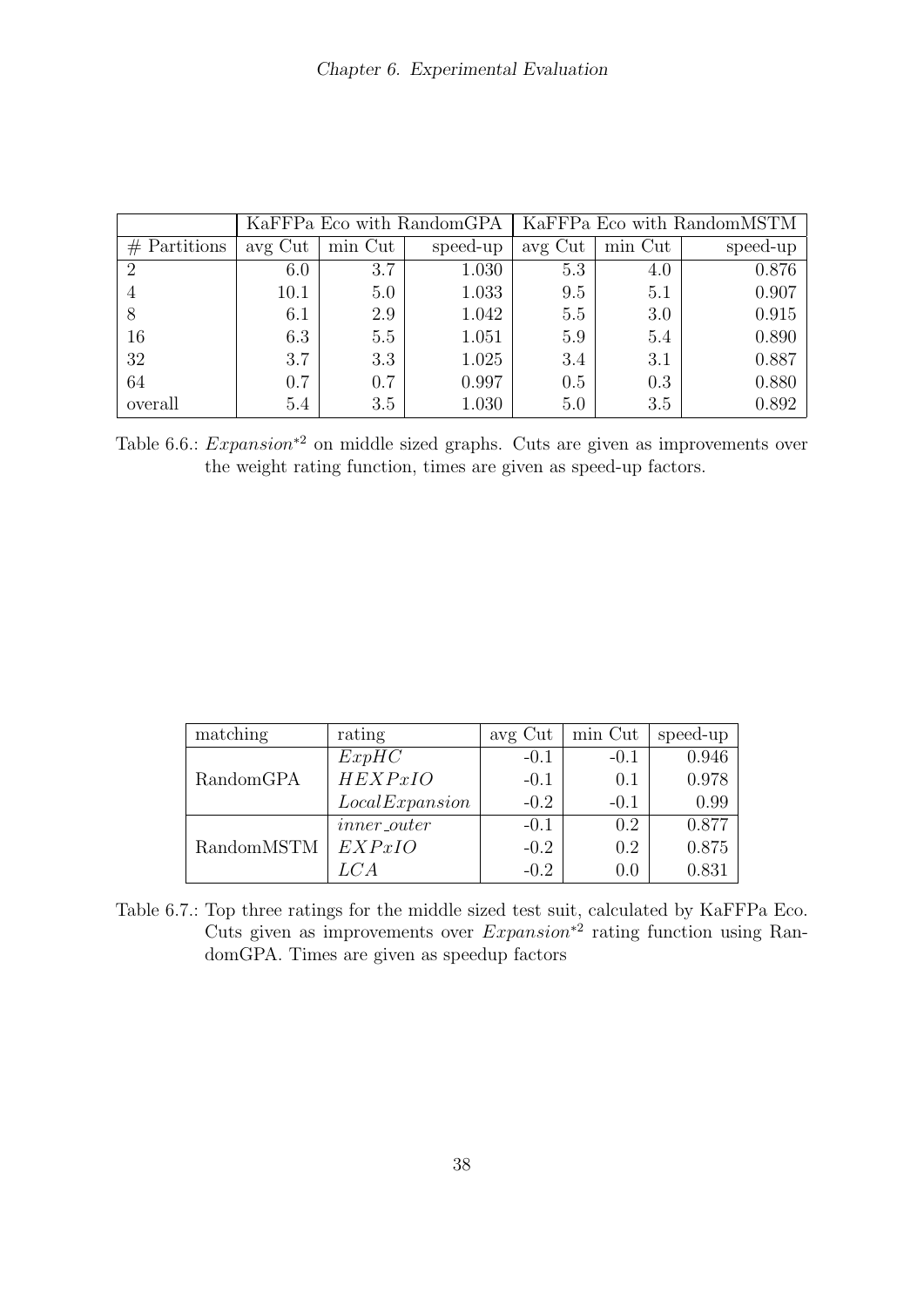#### Chapter 6. Experimental Evaluation

|                |          | KaFFPa Strong with GPA |          |          | KaFFPa Strong with MSTM |          |  |  |
|----------------|----------|------------------------|----------|----------|-------------------------|----------|--|--|
| $#$ Partitions | avg. Cut | min Cut                | speed-up | avg. Cut | min Cut                 | speed-up |  |  |
| $\mathcal{D}$  | 0.7      | 0.1                    | 1.186    | 0.3      | $-0.1$                  | 1.379    |  |  |
| $\overline{4}$ | 1.8      | 0.5                    | 1.197    | 1.9      | 0.3                     | 1.391    |  |  |
| 8              | 2.4      | 1.8                    | 1.206    | 2.4      | 2.0                     | 1.370    |  |  |
| 16             | 2.3      | 1.9                    | 1.154    | 2.1      | 1.6                     | 1.310    |  |  |
| 32             | 1.1      | 0.5                    | 1.182    | 0.5      | 0.4                     | 1.352    |  |  |
| 64             | 0.1      | $-0.1$                 | 1.145    | $-0.2$   | $-0.4$                  | 1.263    |  |  |
| overall        | 1.4      | 0.8                    | 1.178    | 1.2      | 0.6                     | 1.343    |  |  |

<span id="page-42-1"></span>Table 6.8.: Expansion<sup>∗</sup><sup>2</sup> on middle sized graphs

| matching    | rating              | avg Cut | min Cut | speed-up |
|-------------|---------------------|---------|---------|----------|
| <b>GPA</b>  | Local Expansion     | 0.4     | 0.1     | 1.04     |
|             | Algebraic Expansion | $0.4\,$ | 0.1     | 0.965    |
|             | LC A                | 0.3     | 0.2     | 0.953    |
|             | ExpansionCommon     | 0.2     | 0.0     | 1.051    |
| <b>MSTM</b> | Algebraic Expansion | 0.2     | 0.2     | 1.081    |
|             | LC A                | 0.2     | (1.0)   | 1.037    |

Table 6.9.: Top three ratings for the middle sized test suit, calculated by KaFFPa Strong. Results are given as improvements over Expansion<sup>∗</sup><sup>2</sup> using GPA.

significantly improve the performance of KaFFPa. MSTM yields similar results, although the improvement of the cuts is not as notable.

#### <span id="page-42-0"></span>6.4.2. Social Networks

In this section we will discuss how the picture changes if we look at social networks. As listed in Table [6.10](#page-43-0)  $Expanion*^2$  already performs much better than the weight rating function and if MSTM is employed as the matching algorithm we obtain significantly better cuts. As presented in Table [6.11](#page-43-1) though, other rating functions yield even stronger improvements.

Here the multicreteria edge rating  $HEXP xLD$  produces 8 percent better cuts than  $Expansion^{*2}$ using GPA and with MSTM *AlgebraicHEXP* even produces 10 percent smaller cuts and 7 percent smaller minimal cuts than  $Expansion^{*2}$ .

The most surprising result is the strong improvement of the partition quality and a slight speed-up when MSTM is used as the matching algorithm. However, these results could not be directly deduced from the matching tests, as both matching algorithms produced nearly the same results.

This image changes radically if we consider the Strong setting of KaFFPa listed in Tables [6.12](#page-44-1) and [6.13.](#page-44-2) Due to the very high runtime of KaFFPa Strong on social networks we only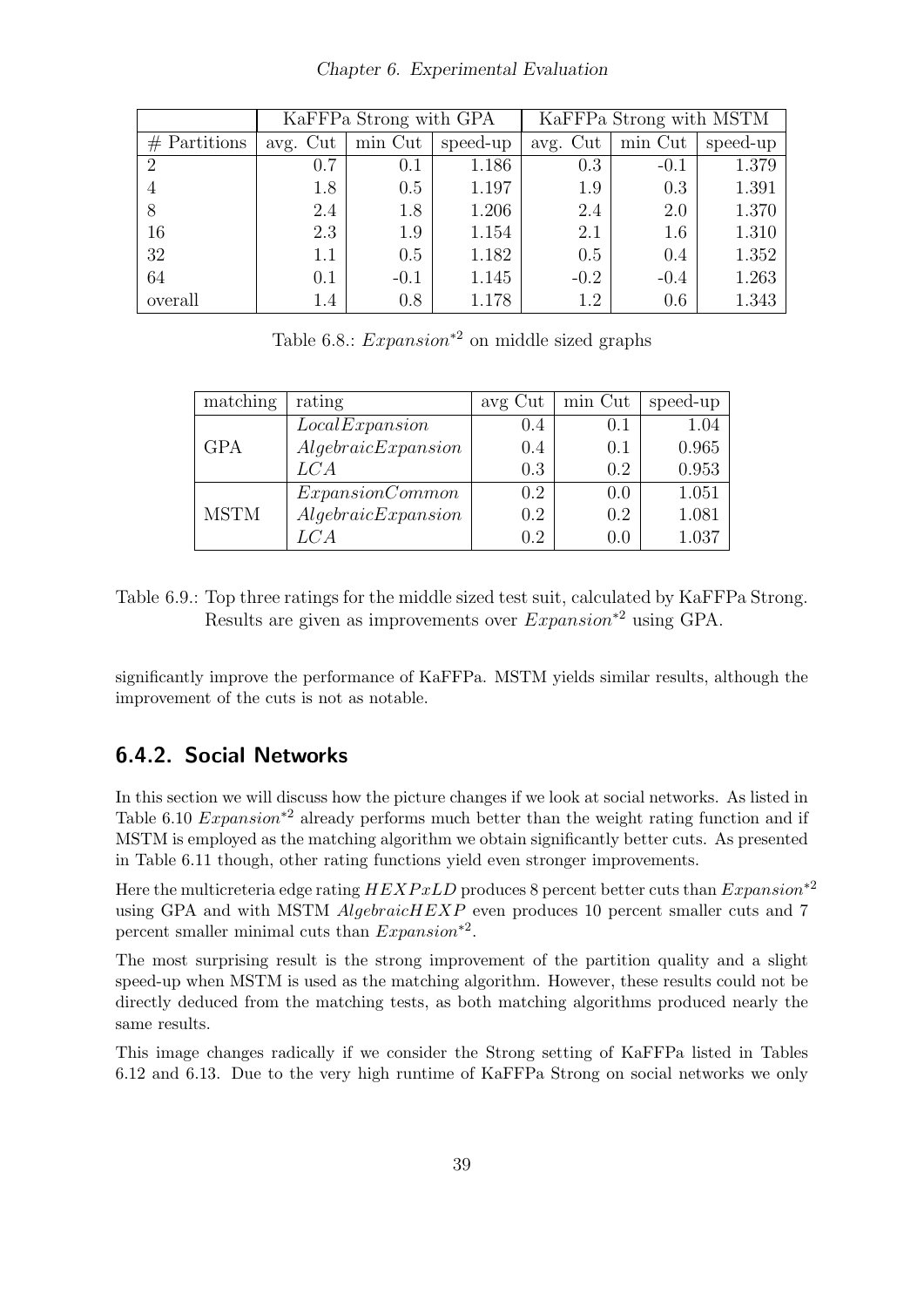|                 |          |         |          | KaFFPa Eco with RandomGPA   KaFFPa Eco with RandomMSTM |         |          |
|-----------------|----------|---------|----------|--------------------------------------------------------|---------|----------|
| Partitions<br># | avg. Cut | min Cut | speed-up | avg. Cut                                               | min Cut | speed-up |
| $\overline{2}$  | 5.8      | 11.6    | 0.932    | 5.9                                                    | 7.3     | 0.938    |
| $\overline{4}$  | 6.0      | 4.8     | 1.013    | 13.6                                                   | 14.3    | 1.037    |
|                 | 4.1      | 1.0     | 1.059    | 9.0                                                    | 5.8     | 1.053    |
| 16              | 3.7      | 7.8     | 0.955    | 9.4                                                    | 12.7    | 0.888    |
| 32              | 11.5     | 8.8     | 0.832    | 6.9                                                    | 10.7    | 1.046    |
| 64              | 8.2      | 13.7    | 0.973    | 20.5                                                   | 15.4    | 0.777    |
| overall         | 6.5      | 7.9     | 0.958    | 10.8                                                   | 11.0    | 0.951    |

<span id="page-43-0"></span>Table 6.10.: *Expansion*<sup>∗2</sup> on social networks. Cuts are given as improvements over the weight rating function

| matching   | rating             | $\alpha$ avg Cut | min Cut | speed-up |
|------------|--------------------|------------------|---------|----------|
|            | HEXPxLD            | 8.4              | 5.2     | 0.843    |
| RandomGPA  | Algebraic HEXP     | 7.9              | 6.7     | 0.898    |
|            | Harmonic Expansion | 7.765            | 4.231   | 0.864    |
| RandomMSTM | Algebraic HEXP     | 10.2             | 7.4     | 0.914    |
|            | LowCore            | 10.2             | 7.0     | 0.936    |
|            | HEXPxIO            | 9.8              | 6.4     | 0.857    |

<span id="page-43-1"></span>Table 6.11.: Top three ratings for the social networks, calculated by KaFFPa Eco. Cuts given as relative improvements over the  $Expansion^{*2}$  rating function using RandomGPA.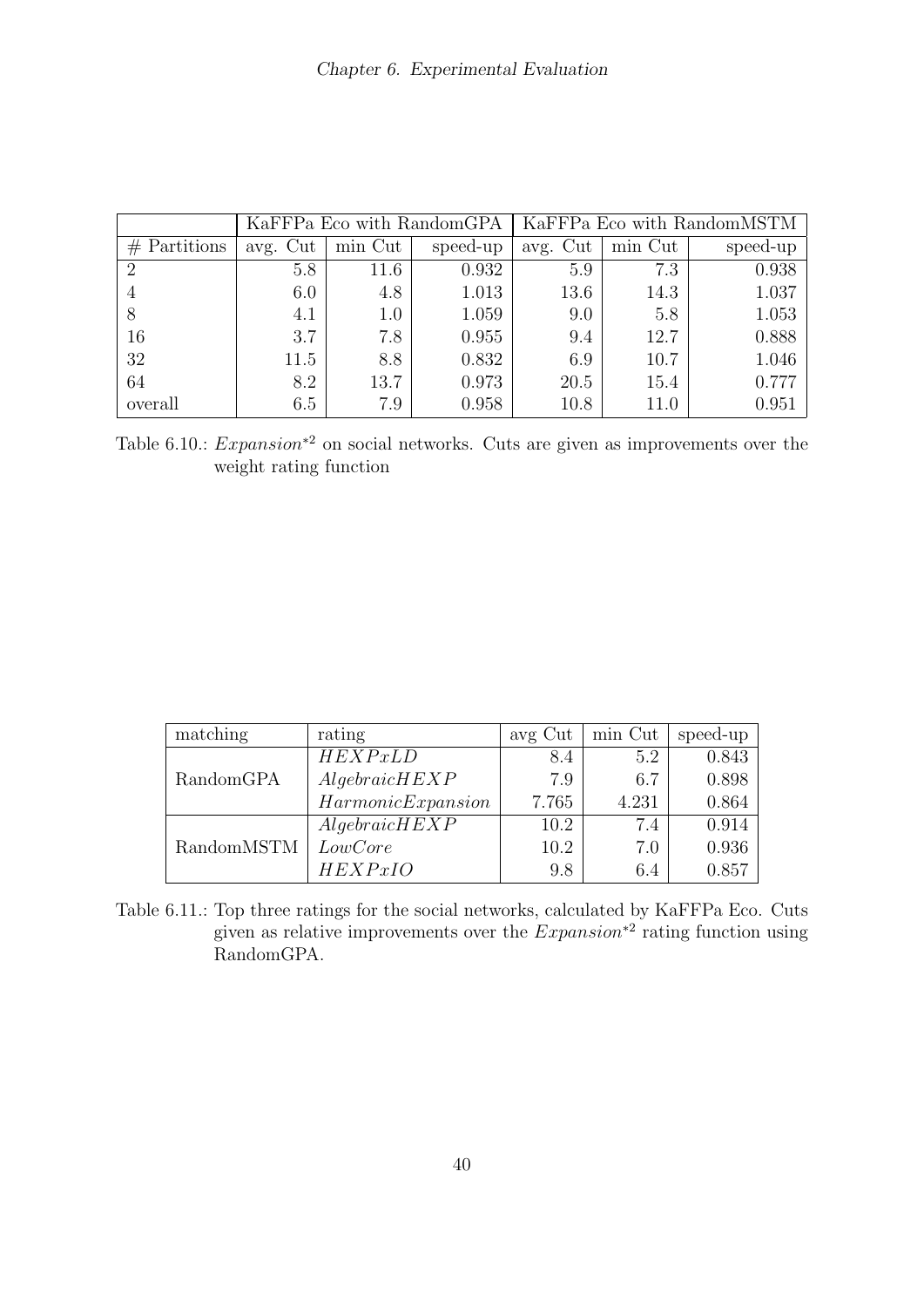#### Chapter 6. Experimental Evaluation

<span id="page-44-1"></span>

| GPA |          |                                                                      | <b>MSTM</b> |      |       |  |
|-----|----------|----------------------------------------------------------------------|-------------|------|-------|--|
|     |          | $\alpha$ avg Cut   min Cut   speed-up   avg Cut   min Cut   speed-up |             |      |       |  |
|     | $16.5\,$ | 0.940                                                                |             | 22.3 | 1.239 |  |

Table 6.12.: The improvement of *Expansion*<sup>∗2</sup> over weight for the social networks, calculated by KaFFPa Strong and  $k = 2$ .

| matching    | rating             | avg Cut | min Cut | speed-up |
|-------------|--------------------|---------|---------|----------|
|             | ExpHC              | 0.6     | 0.3     | 0.877    |
| <b>GPA</b>  | Harmonic Expansion | $-2.2$  | $-1.0$  | 0.996    |
|             | EXPxIO             | $-4.7$  | 1.3     | 1.015    |
|             | $Expanion^{*2}$    | 9.6     | 5.0     | 1.249    |
| <b>MSTM</b> | Weight             | 2.4     | 1.3     | 1.585    |
|             | WxLD               | 2.0     | $-3.3$  |          |

<span id="page-44-2"></span>Table 6.13.: Top three ratings for the social networks, calculated by KaFFPa Strong and  $k = 2$ . Cuts given as relative improvements over the *Expansion*<sup>\*2</sup> rating function using GPA.

evaluated the edge ratings for  $k = 2$ . One can see that  $Expansion^{*2}$  yields strong improvements over the *Weight* rating function, especially if MSTM is used as a matching algorithm. If one considers the improvement of different rating functions over  $Expansion^*{}^2$  using GPA as a matching algorithm only  $ExpHC$  yields improvements. On the other hand if MSTM is used with  $Expansion^{*2}$ , the results clearly outperform GPA in terms of cut size and runtime. Yet none of the rating functions that performed well on social networks with the Eco setting reproduced these results on the Strong setting. However, the major improvements of the Eco setting only arise with higher  $k$  values (as listed in in Table [B.7\)](#page-55-0) and as we did not compute results for the Strong setting on social networks for higher k values, we cannot clearly rule out that none of the other rating functions could perform well.

#### <span id="page-44-0"></span>6.4.3. Additional quality metrics

In Tables [6.14,](#page-45-0) [6.15](#page-45-1) and [6.16](#page-45-2) we list some additional quality metrics for the different experiments even though we did not optimize any of the ratings towards a quality metric other than the edge cut. Surprisingly nearly all results show that a low edge cut induces a low communication volume and few boundary nodes. However the multicriteria rating functions using the Strong setting in Table [6.15](#page-45-1) represent one notable exception as here the edge cut does not reflect the results of the additional metrics.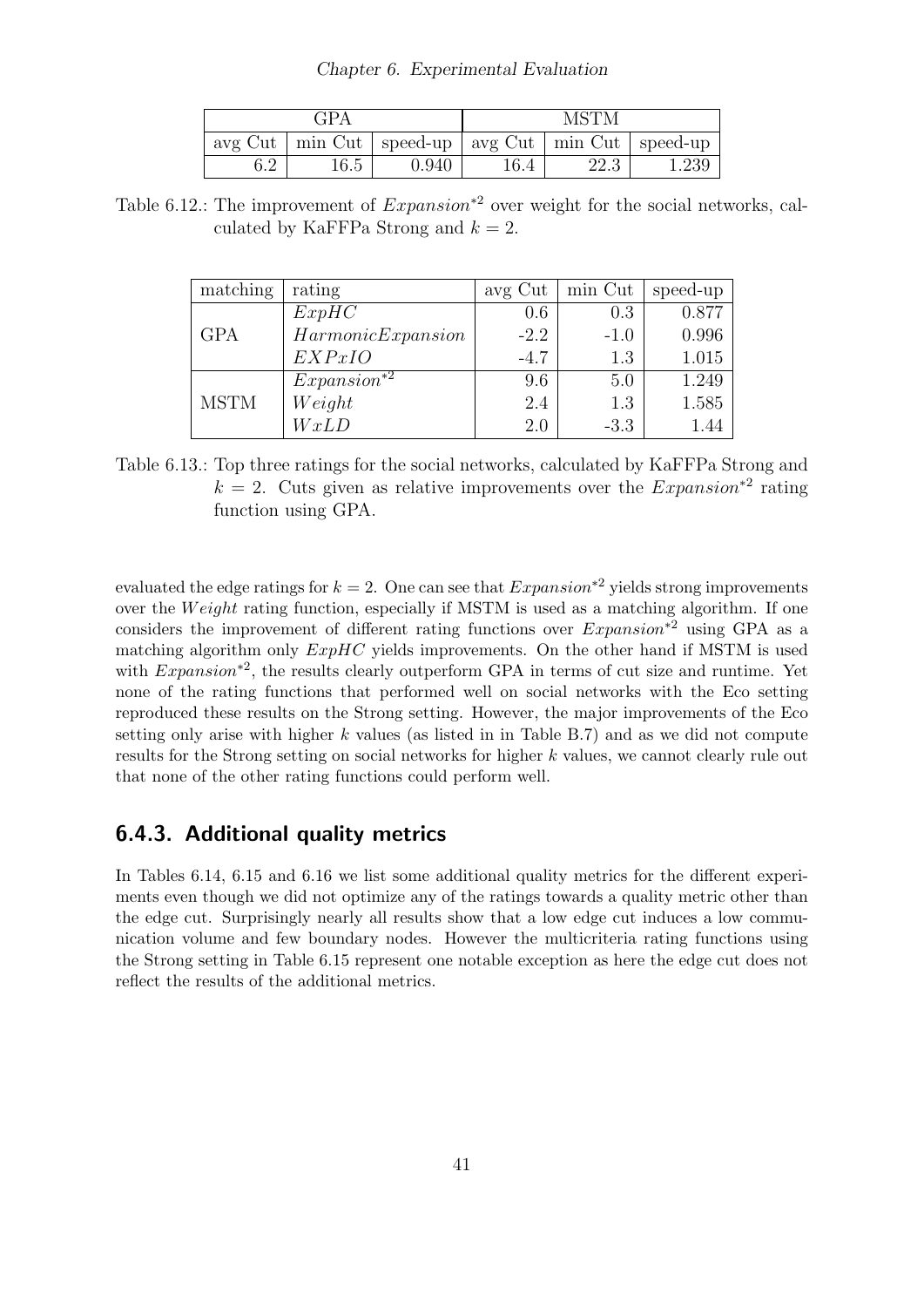| matching   | rating          | $\partial_G$ | $O_{max}$ | $comm_G$ | $comm_{max}$ |
|------------|-----------------|--------------|-----------|----------|--------------|
|            | ExpHC           | 0.0          | $-0.2$    | $-0.1$   | $-0.4$       |
| RandomGPA  | HEXPxIO         | $-0.1$       | $-0.4$    | $-0.2$   | $-0.4$       |
|            | Local Expansion | $-0.2$       | $-0.1$    | $-0.3$   | $-0.2$       |
| RandomMSTM | $inner\_outer$  | 0.1          | $-0.2$    | 0.1      | $-0.2$       |
|            | ExpansionCommon | 0.0          | 0.0       | 0.0      | $-0.3$       |
|            | LowCore         | $-0.1$       | 0.1       | $-0.2$   |              |

<span id="page-45-0"></span>Table 6.14.: Top three ratings for the middle sized test suit, calculated by KaFFPa Eco. Boundary nodes and communication volume given as improvements over Expansion<sup>∗</sup><sup>2</sup> rating function using RandomGPA

| matching    | rating  | $\partial_G$ | $\partial_{max}$ | $comm_G$ | $comm_{max}$   |
|-------------|---------|--------------|------------------|----------|----------------|
|             | HEXPxLD | 0.3          | 0.4              | 0.2      | 0.7            |
| <b>GPA</b>  | Lowcore | 0.3          | 0.5              | 0.3      | 0.6            |
|             | EXPxLD  | 0.1          | 0.5              | 0.0      | 0.7            |
|             | EXP xLD | 0.6          | 0.6              | 0.5      | 0.8            |
| <b>MSTM</b> | HEXPxLD | 0.6          | 0.9              | 0.5      | 1 <sub>1</sub> |
|             | WxLD    | 0.5          | $1.0\,$          | (1.4)    |                |

<span id="page-45-1"></span>Table 6.15.: Top three ratings for the middle sized test suit, calculated by KaFFPa Strong.

| matching   | rating        | $\partial_G$ | $\partial_{max}$ | $comm_G$ | $comm_{max}$  |
|------------|---------------|--------------|------------------|----------|---------------|
|            | HEXPxLD       | 3.5          | 4.6              | 5.7      | 7.7           |
| RandomGPA  | ExpanionTuple | $1.7\,$      | 7.3              | 1.7      | $9.2^{\circ}$ |
|            | HEXPxIO       | 3.3          | 4.4              | 5.3      | 6.5           |
| RandomMSTM | HEXPxLD       | 4.4          | 6.7              | 6.8      | 11.5          |
|            | HexpHC        | 3.9          | 7.8              | 6.0      | 12.6          |
|            | HEXPxIO       | 4.4          | 6.9              | 6.9      |               |

<span id="page-45-2"></span>Table 6.16.: Top three ratings for social networks, calculated by KaFFPa Eco.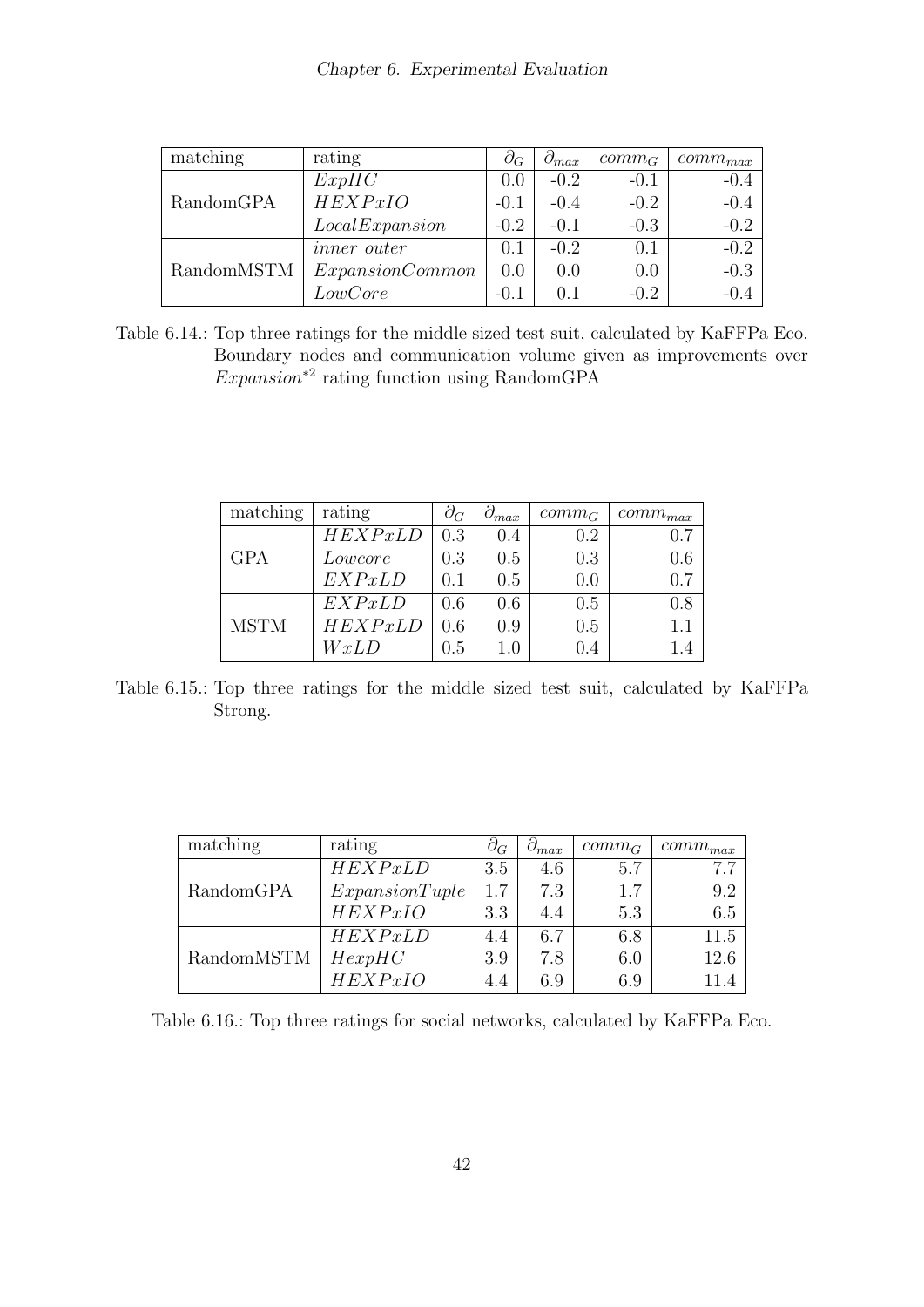# <span id="page-46-0"></span>Chapter 7.

## Conclusion

In this thesis we presented different approaches to improve the coarsening phase of multi-level graph partitioners and evaluated the findings with KaFFPa. Namely we discussed new edge ratings based on a few simple construction rules. We showed how to built such ratings using only local information and well-known local density measures. We also showed how to arrange basic edge ratings together as tuples.

Furthermore we presented the MSTM-algorithm, a new approximative algorithm for the maximum weight matching problem, and showed that together with our improved edge ratings, we could achieve significant speed-ups for the strongest setting of the graph partitioner used and considerable improvements in the partition quality of social networks.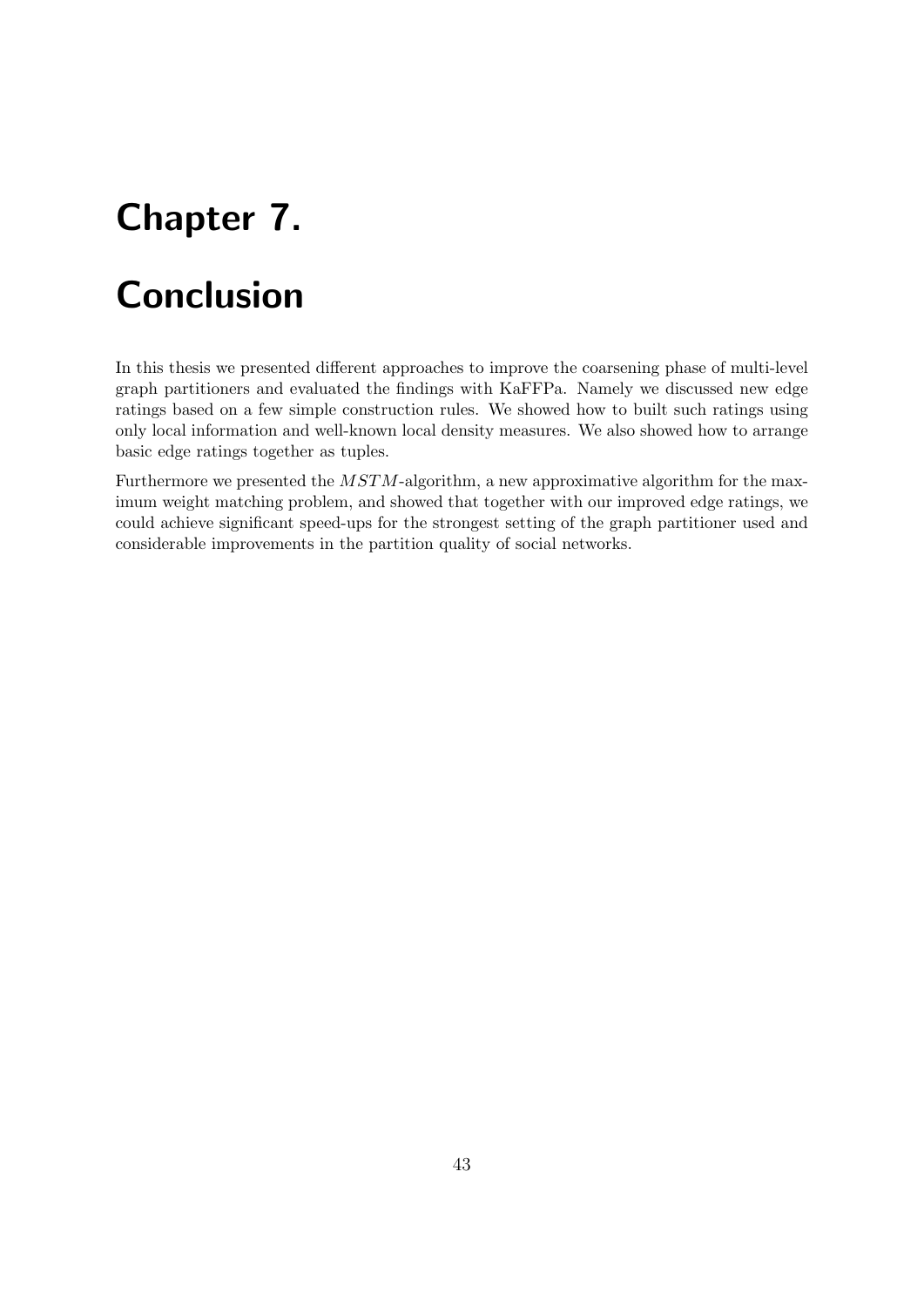# <span id="page-47-0"></span>Appendix A.

# InstitutsCluster



<span id="page-47-1"></span>Figure A.1.: InstitutsCluster at SCC of University of Karlsruhe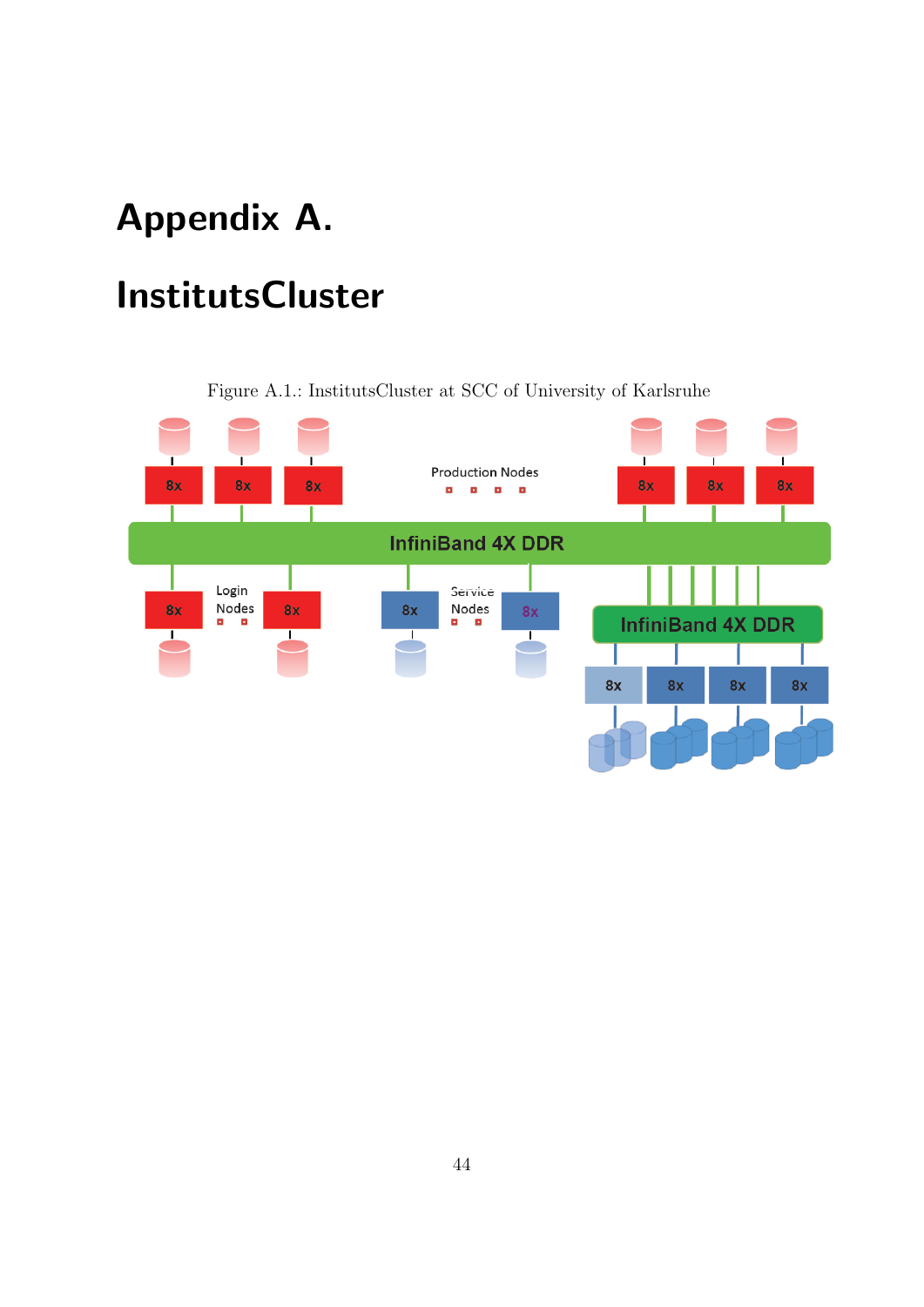<span id="page-48-0"></span>Appendix B.

# Extra Tables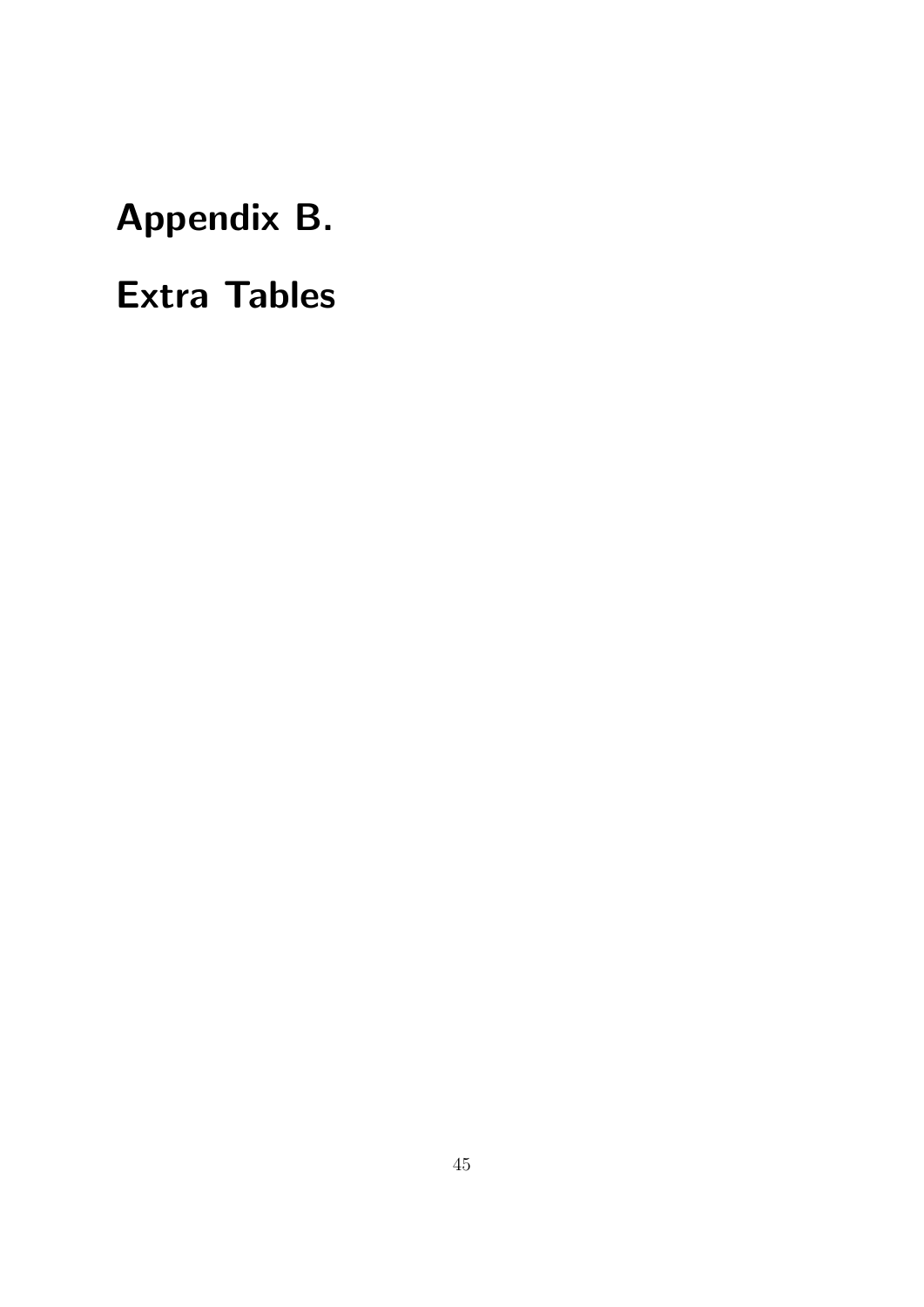| Middle sized test set |                    |          |            |           |        |         |  |  |  |
|-----------------------|--------------------|----------|------------|-----------|--------|---------|--|--|--|
|                       | <i>inner_outer</i> | ExpLocal | A lq H EXP | ExpCommon | ExpHC  | HEXPxLD |  |  |  |
| avg. cut              | $-1.6$             | $-0.2$   | $-0.4$     | $-0.5$    | $-0.1$ | $-0.3$  |  |  |  |
| min. cut              | $-1.5$             | $-0.1$   | 0.1        | $-0.3$    | $-0.1$ | $-0.2$  |  |  |  |
| time                  | 0.973              | 0.99     | 0.897      | 0.918     | 0.946  | 0.981   |  |  |  |
| avg. cut              | $-0.1$             | $-0.4$   | $-0.6$     | $-0.2$    | $-0.3$ | $-0.5$  |  |  |  |
| min. cut              | 0.2                | 0.0      | $-0.1$     | 0.0       | $-0.2$ | 0.0     |  |  |  |
| time                  | 0.877              | 0.888    | 0.834      | 0.84      | 0.834  | 0.9     |  |  |  |
| avg. cut              | 0.3                | 0.4      | 0.3        | $-0.2$    | 0.0    | 0.0     |  |  |  |
| min. cut              | 0.1                | 0.1      | 0.1        | 0.0       | $-0.1$ | $-0.1$  |  |  |  |
| time                  | 1.076              | 1.04     | 0.996      | 1.025     | 0.982  | 1.1     |  |  |  |
| avg. cut              | $-0.4$             | $-0.4$   | 0.1        | 0.2       | $-0.3$ | $-0.3$  |  |  |  |
| min. cut              | $-0.4$             | $-0.3$   | 0.0        | 0.0       | $-0.1$ | $-0.4$  |  |  |  |
| time                  | 1.139              | 1.121    | 1.1        | 1.051     | 1.092  | 1.137   |  |  |  |

| Social networks |                    |          |               |           |        |         |  |  |  |  |
|-----------------|--------------------|----------|---------------|-----------|--------|---------|--|--|--|--|
|                 | <i>inner_outer</i> | ExpLocal | $A$ lq $HEXP$ | ExpCommon | ExpHC  | HEXPxLD |  |  |  |  |
| avg. cut        | $-2.1$             | 6.9      | 7.9           | $-3.6$    | $-0.3$ | 8.4     |  |  |  |  |
| min. cut        | $-0.1$             | 5.2      | 6.7           | $-0.6$    | 0.2    | 5.2     |  |  |  |  |
| time            | 1.07               | 0.887    | 0.898         | 1.011     | 0.985  | 0.843   |  |  |  |  |
| avg. cut        | 3.9                | 8.7      | 10.2          | 2.6       | 4.3    | 9.6     |  |  |  |  |
| min. cut        | 5.0                | 6.7      | 7.4           | 2.7       | 2.3    | 7.0     |  |  |  |  |
| time            | 0.961              | 0.903    | 0.914         | 0.965     | 0.951  | 0.866   |  |  |  |  |
| avg. cut        | $-4.6$             | $-4.6$   | $-8.5$        | $-10.9$   | 0.6    | $-7.0$  |  |  |  |  |
| min. cut        | $-13.6$            | $-4.6$   | $-16.0$       | $-21.1$   | 0.3    | $-11.9$ |  |  |  |  |
| time            | 1.452              | 1.338    | 0.487         | 1.258     | 0.877  | 0.813   |  |  |  |  |
| avg. cut        | $-9.2$             | $-8.4$   | $-6.2$        | $-11.3$   | $-0.6$ | $-9.6$  |  |  |  |  |
| min. cut        | $-19.6$            | $-3.0$   | $-13.7$       | $-20.4$   | $-0.9$ | $-3.1$  |  |  |  |  |
| time            | 1.569              | 1.64     | 0.803         | 1.17      | 0.908  | 1.348   |  |  |  |  |

Table B.1.: A summary of the best rating functions presented. The upper table lists improvements over Expansion<sup>∗</sup><sup>2</sup> on the middle sized testset and the lower table on the social networks. The first two rows are calculated by KaFFPa Eco and the last two rows by KaFFPa Strong.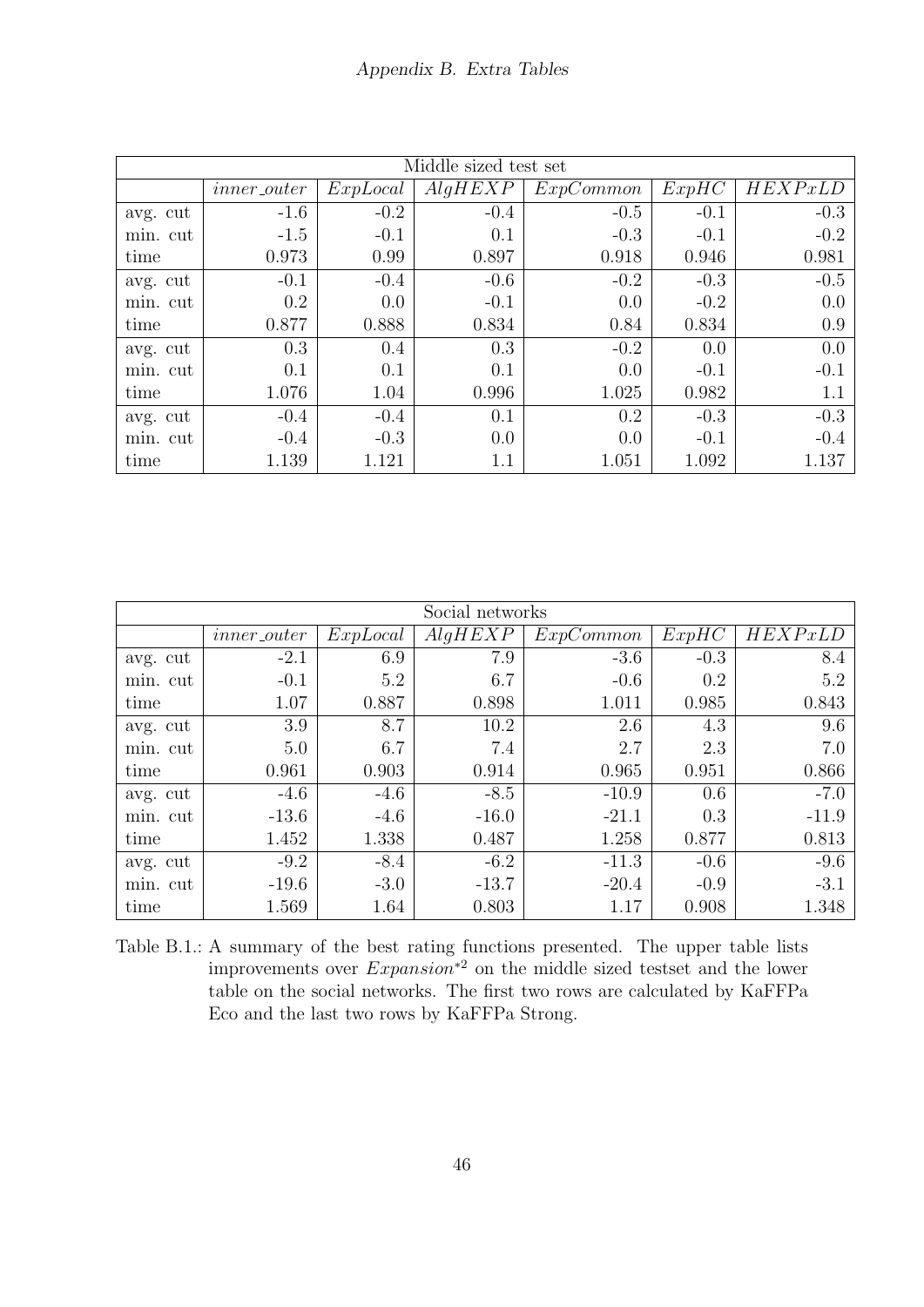| Middle sized test set |           |             |             |        |        |        |  |  |  |  |
|-----------------------|-----------|-------------|-------------|--------|--------|--------|--|--|--|--|
|                       | Expansion | $Expanion*$ | Localweight | ExpDC  | HexpDC | Punch  |  |  |  |  |
| avg. cut              | $-0.7$    | $-1.3$      | $-1.1$      | $-0.6$ | $-0.7$ | $-0.7$ |  |  |  |  |
| min. cut              | $-0.4$    | 0.0         | $-1.1$      | $-0.7$ | $-0.6$ | $-0.1$ |  |  |  |  |
| time                  | 1.003     | 1.004       | 0.978       | 0.938  | 0.944  | 0.913  |  |  |  |  |
| avg. cut              | $-0.5$    | $-0.5$      | $-0.3$      | $-0.3$ | $-0.3$ | $-0.3$ |  |  |  |  |
| min. cut              | 0.0       | $-0.1$      | 0.1         | 0.1    | 0.0    | 0.3    |  |  |  |  |
| time                  | 0.888     | 0.893       | 0.87        | 0.832  | 0.842  | 0.839  |  |  |  |  |
| avg. cut              | 0.1       | 0.1         | 0.3         | $-0.2$ | $-0.5$ | 0.0    |  |  |  |  |
| min. cut              | 0.0       | 0.1         | 0.1         | $-0.3$ | $-0.4$ | 0.0    |  |  |  |  |
| time                  | 1.095     | 1.063       | 1.07        | 0.922  | 0.96   | 0.937  |  |  |  |  |
| avg. cut              | $-0.3$    | $-0.1$      | $-0.4$      | $-0.2$ | $-0.4$ | 0.0    |  |  |  |  |
| min. cut              | $-0.2$    | $-0.2$      | $-0.5$      | $-0.3$ | $-0.1$ | $-0.1$ |  |  |  |  |
| time                  | 1.22      | 1.18        | 1.143       | 1.04   | 1.018  | 1.071  |  |  |  |  |

| Social networks |           |             |             |         |         |        |  |  |  |  |  |
|-----------------|-----------|-------------|-------------|---------|---------|--------|--|--|--|--|--|
|                 |           |             |             |         |         |        |  |  |  |  |  |
|                 | Expansion | $Expanion*$ | Localweight | ExpDC   | HexpDC  | Punch  |  |  |  |  |  |
| avg. cut        | 7.3       | 7.7         | $-1.9$      | $-4.2$  | $-7.5$  | $-2.9$ |  |  |  |  |  |
| min. cut        | 4.6       | 4.7         | 0.0         | $-3.9$  | $-6.1$  | 0.5    |  |  |  |  |  |
| time            | 0.873     | 0.866       | 1.063       | 0.983   | 0.936   | 1.002  |  |  |  |  |  |
| avg. cut        | 9.7       | 9.3         | 4.3         | $-1.1$  | $-3.4$  | 5.0    |  |  |  |  |  |
| min. cut        | 8.4       | 6.4         | 3.3         | $-0.8$  | $-3.8$  | 3.9    |  |  |  |  |  |
| time            | 0.906     | 0.903       | 0.967       | 0.978   | 0.94    | 0.956  |  |  |  |  |  |
| avg. cut        | $-8.1$    | $-5.6$      | $-10.7$     | $-11.0$ | $-12.3$ | $-2.2$ |  |  |  |  |  |
| min. cut        | $-15.8$   | $-17.3$     | $-21.9$     | $-18.3$ | $-19.3$ | $-1.0$ |  |  |  |  |  |
| time            | 0.546     | 0.844       | 1.444       | 1.06    | 0.956   | 0.996  |  |  |  |  |  |
| avg. cut        | $-5.3$    | $-7.0$      | $-7.9$      | $-9.6$  | $-15.1$ | $-4.0$ |  |  |  |  |  |
| min. cut        | $-7.1$    | 4.3         | $-13.0$     | $-5.8$  | $-16.0$ | $-0.9$ |  |  |  |  |  |
| time            | 1.496     | 1.777       | 1.526       | 1.18    | 1.15    | 0.918  |  |  |  |  |  |

Table B.2.: A summary of several rating functions, that did not yield results good enough to be listed in one of the top three listings. The upper table lists improvements over Expansion<sup>∗</sup><sup>2</sup> on the middle sized testset and the lower table on the social networks. The first two rows are calculated by KaFFPa Eco and the last two rows by KaFFPa Strong.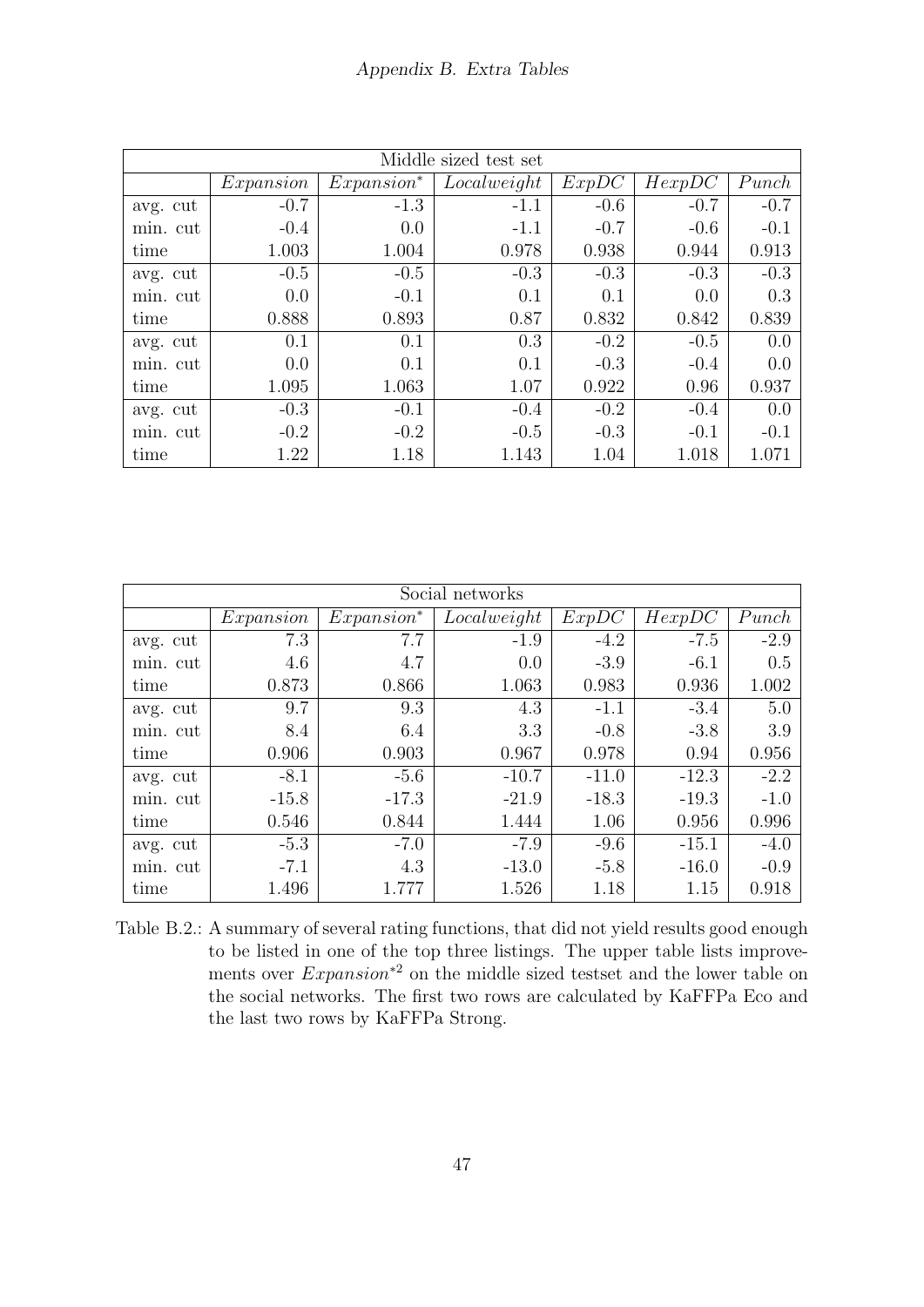|                | KaFFPa Eco with RandomGPA<br>KaFFPa Eco with RandomMSTM |                             |       |                  |                |          |  |  |
|----------------|---------------------------------------------------------|-----------------------------|-------|------------------|----------------|----------|--|--|
| $#$ Partitions | Cut<br>min Cut<br>speed-up<br>avg.<br>avg.              |                             |       | Cut              | min Cut        | speed-up |  |  |
|                |                                                         | ExpHC                       |       |                  | $inner\_outer$ |          |  |  |
| $\overline{2}$ | 0.3                                                     | 0.3                         | 0.887 | $-0.4$           | $-0.7$         | 0.84     |  |  |
| $\overline{4}$ | $-0.1$                                                  | $-0.3$                      | 0.954 | $0.2\,$          | 0.9            | 0.904    |  |  |
| 8              | $-0.5$                                                  | 0.0                         | 0.944 | $-0.3$           | 0.8            | 0.89     |  |  |
| 16             | $-0.2$                                                  | 0.0                         | 0.973 | $-0.3$           | 0.0            | $0.87\,$ |  |  |
| 32             | $-0.2$                                                  | $-0.2$                      | 0.979 | 0.0              | $-0.2$         | 0.872    |  |  |
| 64             | $-0.1$                                                  | $-0.3$                      | 0.942 | 0.1              | 0.1            | 0.898    |  |  |
| overall        | $-0.1$                                                  | $-0.1$                      | 0.946 | $-0.1$           | 0.2            | 0.877    |  |  |
|                | <b>HEXPxIO</b>                                          |                             |       | EXPxIO           |                |          |  |  |
| $\overline{2}$ | $-0.3$                                                  | 0.1                         | 0.952 | $-0.3$           | 0.4            | 0.861    |  |  |
| $\overline{4}$ | 0.6                                                     | $1.4\,$                     | 0.985 | 0.1              | $1.0\,$        | 0.897    |  |  |
| 8              | $-0.3$                                                  | $-0.6$                      | 0.994 | $-0.5$           | 0.3            | 0.889    |  |  |
| $16\,$         | $-0.3$                                                  | 0.2                         | 0.978 | $-0.3$           | $-0.3$         | 0.844    |  |  |
| $32\,$         | $-0.4$                                                  | $-0.4$                      | 0.979 | $-0.1$           | $-0.5$         | 0.872    |  |  |
| 64             | $-0.1$                                                  | $-0.2$                      | 0.978 | 0.0              | 0.0            | 0.889    |  |  |
| overall        | $-0.1$                                                  | 0.1                         | 0.978 | $-0.2$           | 0.2            | 0.875    |  |  |
|                |                                                         | $\overline{LocalExpansion}$ |       | $\overline{LCA}$ |                |          |  |  |
| $\sqrt{2}$     | $-0.5$                                                  | 0.0                         | 0.979 | $-1.0$           | 0.1            | 0.793    |  |  |
| $\,4\,$        | 0.8                                                     | 0.5                         | 0.994 | 0.6              | 0.5            | 0.85     |  |  |
| 8              | $-0.9$                                                  | $-0.2$                      | 1.004 | $-0.8$           | $-0.2$         | $0.85\,$ |  |  |
| 16             | $-0.4$                                                  | $-0.1$                      | 0.995 | 0.0              | 0.0            | 0.821    |  |  |
| $32\,$         | $-0.1$                                                  | $-0.2$                      | 0.983 | 0.0              | $-0.1$         | 0.817    |  |  |
| 64             | $-0.5$                                                  | $-0.7$                      | 0.986 | $-0.1$           | $-0.1$         | 0.858    |  |  |
| overall        | $-0.2$                                                  | $-0.1$                      | 0.99  | $-0.2$           | 0.0            | 0.831    |  |  |

Table B.3.: Top three ratings for the middle sized test suit, calculated by KaFFPa Eco. Cuts given as improvements over  $Expansion^{*2}$  rating function, times are given as speed-up factors.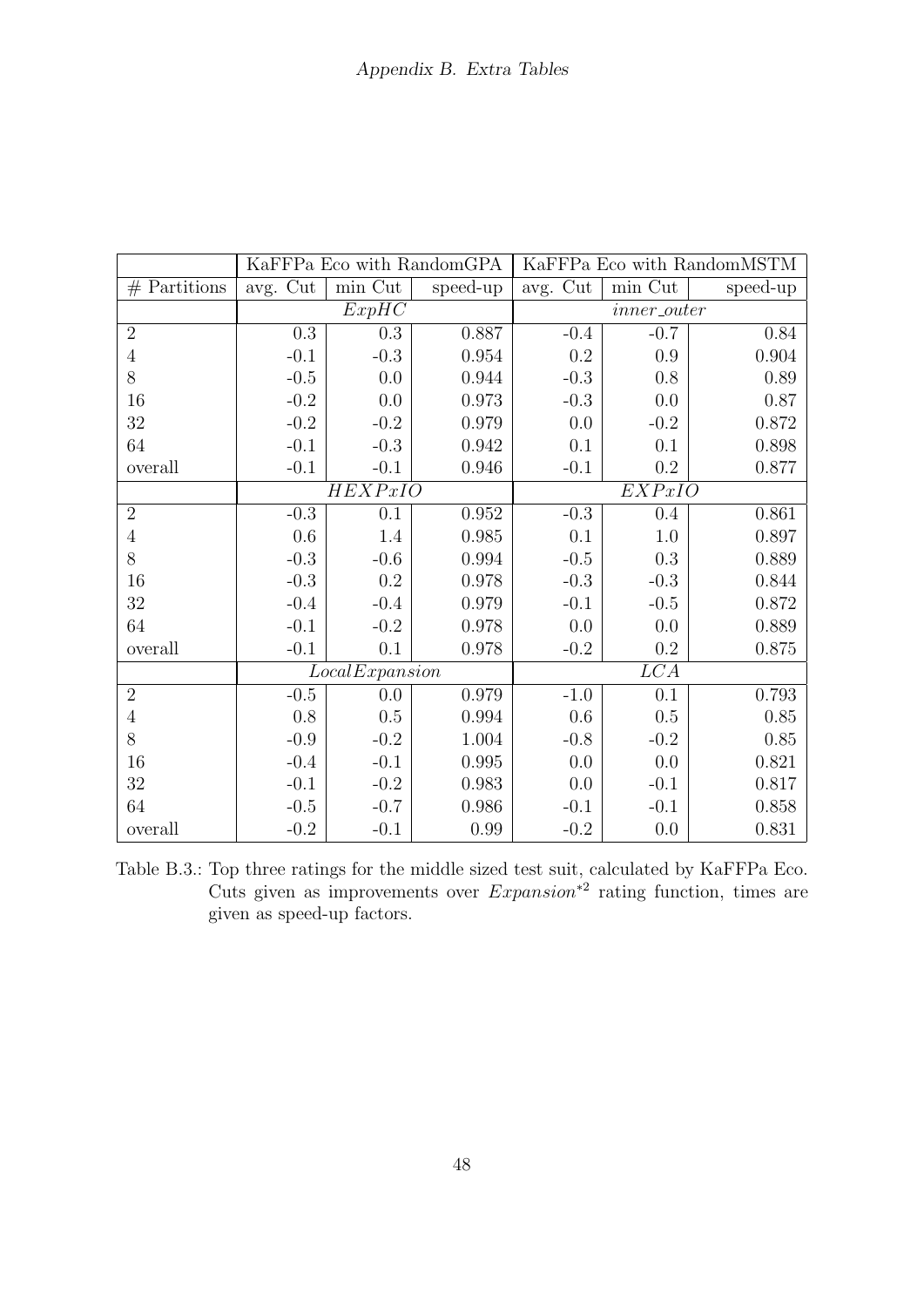|                | KaFFPa Eco with RandomGPA |                         |                    |              | KaFFPa Eco with RandomMSTM |                  |          |              |  |
|----------------|---------------------------|-------------------------|--------------------|--------------|----------------------------|------------------|----------|--------------|--|
| $#$ Partitions | $\partial_G$              | $\partial_{\text{max}}$ | $comm_G$           | $comm_{max}$ | $\partial_G$               | $\partial_{max}$ | $comm_G$ | $comm_{max}$ |  |
|                |                           |                         | $Exp\overline{HC}$ |              |                            | $inner\_outer$   |          |              |  |
| $\overline{2}$ | $0.3\,$                   | 0.4                     | 0.3                | 0.4          | 0.7                        | 1.0              | 0.7      | 1.0          |  |
| $\overline{4}$ | $-0.4$                    | $-1.0$                  | $-0.4$             | $-0.9$       | 0.1                        | $-0.3$           | 0.1      | $-0.4$       |  |
| 8              | 0.2                       | 0.3                     | 0.0                | $-0.2$       | $-0.2$                     | $-2.1$           | $-0.3$   | $-2.4$       |  |
| 16             | 0.1                       | $-0.6$                  | $-0.1$             | $-0.6$       | $-0.1$                     | 1.0              | $-0.1$   | 1.4          |  |
| 32             | $-0.3$                    | $0.2\,$                 | $-0.4$             | 0.2          | $-0.2$                     | $-0.5$           | $-0.1$   | $-0.1$       |  |
| 64             | $-0.1$                    | $-0.5$                  | $-0.1$             | $-1.6$       | 0.1                        | $-0.2$           | 0.1      | $-0.5$       |  |
| overall        | 0.0                       | $-0.2$                  | $-0.1$             | $-0.4$       | 0.1                        | $-0.2$           | 0.1      | $-0.2$       |  |
|                | HEXPxIO                   |                         |                    |              | ExpansionCommon            |                  |          |              |  |
| $\overline{2}$ | 0.1                       | 0.1                     | 0.1                | 0.1          | 0.0                        | $0.3\,$          | 0.0      | $0.3\,$      |  |
| $\overline{4}$ | 0.2                       | $1.2\,$                 | 0.1                | 1.1          | 0.1                        | $-0.1$           | 0.1      | $-0.3$       |  |
| 8              | $-0.2$                    | $-0.8$                  | $-0.2$             | $-0.7$       | 0.1                        | $-1.5$           | 0.1      | $-1.9$       |  |
| 16             | $-0.3$                    | $-0.2$                  | $-0.3$             | $-0.1$       | 0.1                        | 1.7              | 0.0      | 1.8          |  |
| $32\,$         | $-0.4$                    | $-1.1$                  | $-0.5$             | $-1.7$       | 0.0                        | 0.3              | 0.0      | $-0.1$       |  |
| 64             | $-0.2$                    | $-1.3$                  | $-0.2$             | $-1.1$       | $-0.3$                     | $-0.9$           | $-0.3$   | $-1.9$       |  |
| overall        | $-0.1$                    | $-0.4$                  | $-0.2$             | $-0.4$       | 0.0                        | 0.0              | 0.0      | $-0.3$       |  |
|                |                           |                         | Local Expansion    |              | $\overline{LowCore}$       |                  |          |              |  |
| $\overline{2}$ | $-0.2$                    | 0.0                     | $-0.2$             | 0.0          | $-0.1$                     | 0.1              | $-0.1$   | 0.1          |  |
| $\overline{4}$ | $0.6\,$                   | $-0.5$                  | 0.6                | $-0.5$       | $-0.8$                     | $-0.2$           | $-0.8$   | $-0.3$       |  |
| 8              | $-1.0$                    | $-1.5$                  | $-1.2$             | $-2.0$       | $-0.2$                     | $-0.7$           | $-0.6$   | $-1.6$       |  |
| 16             | $-0.1$                    | 1.2                     | 0.0                | 2.0          | 0.1                        | 1.4              | 0.1      | 1.1          |  |
| $32\,$         | $-0.2$                    | 0.3                     | $-0.2$             | 0.2          | 0.0                        | $-0.1$           | 0.1      | $-0.5$       |  |
| 64             | $-0.5$                    | $-0.1$                  | $-0.5$             | $-0.9$       | 0.2                        | $-0.1$           | 0.2      | $-1.1$       |  |
| overall        | $-0.2$                    | $-0.1$                  | $-0.3$             | $-0.2$       | $-0.1$                     | 0.1              | $-0.2$   | $-0.4$       |  |

Table B.4.: Top three ratings for the middle sized test suit, calculated by KaFFPa Eco. Boundary nodes and communication volume given as improvements over  $Expansion^*{}^2$  rating function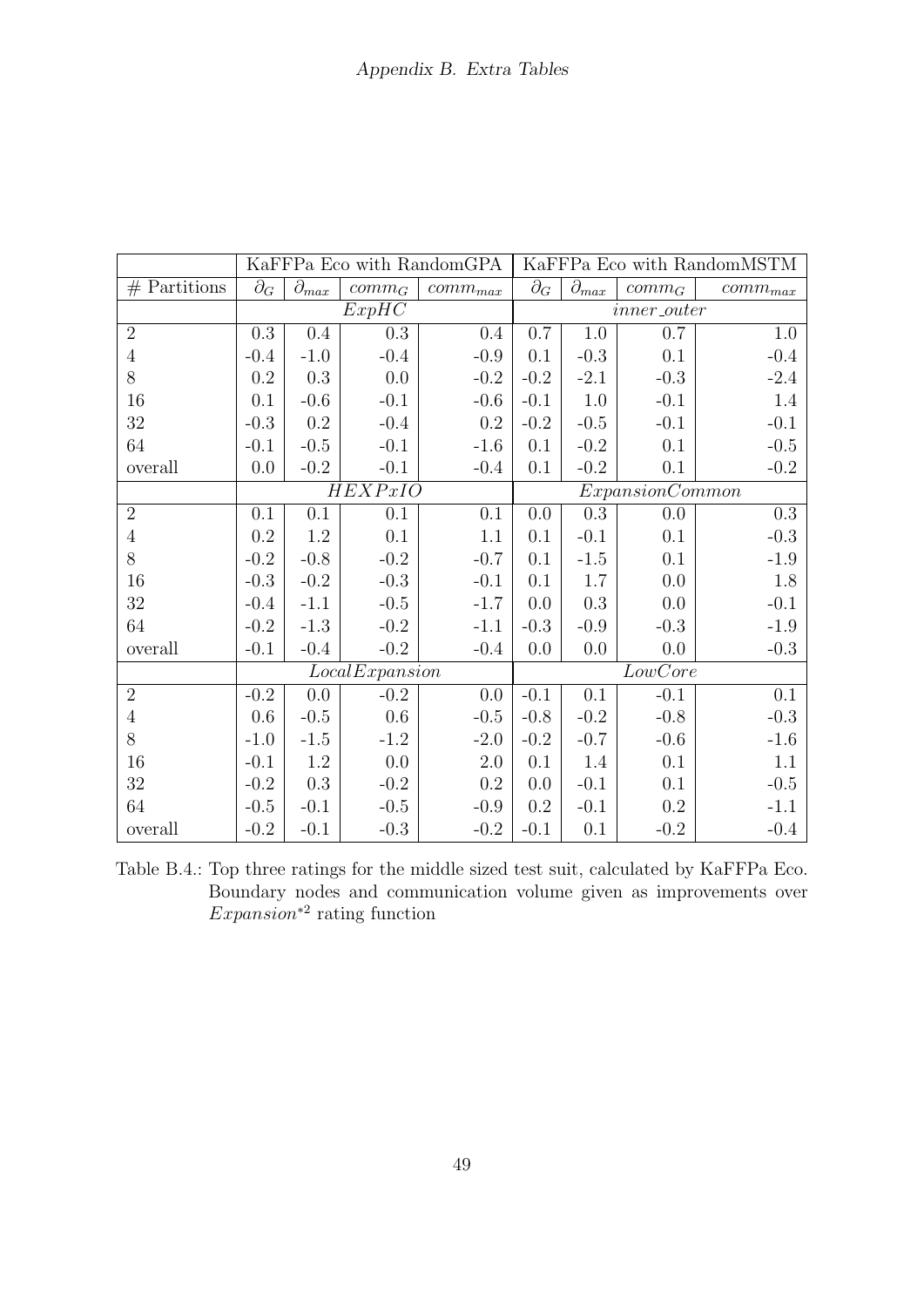|                |             | KaFFPa Strong with GPA      |           | KaFFPa Strong with MSTM |                 |          |  |  |
|----------------|-------------|-----------------------------|-----------|-------------------------|-----------------|----------|--|--|
| $#$ Partitions | Cut<br>avg. | min Cut                     | speed-up  | $\mathrm{Cut}$<br>avg.  | min Cut         | speed-up |  |  |
|                |             | $\overline{LocalExpansion}$ |           |                         | ExpansionCommon |          |  |  |
| $\overline{2}$ | $0.3\,$     | $-0.2$                      | 1.031     | 0.4                     | $-0.1$          | 1.052    |  |  |
| $\sqrt{4}$     | 1.1         | 0.1                         | 1.034     | $\rm 0.2$               | $0.2\,$         | 1.087    |  |  |
| 8              | $0.5\,$     | $-0.1$                      | 1.066     | 0.3                     | 0.1             | 1.03     |  |  |
| 16             | 0.7         | 0.1                         | 1.044     | 0.5                     | $-0.2$          | 1.034    |  |  |
| 32             | 0.0         | 0.3                         | 1.03      | 0.0                     | 0.4             | 1.05     |  |  |
| 64             | 0.1         | 0.2                         | 1.034     | $-0.1$                  | $-0.1$          | 1.053    |  |  |
| overall        | $0.4\,$     | 0.1                         | 1.04      | $0.2\,$                 | 0.0             | 1.051    |  |  |
|                |             |                             |           | Algebraic Expansion     |                 |          |  |  |
| $\overline{2}$ | 0.1         | $-0.1$                      | 0.903     | $-0.1$                  | $-0.1$          | 1.09     |  |  |
| $\overline{4}$ | $0.8\,$     | 0.1                         | 0.944     | $0.4\,$                 | 0.6             | 1.102    |  |  |
| 8              | 0.7         | 0.0                         | 0.944     | 0.3                     | 0.0             | 1.072    |  |  |
| 16             | 0.7         | $-0.1$                      | 0.967     | 0.5                     | 0.1             | 1.072    |  |  |
| 32             | 0.2         | 0.5                         | 1.01      | $-0.1$                  | 0.2             | 1.079    |  |  |
| 64             | 0.2         | 0.3                         | 1.029     | 0.2                     | 0.3             | 1.069    |  |  |
| overall        | $0.4\,$     | 0.1                         | 0.965     | 0.2                     | 0.2             | 1.081    |  |  |
|                |             |                             |           | LCA                     |                 |          |  |  |
| $\overline{2}$ | $0.4\,$     | $-0.1$                      | 0.87      | $0.5\,$                 | 0.0             | 1.032    |  |  |
| $\,4\,$        | 0.1         | $-0.2$                      | 0.916     | 0.6                     | 0.3             | 1.049    |  |  |
| 8              | $0.4\,$     | 0.4                         | 0.932     | 0.1                     | $-0.2$          | 1.032    |  |  |
| 16             | $0.6\,$     | 0.5                         | 0.964     | 0.1                     | $-0.1$          | 1.025    |  |  |
| 32             | 0.1         | 0.4                         | $1.012\,$ | $-0.1$                  | 0.2             | 1.054    |  |  |
| 64             | $\rm 0.2$   | 0.3                         | 1.032     | $-0.1$                  | 0.0             | 1.03     |  |  |
| overall        | $0.3\,$     | 0.2                         | 0.953     | 0.2                     | 0.0             | 1.037    |  |  |

Table B.5.: Some ratings for the middle sized test suit, calculated by KaFFPa Strong. Cuts given as relative improvements over the weight rating function, times are given as speed-up factors.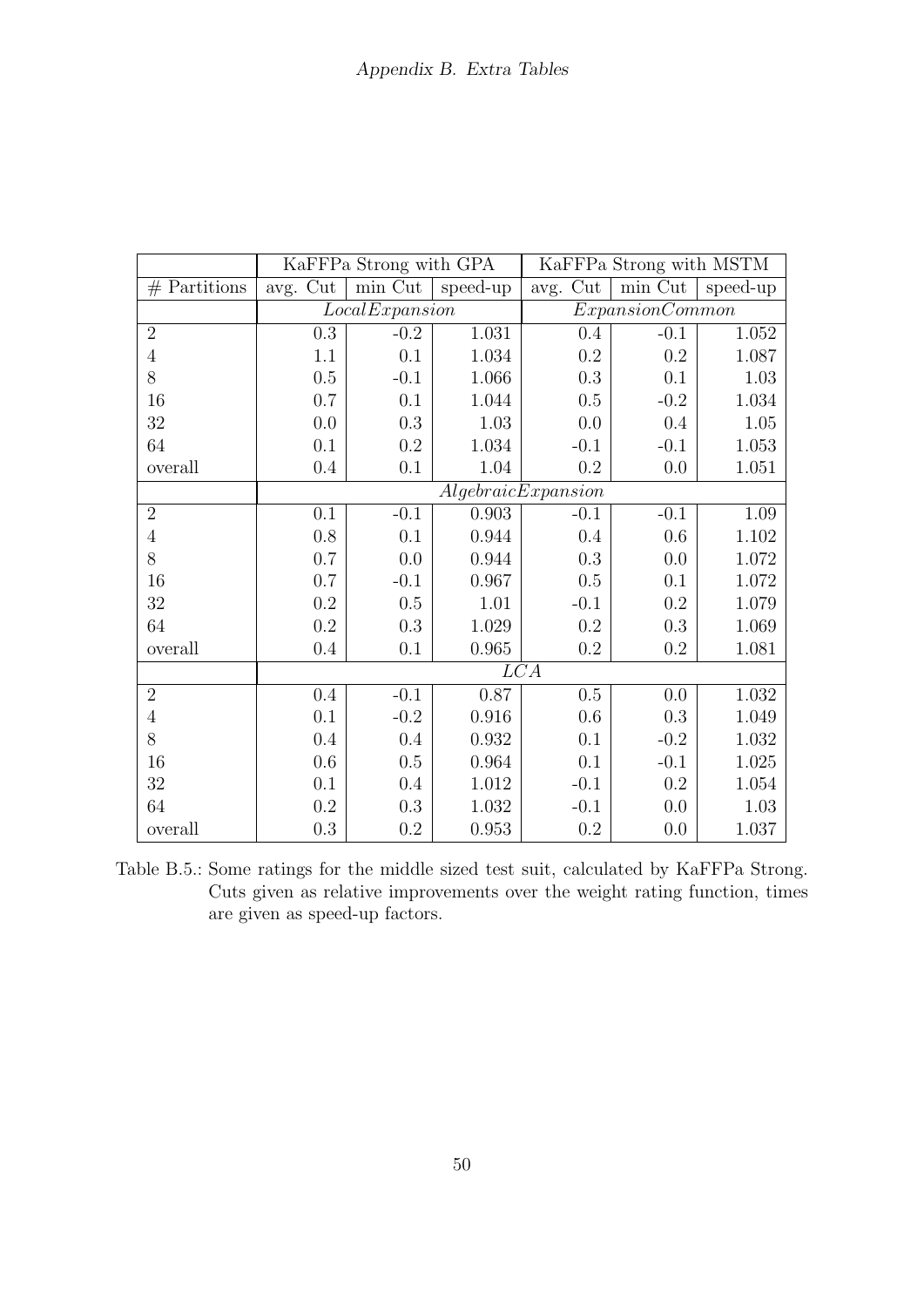|                | KaFFPa Strong with GPA |                         |          |              | KaFFPa Strong with MSTM |                  |          |                  |  |
|----------------|------------------------|-------------------------|----------|--------------|-------------------------|------------------|----------|------------------|--|
| $#$ Partitions | $\bar{\partial}_G$     | $\bar{\partial}_{\max}$ | $comm_G$ | $comm_{max}$ | $\bar{\partial}_G$      | $\partial_{max}$ | $comm_G$ | $comm_{max}$     |  |
|                |                        |                         | HEXPxLD  |              |                         |                  | EXP xLD  |                  |  |
| $\overline{2}$ | 0.6                    | 0.8                     | 0.6      | $0.8\,$      | 0.7                     | 0.7              | 0.7      | 0.7              |  |
| $\overline{4}$ | 0.4                    | 1.7                     | 0.5      | 1.7          | 0.6                     | 1.0              | 0.6      | $1.0\,$          |  |
| 8              | 0.3                    | 0.0                     | 0.2      | $-0.2$       | 1.2                     | 0.4              | $1.1\,$  | $\rm 0.2$        |  |
| 16             | 0.6                    | 0.0                     | 0.5      | 0.7          | $0.8\,$                 | 0.8              | 0.8      | $0.6\,$          |  |
| 32             | $-0.2$                 | 0.3                     | $-0.3$   | 0.2          | 0.1                     | 0.6              | 0.0      | 1.1              |  |
| 64             | 0.1                    | $-0.1$                  | $-0.1$   | 1.3          | 0.4                     | 0.2              | 0.2      | 1.3              |  |
| overall        | 0.3                    | 0.4                     | 0.2      | 0.7          | 0.6                     | 0.6              | 0.5      | 0.8              |  |
|                |                        | Lowcore                 |          |              |                         | $HEXP\nxLD$      |          |                  |  |
| $\overline{2}$ | 0.1                    | $\overline{0.3}$        | 0.1      | 0.3          | 0.1                     | $0.6\,$          | 0.1      | $0.\overline{6}$ |  |
| $\overline{4}$ | 1.1                    | 0.9                     | $1.0\,$  | 0.9          | 0.4                     | 1.8              | $0.4\,$  | 1.7              |  |
| 8              | $-0.1$                 | $-1.3$                  | $-0.2$   | $-1.4$       | 1.6                     | 1.2              | 1.5      | 1.1              |  |
| 16             | 0.3                    | 0.1                     | 0.3      | 0.0          | 0.8                     | 0.5              | 0.7      | $\rm 0.9$        |  |
| 32             | 0.2                    | 1.3                     | 0.0      | 2.1          | 0.2                     | 0.7              | 0.0      | 1.2              |  |
| 64             | 0.1                    | 1.5                     | 0.1      | 1.7          | 0.2                     | 0.4              | 0.0      | 1.4              |  |
| overall        | 0.3                    | 0.5                     | 0.3      | 0.6          | 0.6                     | 0.9              | 0.5      | 1.1              |  |
|                |                        |                         | EXP xLD  |              | $\overline{WxLD}$       |                  |          |                  |  |
| $\overline{2}$ | 0.2                    | 0.3                     | 0.2      | $\rm 0.3$    | 0.2                     | 0.4              | 0.2      | $0.4\,$          |  |
| $\overline{4}$ | $-0.4$                 | 1.1                     | $-0.4$   | 1.1          | 0.1                     | 0.7              | 0.1      | $0.7\,$          |  |
| 8              | 0.5                    | $-0.4$                  | 0.4      | $-0.6$       | 1.3                     | 1.8              | 1.2      | $1.5\,$          |  |
| 16             | 0.4                    | 1.2                     | 0.3      | 1.3          | 0.6                     | 0.9              | 0.7      | 1.0              |  |
| 32             | 0.0                    | 0.7                     | $-0.1$   | 0.9          | 0.4                     | 1.6              | 0.2      | $2.6\,$          |  |
| 64             | 0.1                    | 0.3                     | $-0.1$   | 1.3          | 0.4                     | 0.5              | 0.1      | 2.2              |  |
| overall        | 0.1                    | 0.5                     | 0.0      | 0.7          | 0.5                     | 1.0              | 0.4      | 1.4              |  |

Table B.6.: Top three ratings for the middle sized test suit, calculated by KaFFPa Strong. Boundary nodes and communication volume given as improvements over Expansion<sup>∗</sup><sup>2</sup> rating function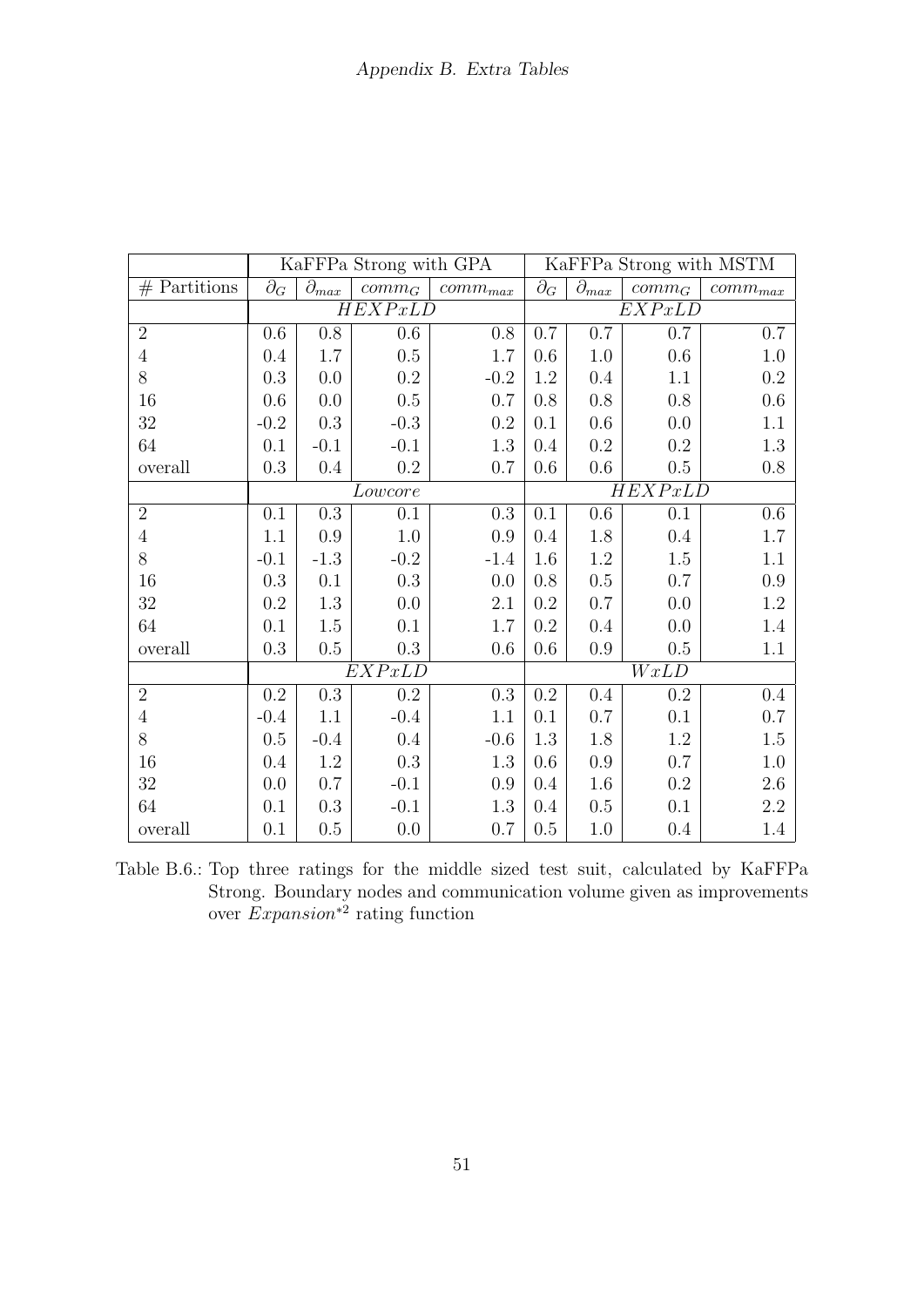|                |                  |                | KaFFPa Eco with RandomGPA | KaFFPa Eco with RandomMSTM |          |           |  |
|----------------|------------------|----------------|---------------------------|----------------------------|----------|-----------|--|
| $#$ Partitions | avg. Cut         | min Cut        | speed-up                  | Cut<br>avg.                | min Cut  | speed-up  |  |
|                |                  | HEXPxLD        |                           | Algebraic HEXP             |          |           |  |
| $\overline{2}$ | 4.5              | 1.4            | 0.859                     | $5.8\,$                    | 7.6      | 0.971     |  |
| $\overline{4}$ | 14.0             | 11.4           | 0.823                     | 17.5                       | 13.8     | 0.944     |  |
| 8              | 0.9              | 3.3            | 0.92                      | 7.5                        | 8.3      | $0.997\,$ |  |
| $16\,$         | 17.4             | 7.6            | 0.827                     | 16.8                       | $10.5\,$ | 0.87      |  |
| $32\,$         | 8.0              | $2.8\,$        | 0.82                      | 8.5                        | 3.1      | 0.88      |  |
| 64             | 6.2              | 4.9            | 0.811                     | 5.8                        | 1.5      | $0.834\,$ |  |
| overall        | 8.4              | $5.2\,$        | 0.843                     | 10.2                       | 7.4      | 0.914     |  |
|                |                  | Algebraic HEXP |                           | LowCore                    |          |           |  |
| $\overline{2}$ | $\overline{5.2}$ | 4.0            | 0.918                     | 3.3                        | $3.9\,$  | 1.028     |  |
| $\overline{4}$ | 10.3             | 8.4            | 0.94                      | 15.1                       | 10.8     | 0.959     |  |
| 8              | 6.8              | $2.2\,$        | 0.823                     | 6.2                        | 1.5      | 0.852     |  |
| 16             | 14.8             | 8.5            | 0.865                     | 18.6                       | 9.8      | 0.907     |  |
| $32\,$         | 7.1              | 12.2           | 0.846                     | 9.5                        | 9.2      | 0.886     |  |
| 64             | 3.4              | $5.2\,$        | 1.014                     | 9.1                        | 6.9      | 0.998     |  |
| overall        | 7.9              | 6.7            | 0.898                     | 10.2                       | $7.0\,$  | 0.936     |  |
|                |                  | Harmonic EXP   |                           | <b>HEXPxIO</b>             |          |           |  |
| $\overline{2}$ | 4.5              | $1.6\,$        | 0.884                     | 6.7                        | 6.0      | 0.902     |  |
| $\overline{4}$ | 11.5             | 7.5            | 0.832                     | 17.5                       | 11.7     | 0.817     |  |
| 8              | 1.8              | 2.4            | 0.972                     | 7.4                        | 7.6      | 0.933     |  |
| 16             | 15.7             | 7.4            | 0.861                     | 16.0                       | 6.7      | 0.87      |  |
| $32\,$         | 8.1              | 2.8            | 0.841                     | 7.2                        | 6.3      | 0.822     |  |
| 64             | 5.6              | 3.9            | 0.807                     | 4.8                        | 0.2      | 0.807     |  |
| overall        | 7.765            | 4.231          | 0.864                     | 9.8                        | 6.4      | 0.857     |  |

<span id="page-55-0"></span>Table B.7.: Top three ratings for the social networks, calculated by KaFFPa Eco. Cuts given as relative improvements over the weight rating function, times are given as speed-up factors.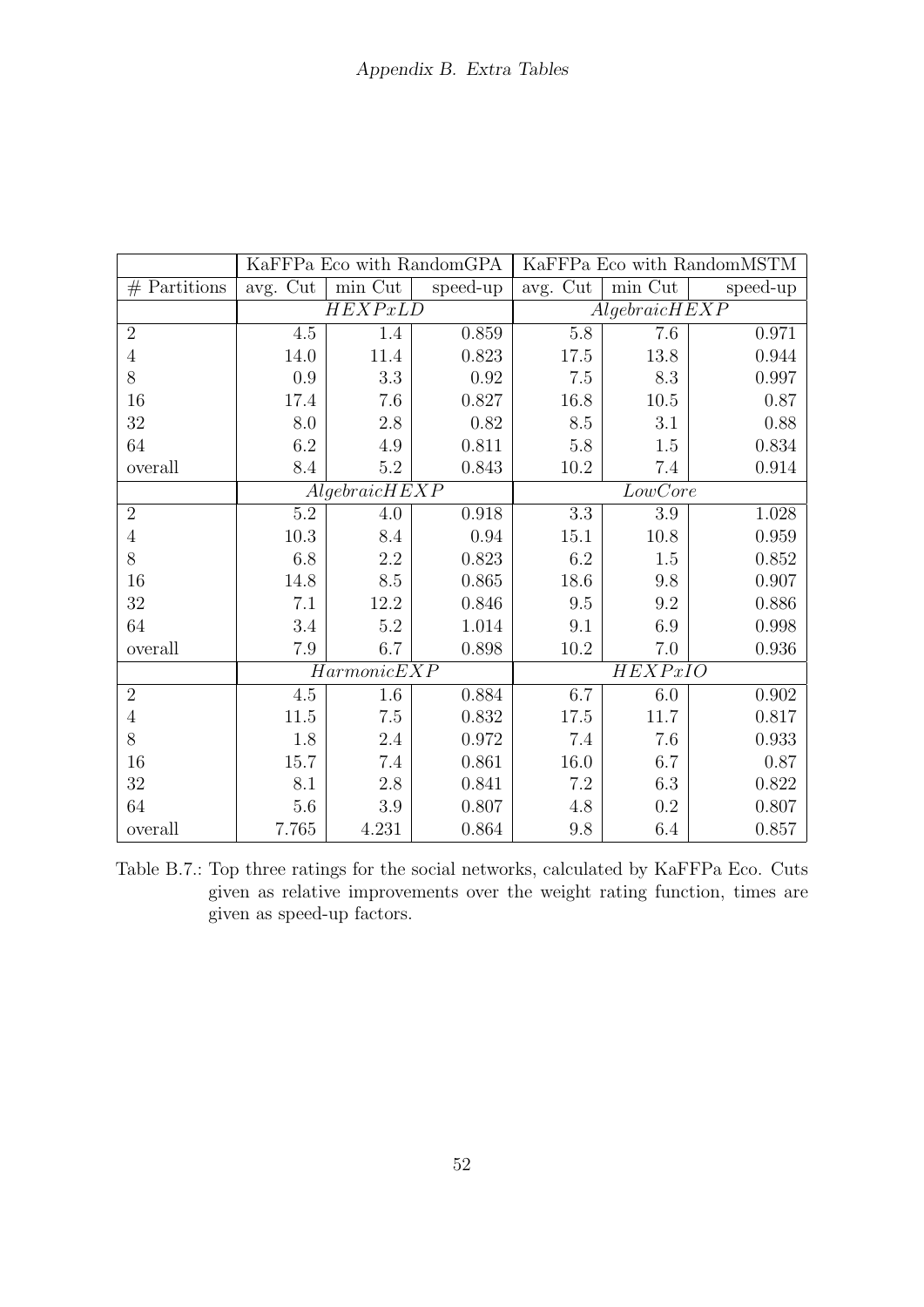|                | KaFFPa Eco with RandomGPA |                                    |               |              | KaFFPa Eco with RandomMSTM |                        |          |              |
|----------------|---------------------------|------------------------------------|---------------|--------------|----------------------------|------------------------|----------|--------------|
| $#$ Partitions | $\partial_G$              | $\bar{\partial}_{\underline{max}}$ | $comm_G$      | $comm_{max}$ | $\bar{\partial}_G$         | $\bar{\partial}_{max}$ | $comm_G$ | $comm_{max}$ |
|                |                           |                                    |               |              | HEXPxLD                    |                        |          |              |
| $\overline{2}$ | $2.5\,$                   | 3.7                                | $2.5\,$       | 3.7          | 3.8                        | $5.6\,$                | $3.8\,$  | $5.6\,$      |
| $\overline{4}$ | 7.8                       | 6.0                                | 11.3          | 10.9         | 9.3                        | 8.1                    | 13.4     | 13.7         |
| 8              | 0.8                       | 6.5                                | 1.0           | 10.7         | $2.8\,$                    | 9.6                    | 4.8      | 18.4         |
| 16             | $5.3\,$                   | 8.7                                | 7.4           | 10.7         | 6.0                        | $10.5\,$               | 8.6      | 15.2         |
| $32\,$         | 3.0                       | 3.9                                | 6.9           | 7.4          | 2.5                        | $5.2\,$                | $5.9\,$  | $10.5\,$     |
| 64             | 1.9                       | $-0.7$                             | $5.3\,$       | 3.0          | 1.9                        | 1.6                    | 4.4      | 6.3          |
| overall        | 3.5                       | 4.6                                | 5.7           | 7.7          | 4.4                        | 6.7                    | 6.8      | 11.5         |
|                |                           |                                    | ExpanionTuple |              |                            |                        | HexpHC   |              |
| $\overline{2}$ | 7.0                       | 11.4                               | 7.0           | 11.4         | 4.0                        | $5.9\,$                | 4.0      | 5.9          |
| $\overline{4}$ | 4.3                       | 7.8                                | 6.1           | 11.0         | 9.6                        | 9.4                    | 13.6     | 14.8         |
| 8              | $-1.6$                    | 8.5                                | $-2.2$        | 13.6         | 2.9                        | 12.9                   | 5.0      | 21.7         |
| 16             | 1.5                       | $8.9\,$                            | 0.1           | 9.5          | 4.5                        | 11.6                   | 6.8      | 17.2         |
| 32             | $-0.7$                    | $5.5\,$                            | $-0.5$        | 7.6          | 1.3                        | 4.2                    | $3.9\,$  | 9.7          |
| 64             | $-0.4$                    | 1.8                                | 0.3           | 2.5          | 1.3                        | 3.1                    | 3.4      | 7.2          |
| overall        | 1.7                       | 7.3                                | 1.7           | 9.2          | 3.9                        | 7.8                    | 6.0      | 12.6         |
|                |                           |                                    |               |              | <b>HEXPxIO</b>             |                        |          |              |
| $\overline{2}$ | $2.5\,$                   | $3.4\,$                            | 2.5           | 3.4          | 4.4                        | 6.4                    | 4.4      | 6.4          |
| $\overline{4}$ | 7.2                       | 4.8                                | 10.4          | 9.1          | 9.5                        | 8.9                    | 13.8     | 14.9         |
| 8              | 0.8                       | 6.3                                | 1.0           | 9.5          | 3.1                        | 9.1                    | $5.3\,$  | 17.7         |
| 16             | 4.6                       | 8.9                                | 6.5           | 9.0          | 5.2                        | 11.4                   | 7.8      | 17.1         |
| $32\,$         | 2.6                       | 3.2                                | 6.6           | 6.0          | 2.6                        | 4.4                    | 6.0      | 9.7          |
| 64             | 1.9                       | $-0.1$                             | 4.9           | 2.0          | 1.5                        | 1.3                    | 4.0      | 3.5          |
| overall        | 3.3                       | 4.4                                | 5.3           | 6.5          | 4.4                        | 6.9                    | 6.9      | 11.4         |

Table B.8.: Top three ratings for social networks, calculated by KaFFPa Eco. Boundary nodes and communication volume given as improvements over  $Expansion^{*2}$ rating function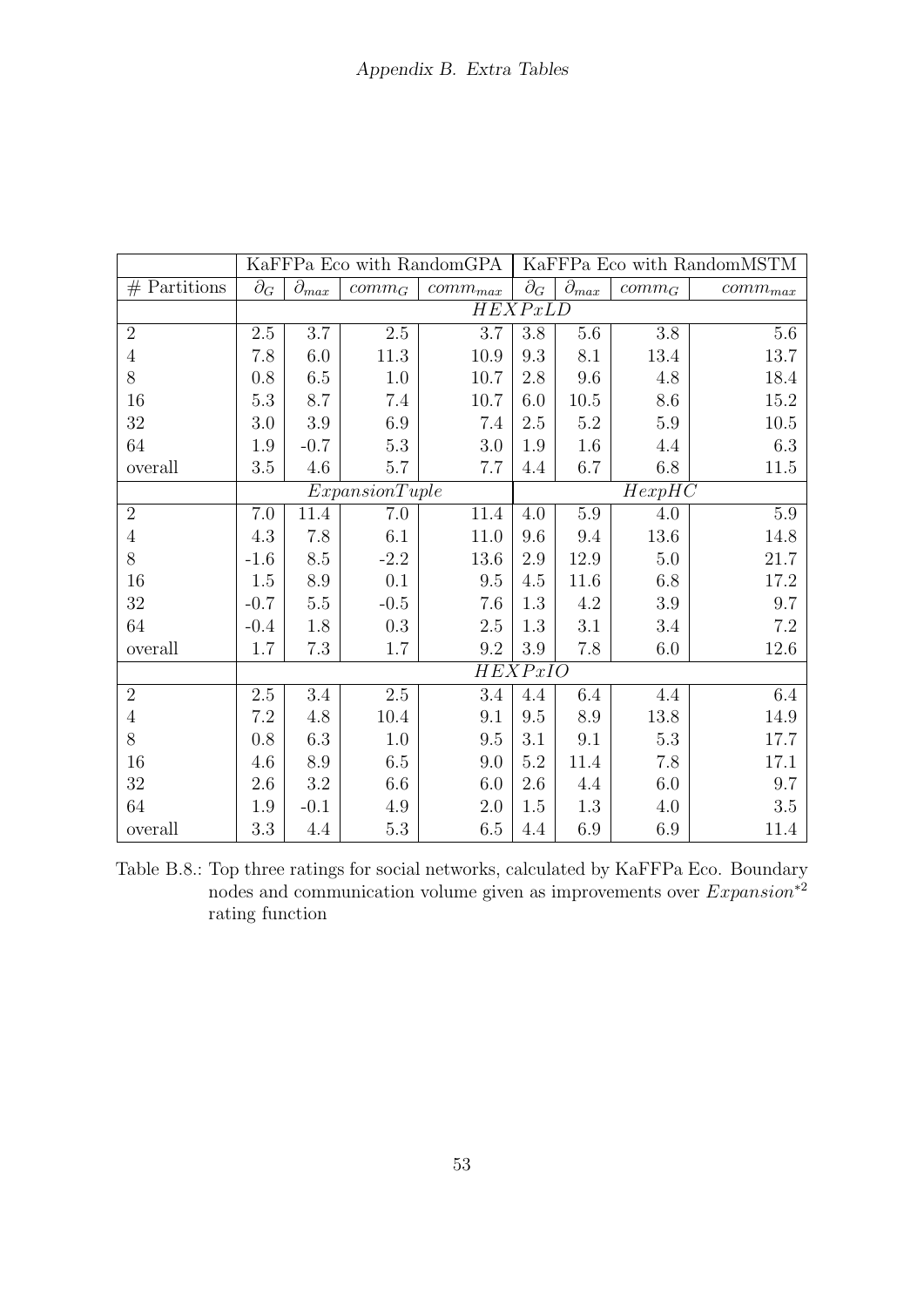# <span id="page-57-0"></span>Appendix C.

## Zusammenfassung

Das Graphpartitionsproblem ist eines der klassischsten und grundlegensten Probleme der theoretischen Informatik. Tatsächlich gibt es eine Vielzahl von praktischen Anwendungen dieses Problems die von VLSI Design [\[15\]](#page-58-0) bis hin zu dem Auffinden der Funktion eines bestimmten Gens reichen [\[3\]](#page-58-1). Obwohl gezeigt werden kann dass das balancierte Graphpartitionsproblem NP-vollständig ist, kann es oft mit zufridenstellender Genauigkeit in sehr kurzer Zeit angenähert werden. Viele modernen Graphpartitionierungsalgorithmen verwenden ein Mehrlevelverfahren, das aus drei Phasen besteht: Zunächst wird eine Hierarchie von Schrittweiße gröberen Graphen erstellt, woraufhin der gröbste Graph initial partitioniert wird und zuletzt wird für jeden feineren Graphen die Partitionierung verbessert. Da die Vergröberungsphase essentiell für ein gutes Ergebnis ist, liegt das Ziel dieser Arbeit darin neue Techniken zu finden und bestehende zu verbessern, die in der Vergröberungsphase eingesetzt werden können. Hierbei liegt das Hauptaugenmerk auf der Konstruktion neuer Kantenbewertungsfunktionen und der Analyse und dem Entwurf eines neuen approximativen Paarungsalgorithmuses. Alle Ergebnisse werden mithilfe des Mehrlevel-Graphpartitionierers KaFFPa [\[25\]](#page-59-0) ausgewertet, der einen gröberen Graphen konstruiert indem er eine Paarung maximalen Gewichts bestimmt und alle gepaarten Kanten kontrahiert. Dies ergibt ein sehr schnelles Vergröberungsverfahren. Unsere Kantenbewertungsfunktionen führen zusammen mit einem neuen Paarungsalgorithmus zu signifikanten Verbesserungen der Laufzeit der rechenintensivsten Konfigurationen des Partitionierers und zu signifikanten Verbesserungen der Partitionsqualität auf Sozialen Netzen.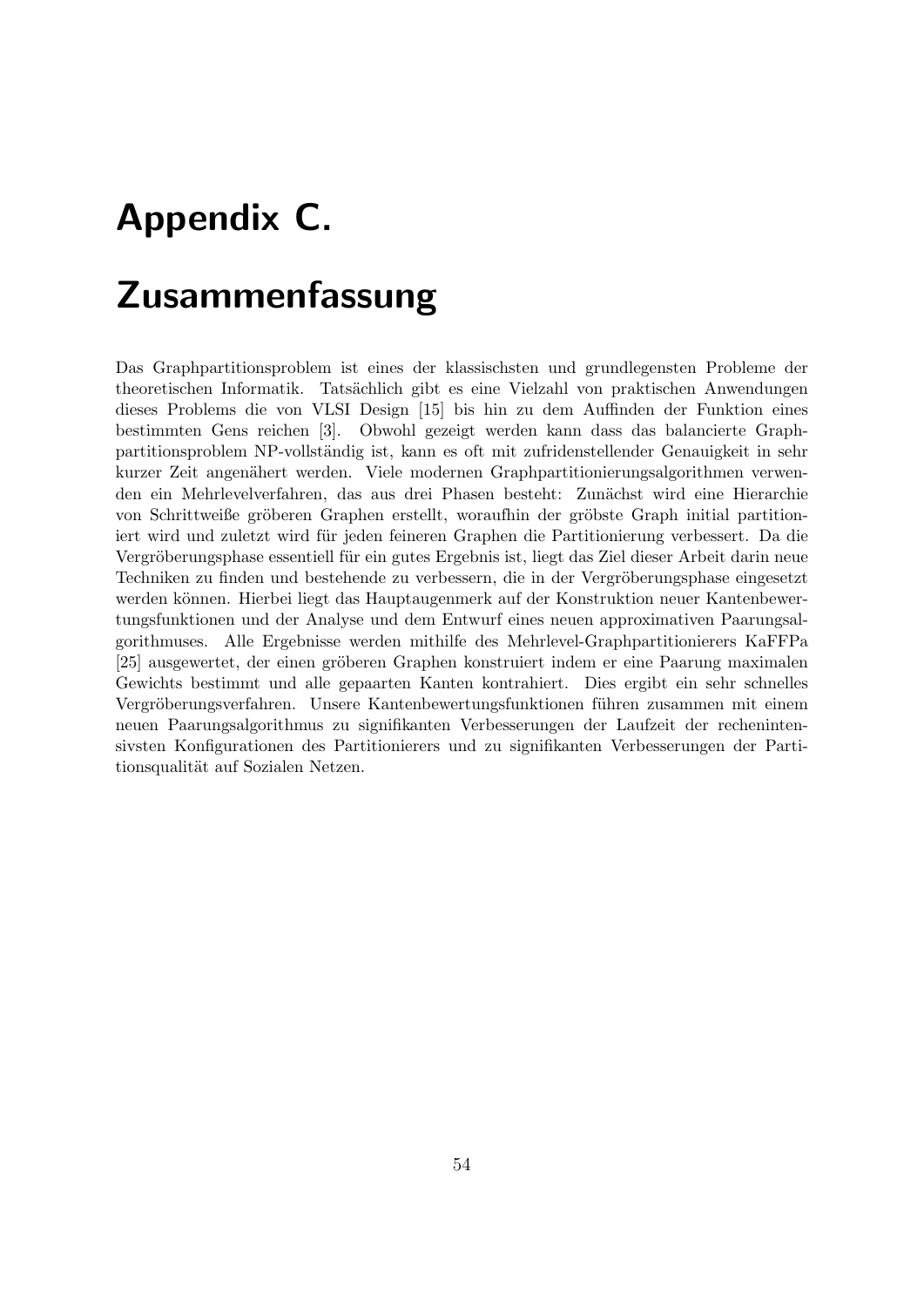## Bibliography

- <span id="page-58-3"></span>[1] Konstantin Andreev and Harald Räcke. Balanced graph partitioning. Theory Comput. Syst., 39(6):929–939, 2006.
- <span id="page-58-11"></span>[2] Vladimir Batagelj and Matjaz Zaversnik. An o(m) algorithm for cores decomposition of networks. CoRR, cs.DS/0310049, 2003.
- <span id="page-58-1"></span>[3] Amir Ben-Dor and Zohar Yakhini. Clustering gene expression patterns. In RECOMB, pages 33–42, 1999.
- <span id="page-58-12"></span>[4] Jie Chen and Ilya Safro. Algebraic distance on graphs.
- <span id="page-58-14"></span>[5] Daniel Delling, Andrew V. Goldberg, Ilya Razenshteyn, and Renato Fonseca F. Werneck. Graph partitioning with natural cuts. In IPDPS, pages 1135–1146, 2011.
- <span id="page-58-5"></span>[6] Jack Edmonds. Paths, trees, and flowers. Canadian Journal of Mathematics, 17:449–467, 1965.
- <span id="page-58-15"></span>[7] Chris Walshaw et al. The graph partitioning archive website. http://staffweb.cms.gre.ac.uk/ wc06/partition/.
- <span id="page-58-6"></span>[8] R. Preis et al. Party partitioning library website. http://wwwcs.uni-paderborn.de/fachbereich/AG/monien/RESEARCH/PART/party.html.
- <span id="page-58-9"></span>[9] C. M. Fiduccia and R. M. Mattheyses. A linear-time heuristic for improving network partitions. In Proceedings of the 19th Design Automation Conference, DAC '82, pages 175–181, New York, NY, USA, 1982. ACM.
- <span id="page-58-2"></span>[10] M. R. Garey and D. S. Johnson. Computers and Intractability: A Guide to the Theory of NP-Completeness. W. H. Freeman, 1979.
- <span id="page-58-13"></span>[11] Bruce Hendrickson and Robert W. Leland. A multi-level algorithm for partitioning graphs. In SC, 1995.
- <span id="page-58-4"></span>[12] John E. Hopcroft and Richard M. Karp. An  $n^{5/2}$  algorithm for maximum matchings in bipartite graphs. SIAM Journal on Computing, 2:225–231, 1973.
- <span id="page-58-8"></span>[13] Horst D. Simon I, Horst D. Simon, and Horst D. Simon. Partitioning of unstructured problems for parallel processing, 1991.
- <span id="page-58-7"></span>[14] Stefan E. Karisch, Franz Rendl, and Jens Clausen. Solving graph bisection problems with semidefinite programming. Technical report, INFORMS Journal on Computing, 1997.
- <span id="page-58-0"></span>[15] George Karypis, Rajat Aggarwal, Vipin Kumar, and Shashi Shekhar. Multilevel hypergraph partitioning: application in vlsi domain. In Proceedings of the 34th annual Design Automation Conference, DAC '97, pages 526–529, New York, NY, USA, 1997. ACM.
- <span id="page-58-10"></span>[16] George Karypis and Vipin Kumar. Multilevel graph partitioning schemes. In Proc. 24th Intern. Conf. Par. Proc., III, pages 113–122. CRC Press, 1995.